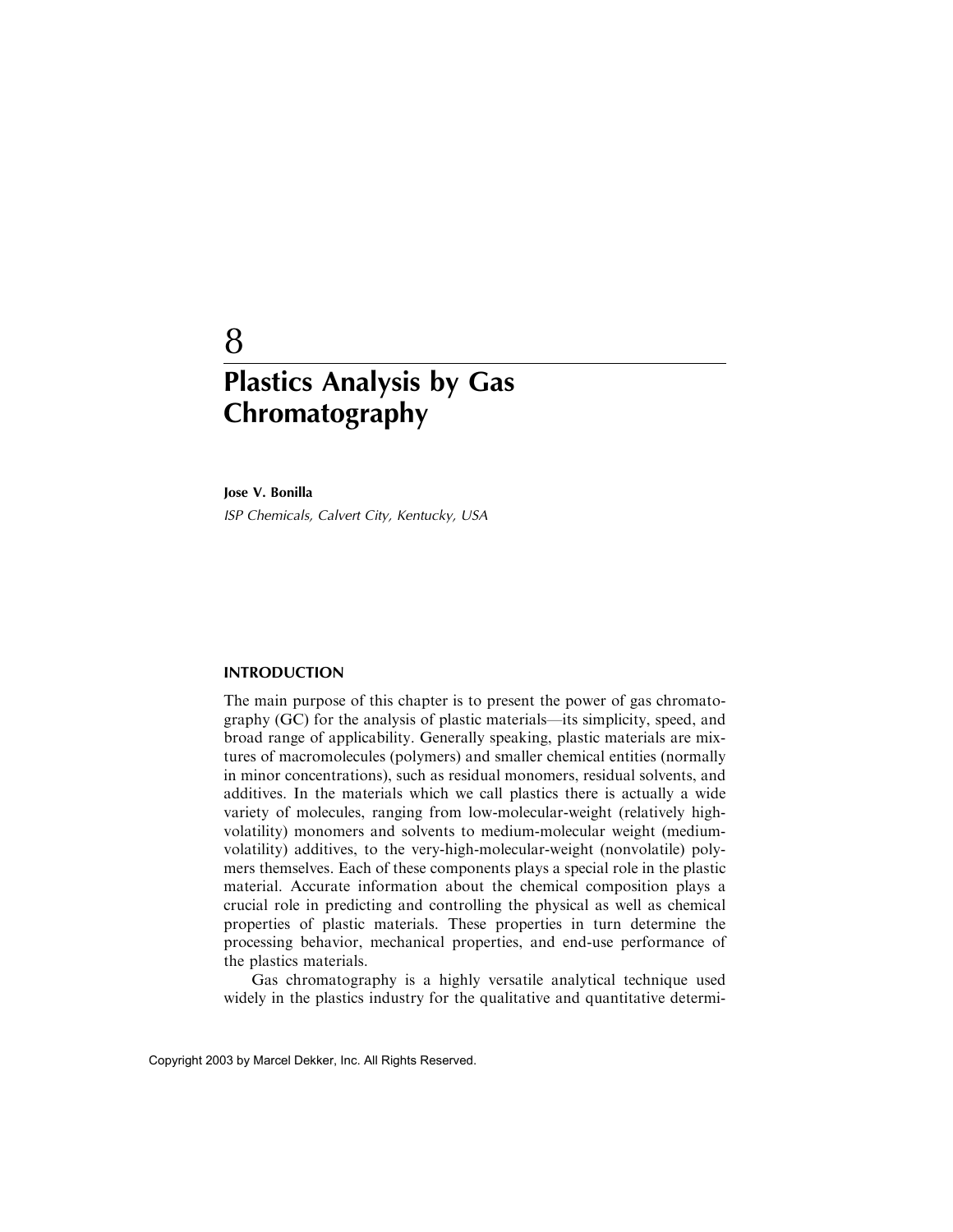nation of a broad variety of compounds ranging from small gaseous molecules to very-high-molecular-weight polymers. The many options available in gas chromatography offer great flexibility and capability in terms of the types of compounds that can be analyzed by this technique. GC offers a wide variety of options in terms of sample introduction, types of columns available, a great selection of detectors, and a host of other options to solve many types of plastics analysis requirements. The remainder of this chapter will present the different options available to the analyst to explain different ways to optimize analysis by this technique.

Numerous additives are used in plastic formulations to control end-use properties, processability, and stability. UV stabilizers for example, provide weatherability, antioxidants provide protection during processing, and other additives provide other desired end-use properties. Because knowledge of the concentrations and types of additives is essential to proper control of the compounding process, there is a need for reliable methods to analyze for these chemicals in resin formulations. Traditionally, gas chromatography has been the analytical technique of choice for the analysis of volatile and soluble additives. High-performance liquid chromatography (HPLC) has been used for a wider variety of additives but is less attractive than GC, mainly due to generation of large volumes of liquid waste, lower chromatographic resolution, and fewer available specific detectors for identification of different components.

Recent developments in gas chromatography have considerably enhanced the power and attractiveness of this technique to solve analytical problems. A special section at the end of this chapter highlights the nature of these developments and the advantages they bring to the analyst. New technical developments deserving special attention include: High-temperature gas chromatography, high-speed GC (fast GC), retention-time locking, and high-volume injectors.

This chapter is intended primarily to serve as a practical tool to the everyday user of gas chromatography. Specific applications, detailed explanations of theoretical principles, and mathematical equations can be found in the books and articles listed in the reference section.

#### THE GAS CHROMATOGRAPH

Since its introduction in the early 1950s, gas chromatography and later capillary gas chromatography has grown at a fast rate. Basically, any substance, organic or inorganic, which exhibits a vapor pressure low enough to elute from a GC column at the operating temperature can be analyzed by GC. The major limitation of GC is that sample mixtures, or their derivatives, must be volatile at the column operating temperature.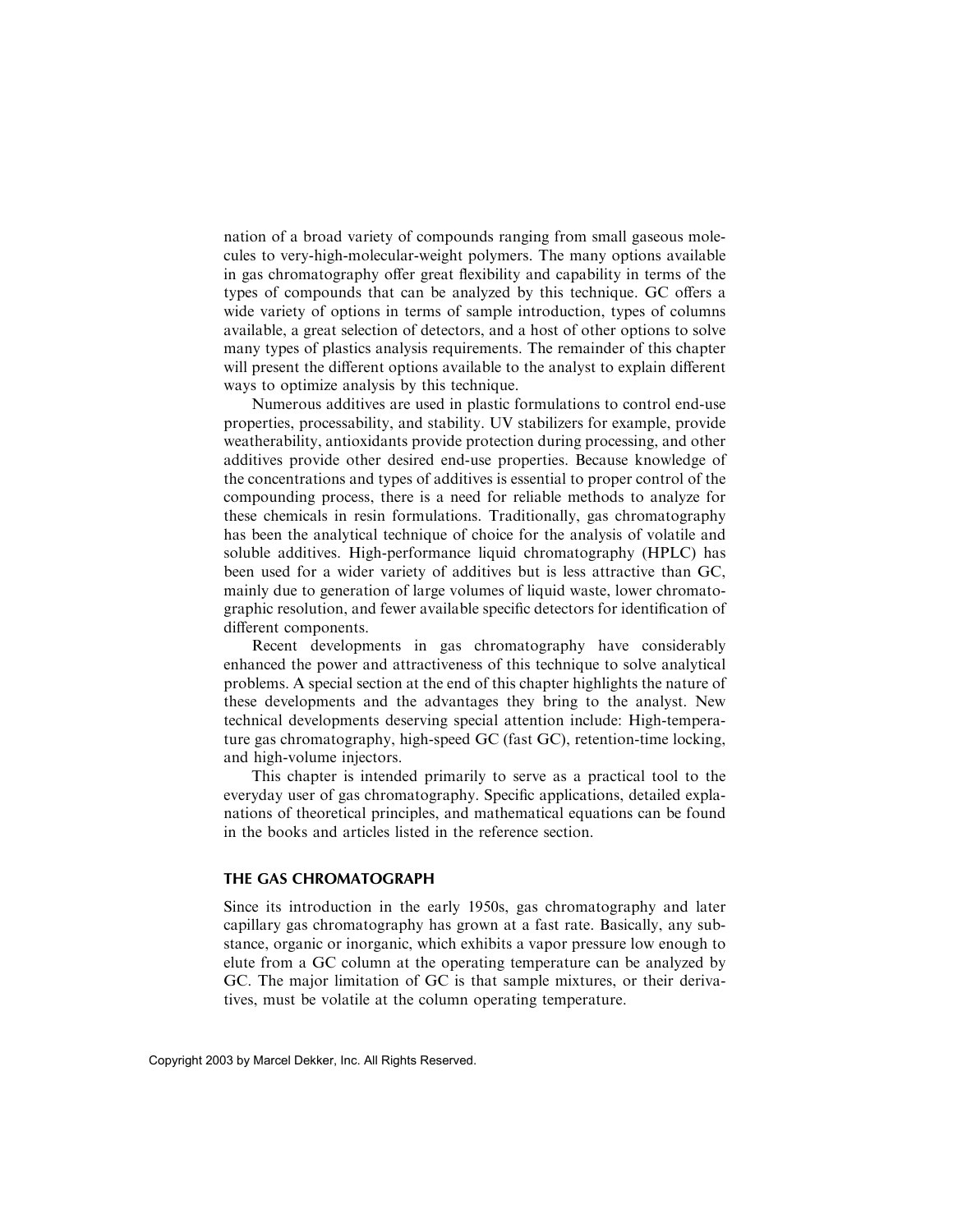The GC instrument is a rather simple, yet very powerful. It is one of the most common analytical tools used in plastics analysis. When used properly, it can provide both qualitative (identification) and quantitative (amount) information about the individual components in sample mixtures. For a mixture to be suitable for gas chromatographic analysis it should be relatively volatile at temperatures below  $350^{\circ}$ C (450 $^{\circ}$ C for high-temperature GC). In other words, the components of interest must become a gaseous form by rapid heating without any degradation or destruction of their chemical structure. This does not mean that other components are not amenable to GC analysis. In theory, most components can be analyzed by GC if a proper sample pretreatment or proper sample introduction technique is used (e.g., pyrolysis GC, sample derivatization) [1–5].

In general, the gas chromatographic system is comprised of six major components: gas supply and flow controllers, injector, detector, oven, column, and a recording device (Fig. 1). A high-purity gas flows into the injector, through the column, and through the detector. A liquid (or gas mixture) containing the dissolved sample components is introduced into the



Figure 1 General diagram of a gas chromatograph.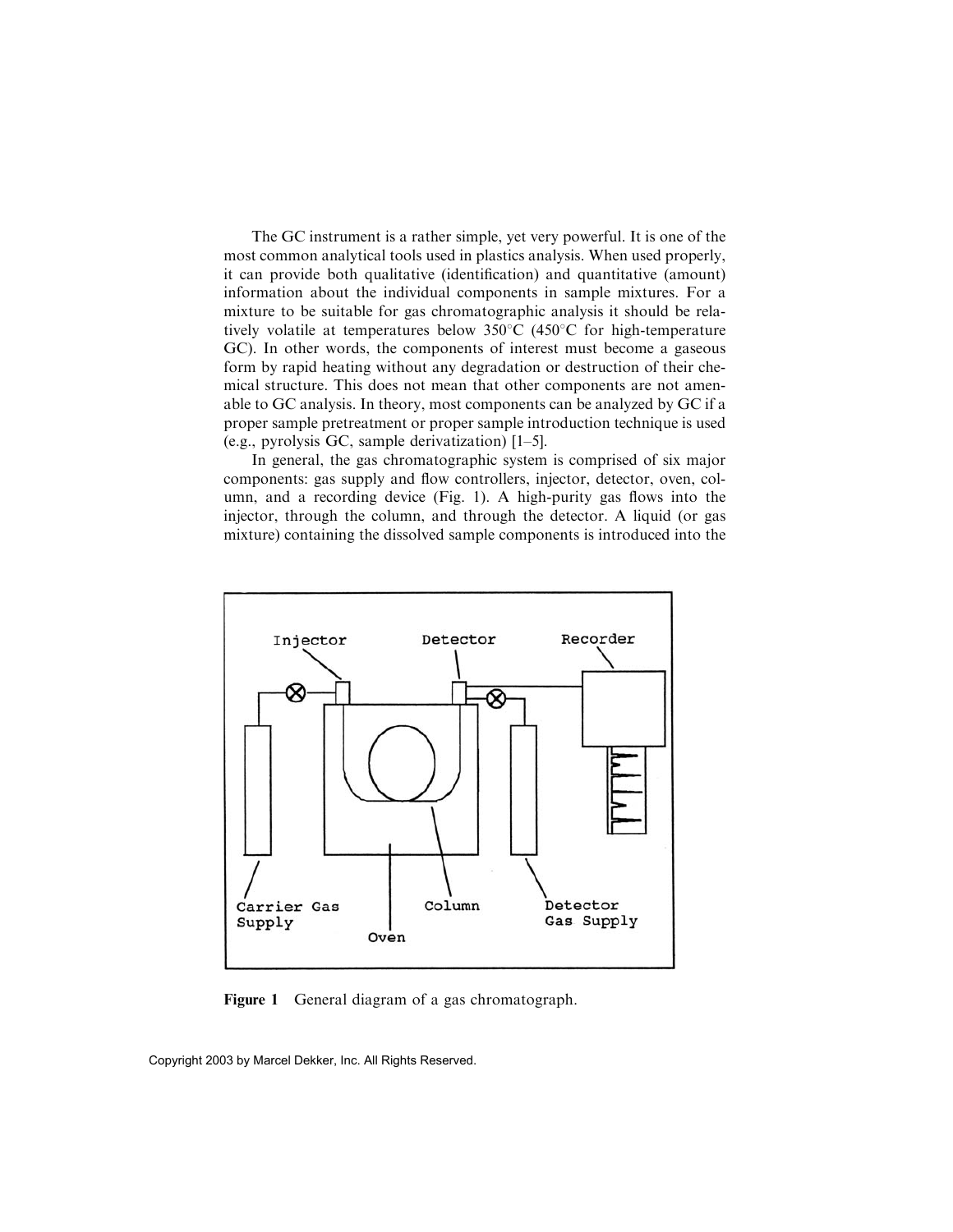heated injector, normally with a syringe. The sample components vaporize, and the gas flowing through the injector sweeps them into the column which is located inside the oven. The temperature of the oven is precisely and reproducibly controlled. Each compound in the sample interacts with the column to a different degree and so travels through the column at a different rate. The rate of travel through the column for each individual compound depends on the type of column, the gas flow rate, and the temperature of the oven. As each compound exits the column it is detected and an electrical signal is sent to a recording device (integrator or computer data system, etc.). The recorded signal will appear as a series of peak plotted versus time. This is called a *chromatogram*.

Normally, each peak represents an individual compound in the sample. In reality, however, it is not unusual for a peak to represent more than one compound when two peaks overlap. Using the proper column and operating conditions, this problem can be resolved or at least minimized. The time at which a compound exits from the column after introduction of the sample upon injection is called retention time. Most compounds have a unique retention time under particular conditions. This unique property is used for compound identification by GC.

The size of the peak provides quantitative information because the amount of the compound in the sample is proportional to the size of the corresponding peak in the chromatogram. By injecting a standard containing a known amount of the compound of interest, its retention time can be determined for the particular analysis conditions; the size of the peak (height or area) can then be compared to the corresponding peak of the known sample and a simple ratio used for quantitation. Like any other analytical technique, GC has some limitations and shortcomings, and even under various analysis conditions and columns some compounds will have identical retention times. This makes positive identification and quantitation of these compounds nearly impossible by gas chromatography. As the technique of gas chromatography expands and more technical innovations are introduced, however, the range of possible separations will definitely expand.

Numerous factors influence the successful identification and quantitation of compounds by GC. Understanding how all of these parameters can affect chromatographic analyses is critical if one is to obtain successful results.

One of the most important variables in GC is the GC column. The diameter, length, film thickness, and type of stationary phase depend on the column being used. With the exception of length, none of these factors can be changed without changing the column itself. On the other hand, oven temperature, carrier gas, and flow rate are factors which are readily con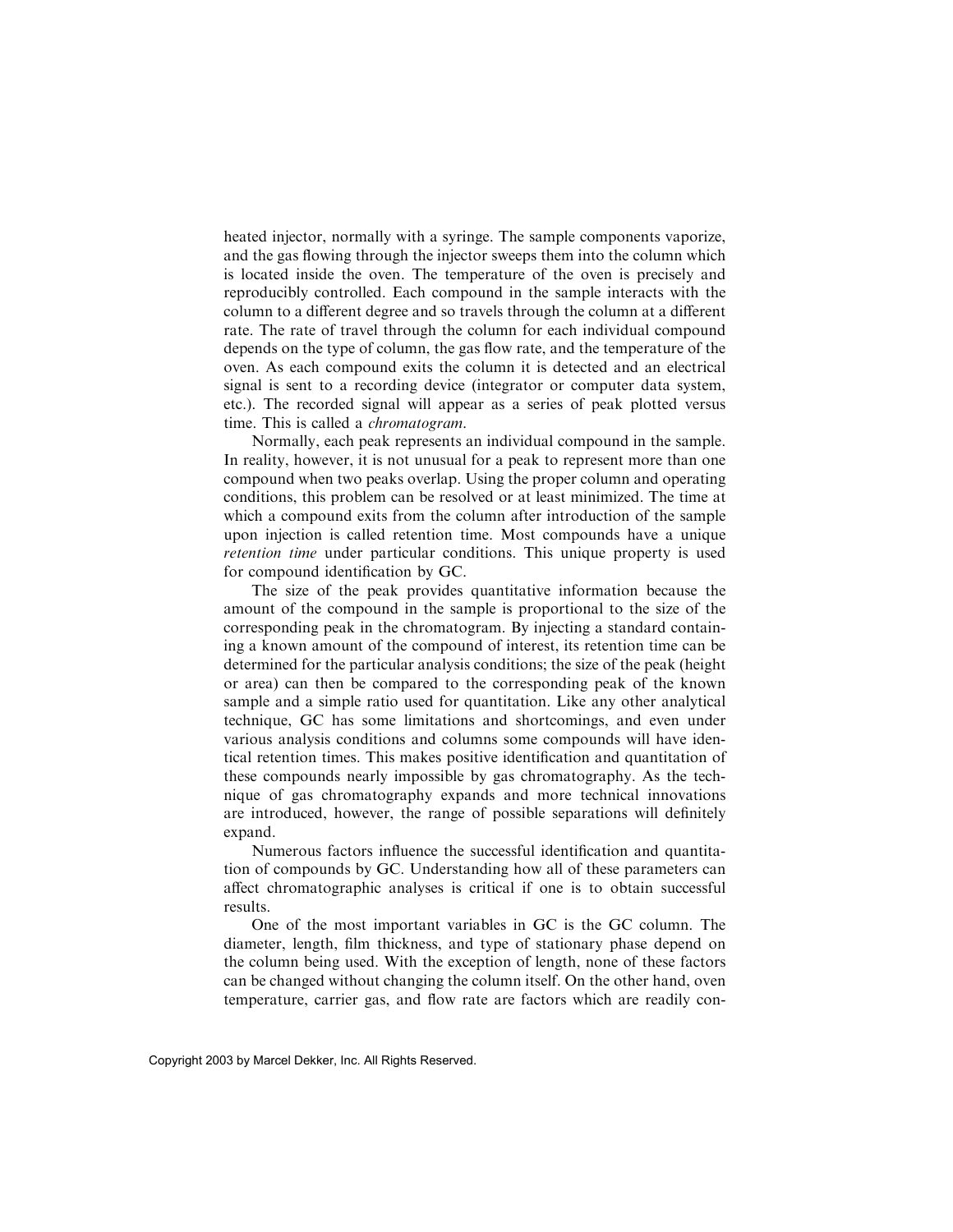trolled by the GC operator. The proper setup and operation of the GC injector and detector is critical. It is important to remember that the quality of chromatographic separation is limited by the weakest component of the chromatographic system, whether it be the column, injector type, operational parameters, detector type, or the instrument itself.

Understanding the function of each component of the GC system is key to successful use of this technique in identification and quantitation of components in plastic and related materials. Furthermore, understanding the function of each component in the system will allow the analyst to optimize the system to best solve specific problems.

#### CAPILLARY COLUMNS: CHARACTERISTICS AND PROPER **SELECTION**

The GC column is considered the heart of the chromatographic system. Although there are many different types of GC columns (packed and capillary) available in the market today, the most widely used type in modern chromatography are the capillary columns. Highly efficient capillary columns do not tolerate the imprecision allowed with packed columns. For example, small deviations in gas flow from the optimal carrier gas flow rate in a packed column are acceptable, whereas small changes in flow rates for a capillary column will lead to potential errors in results. Capillary (open tubular or fused silica) columns are by definition very narrow in diameter. The diameter of the fused silica tubing used to make these columns is precisely controlled during the manufacturing process. Accurate control of the tubing's diameter is critical to the production of columns with consistent performance. Capillary columns can range in length from 5 to over 100 m. The most common lengths are from 10 to 60 m.

The outer surface of the finished column is coated with polyimide. This polymer coating serves a dual purpose. It fills flaws in the tubing which prevents breakage of the glass tubing, and it acts as a waterproof barrier to prevent corrosion coating. The polyimide coating has nearly indefinite stability at temperatures of  $350^{\circ}$ C or below. Fused silica tubing is very flexible, but it is inherently straight. This straightness and the protection provided by the polyimide coating allows the tubing to be wound on cages for easy handling and storage. A limitation of the polyimide coating is its upper temperature of about  $360^{\circ}$ C. Recently, aluminum-coated or -clad tubing has been used to manufacture capillary columns. This tubing has a much higher upper temperature limit. One drawback to aluminum-clad tubing, however, is its slight brittleness when exposed to continuous changes in temperature. It is satisfactory for isothermal temperature work since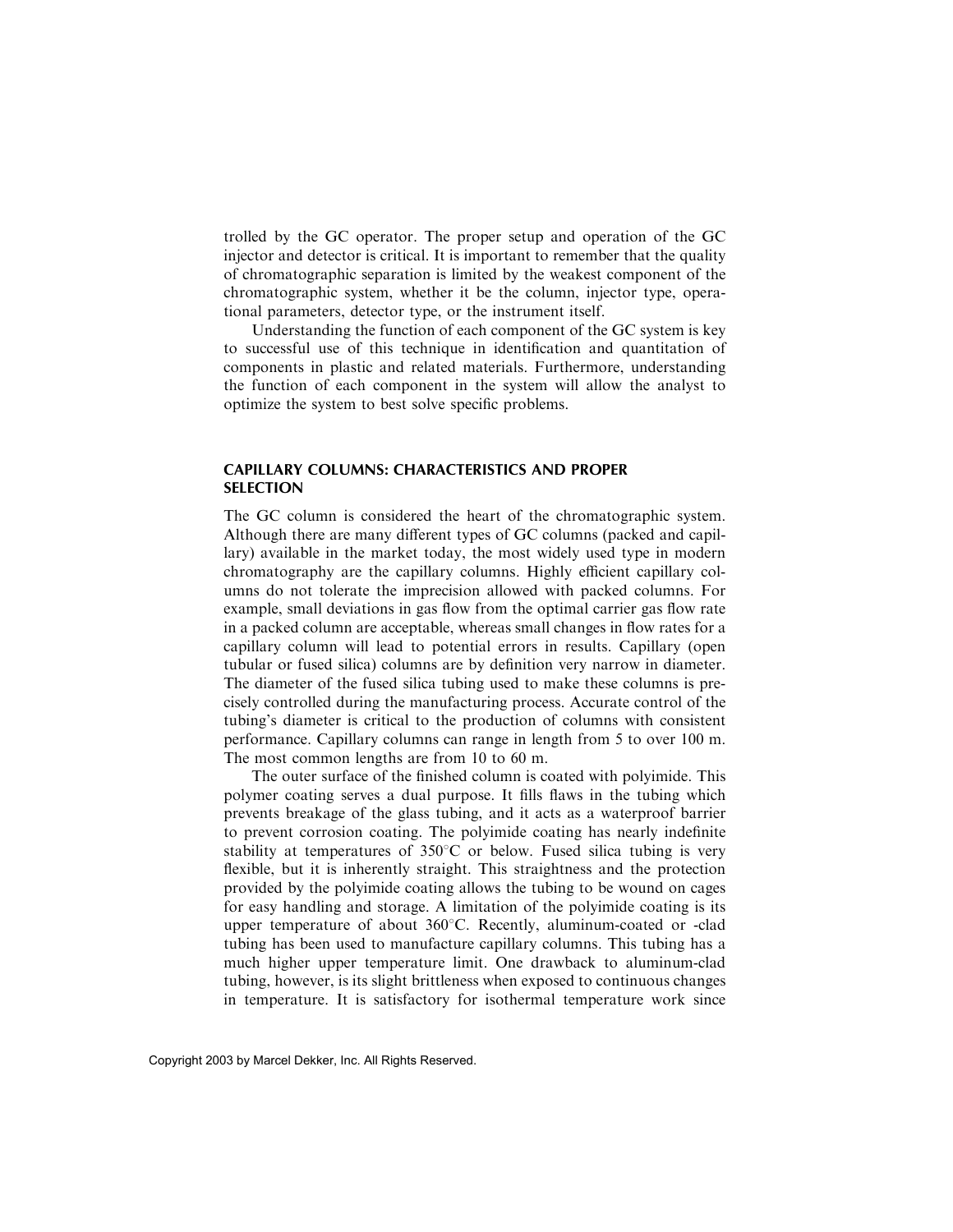the tubing becomes weak upon cycling of the oven temperature during temperature programming situations [1].

#### The Stationary Phase

The distinguishing feature of a column is its stationary phase. Capillary stationary phases are polymers that are deposited on the inner walls of the tubing in a thin, uniform film. The thickness and chemical nature of the stationary phase are critical to the overall performance of the column. High-efficiency capillary columns require relatively few types of stationary phase to achieve the separations necessary for complex samples. For this reason, only about three or four different stationary phases are actually necessary to accomplish most analyses of plastic materials. The first capillary columns had the stationary phase coated on the tubing walls, without any type of physical attachment. The stationary phase was easy to disrupt with solvents or contaminants. The advent of bonded and cross-linked phases substantially increased the stability and lifetime of capillary columns. The stationary phase is chemically bonded to fused silica capillary columns. Cross-linking is the joining of individual ''strands'' of polymer so that a larger and more stable stationary phase is formed. Practically every nonbonded liquid stationary phase has a bonded counterpart. There is virtually no difference in separation behavior between bonded and nonbonded equivalent phases. It is recommended, however, to use bonded and crosslinked phases if they are available. These stationary phases include polysiloxanes, polyethylene glycols, and solid adsorbents.

## Polysiloxanes

The most common stationary phases are the polysiloxanes. These phases are considered to be the most resistant to abuse and have superior lifetimes. The type and amount of substitution groups on the polysiloxane backbone distinguishes each stationary phase and its properties. The most widely used phase is dimethyl polysiloxane. The interactions between solutes and this phase are limited to dispersive forces, thus solute elution occurs in the order of increasing solute boiling points. Compounds that cannot be differentiated on the basis of their boiling points (i.e., they have very similar or equal boiling points) require a different stationary phase for separation. Different stationary phases are made by changing the functionalities on the polysiloxane backbone. To obtain the differentiation of solutes by forces other than dispersion, a more selective stationary phase is required. Stationary-phase selectivity is controlled by the substitution of phenyl, cyanopropyl, and/or trifluoropropyl groups in place of some of the methyl groups on the polysiloxane backbone. This substitution enables the solutes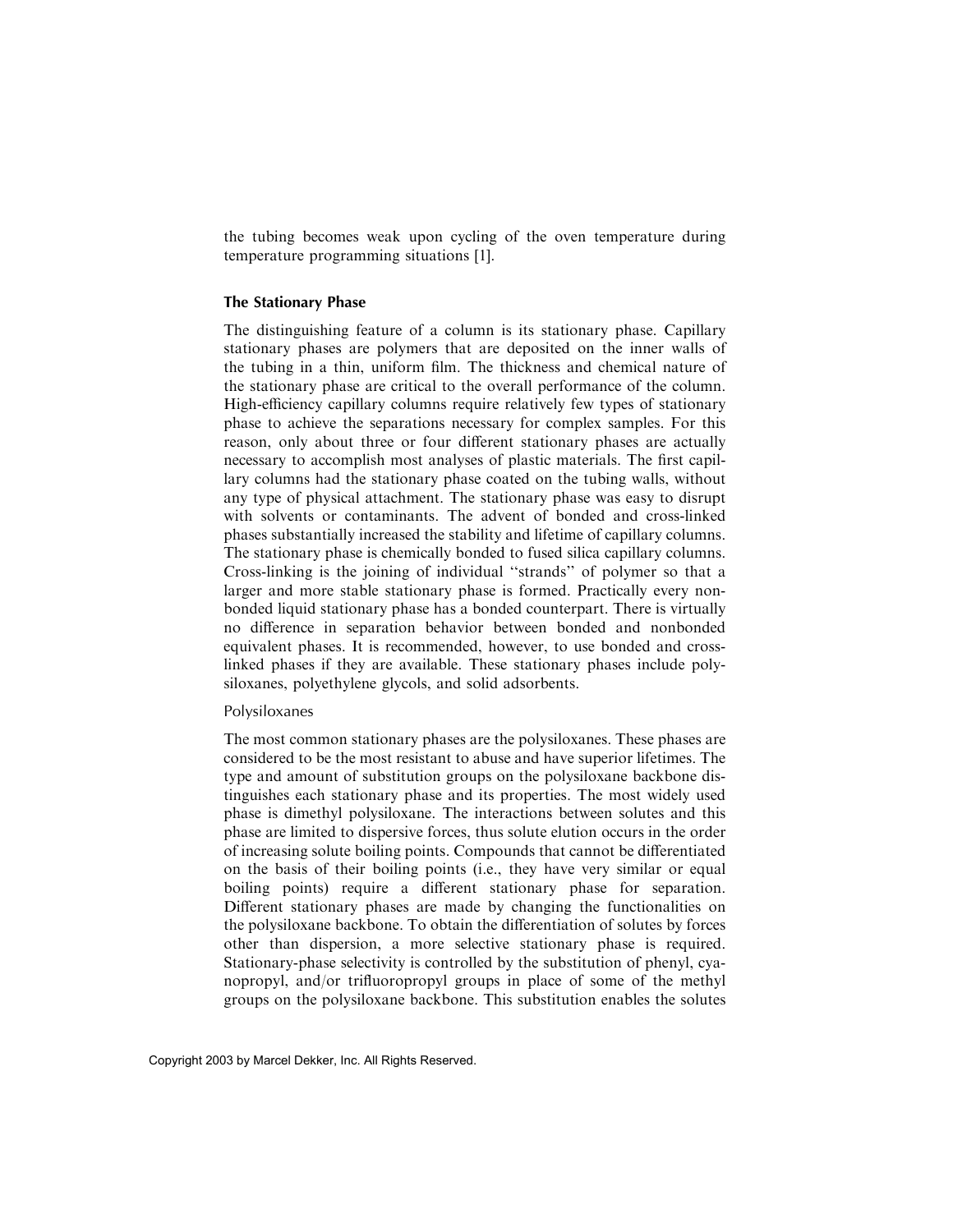to use dipole, acidic, and/or basic interactions in addition to dispersive interactions. The relative magnitude of each of the four interactions determines the selectivity of a stationary phase. Injecting the same sample into two columns with different selectivities will result in two chromatograms with the corresponding peaks differing in retention times and often in elution order as well. The degree of substitution of the siloxane polymer affects the selectivity of the stationary phase as well as the thermal stability and ''bleed level'' of the column. In general, as the amount of polar substitutions on the polysiloxane backbone increases, there is a corresponding decrease in the upper temperature the stationary phase will tolerate. Less substituted stationary phases (i.e., more methyl substitution) usually offer longer lifetimes and lower bleed levels. Columns coated with bonded and cross-linked stationary phases will usually exhibit longer lifetimes, especially for splitless and on-column injection applications.

#### Polyethylene Glycols

Polyethylene glycol is the second most common stationary phase after polysiloxane. Carbowax 20M is the most widely used for gas chromatography. The major disadvantage of the Carbowax phase is its extreme sensitivity toward oxygen, especially at high temperatures. Phase solubility in water and low-molecular-weight alcohols and a lower temperature limit are other drawbacks to columns coated with Carbowax 20M. Upon analysis of acidic or alkaline compounds, the column mimics their behavior. For example, if a large number of amine samples are injected into the column, it will become slightly alkaline. Subsequent injections of an acidic compound will give a poor peak or no peak at all. This behavior is reversible by solvent-rinsing the column with water, acetone, and hexane. Bonded and cross-linked Carbowax phases eliminate the phase and water/alcohol solubility problems, but the high sensitivity to damage by oxygen is still a problem. Nevertheless, the superior selectivity for certain solutes renders the Carbowax 20M stationary phases very useful in some applications such as hindered amines and phenolic additives.

#### Porous-Layer Phase

Several gas–solid adsorption capillary columns are available. They are commonly called porous-layer open tubular or PLOT columns. These columns contain a layer of adsorbent particles coated on the inner wall of the fused silica tubing. Phases of aluminum oxide (alumina), molecular sieves, and porous polymers (Poraplot-like) are commercially available. Gas–solid adsorption rather than a gas–liquid partition is the separation mechanism involved. PLOT columns are well suited for the analysis of light hydrocarbons, sulfur gases, permanent gases, or other very volatile solutes at or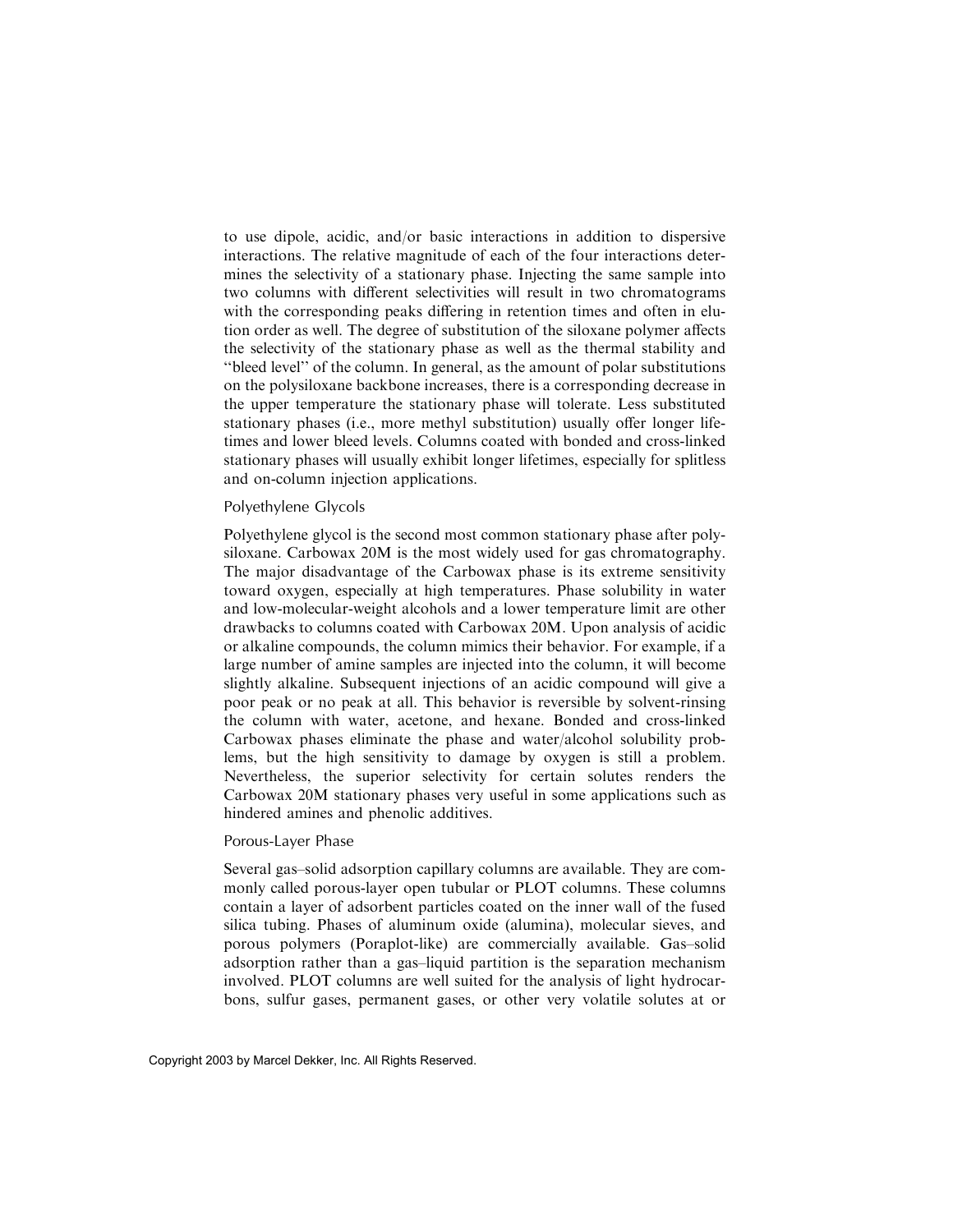above ambient temperature conditions. Some of the disadvantages of PLOT columns are lower efficiencies, some loss of inertness, and problems with stability and reproducibility over time.

General Guidelines for Column Selection

The following guidelines are helpful for the selection of the appropriate stationary phase, depending on the type of analytes present in the mixture of interest.

- 1. For general purposes (screening purposes) use a nonpolar phase.
- 2. Use a stationary phase with polarity closely matching that of the solutes (i.e., nonpolar phase for nonpolar mixtures).
- 3. Use the least polar phase that will provide satisfactory separation; nonpolar phases have higher lifetimes than polar phases.
- 4. For solutes with dipoles or hydrogen bonding capabilities (i.e., amines and hydroxy-type additives), use a cyanopropyl or Carbowax stationary phase. Always consider polarity and temperature performance.
- 5. For light hydrocarbons or inert gases, use packed columns or PLOT columns (alumina, or molecular sieve).
- 6. Whenever possible, avoid using phases containing the specific element which interferes with specific detectors [e.g., do not use cyanopropyl phases with a nitrogen-phosphorous detector (NPDs) or trifluoropropyl phases with an electron-capture detector (ECD)].
- 7. In general, the widest range of compounds can be analyzed by using any of three or four columns: nonpolar, medium polarity, and polar (wax) columns. More than 99% of all analyses can be adequately performed with these three columns.

# Column Diameter Considerations

The most popular column diameters available for fused silica capillaries are 0.18, 0.25 narrow bore), 0.32 and 0.52 mm (magabore or wide bore). Other diameters are also available from various manufacturers. The following guidelines apply to selection of a column diameter.

1. Use a 0.25-mm-I.D. column for split and splitless injections when sample overloading is not a problem. High column efficiencies (higher resolution) are achieved with small-diameter columns.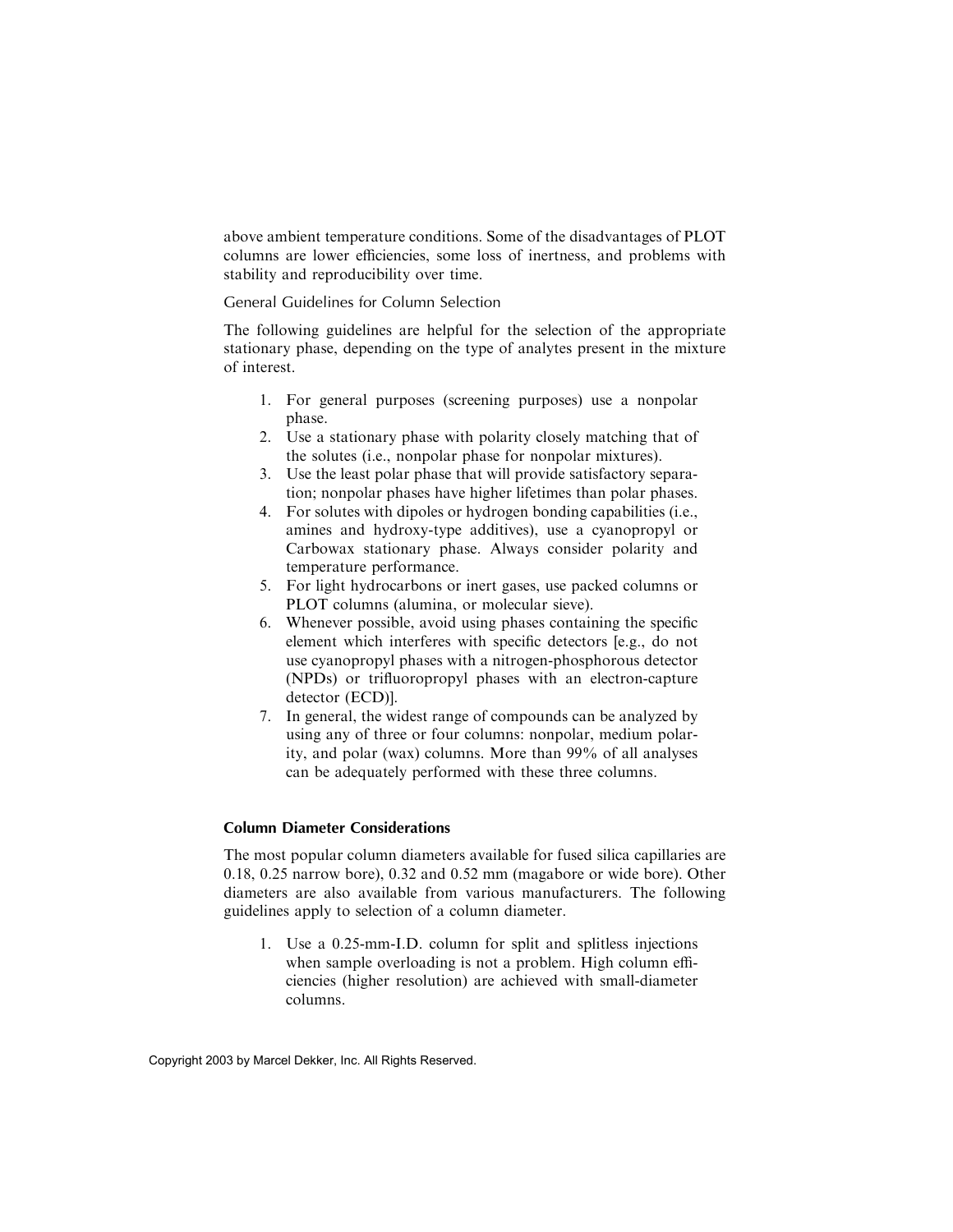- 2. Use 0.32-mm-I.D. columns for splitless and on-column injections, especially when injecting large amounts of sample.
- 3. Use 0.53-mm-I.D. (megabore) columns as replacements for packed columns or for high sample loading applications. Use of these columns also permits lower split ratios, resulting in carrier gas savings.
- 4. A 0.18-mm-I.D. column can be very useful for GC/MS systems with low pumping capacities or when very high resolution is needed.

#### Film Thickness Selection

Column capacity is highly affected by the film thickness and column diameter. The capacity of a column is defined as the maximum amount of sample that can be injected into a column before significant peak distortion occurs. Capacity is related to film thickness, column diameter, and the solubility or polarity match between the solute and the stationary phase. Capacity increases as the column's film thickness or diameter is increased. The more soluble a salute is in the stationary phase, the greater is the column capacity for the solute. For example, a polar solute (e.g., an alcohol) will have greater solubility in a polar stationary phase (e.g., Carbowax) than in a nonpolar phase (e.g., dimethylsilicone). Exceeding column capacity or overloading is indicated by peak broadening or asymmetry.

Fused silica columns are available in different film thicknesses. Depending on the column diameter, film thicknesses are available from  $0.10$  to  $5.0$  µm. In most cases, a "standard" film thickness column is satisfactory. These columns have phase ratios of between 100 and 400. The phase ratio is defined as the column radious divided by 2 times the film thickness. In general, a standard film column is  $0.25 \mu m$  for  $0.25 \mu m$ - and  $0.32 \mu m$ -I.D. columns, and 1.0–1.5 µm for 0.53 mm diameter columns.

The following guidelines can be used to select the optimal film thickness:

- 1. Use of a standard film thickness column is desirable for most applications.
- 2. Thin film columns are useful for high-boiling compounds, trace analysis, and for instances when column bleeding must be minimized at high temperatures.
- 3. Thick film columns should be used when higher capacity and longer column lifetime is desirable. Normally, thick films are used with wide-bore columns.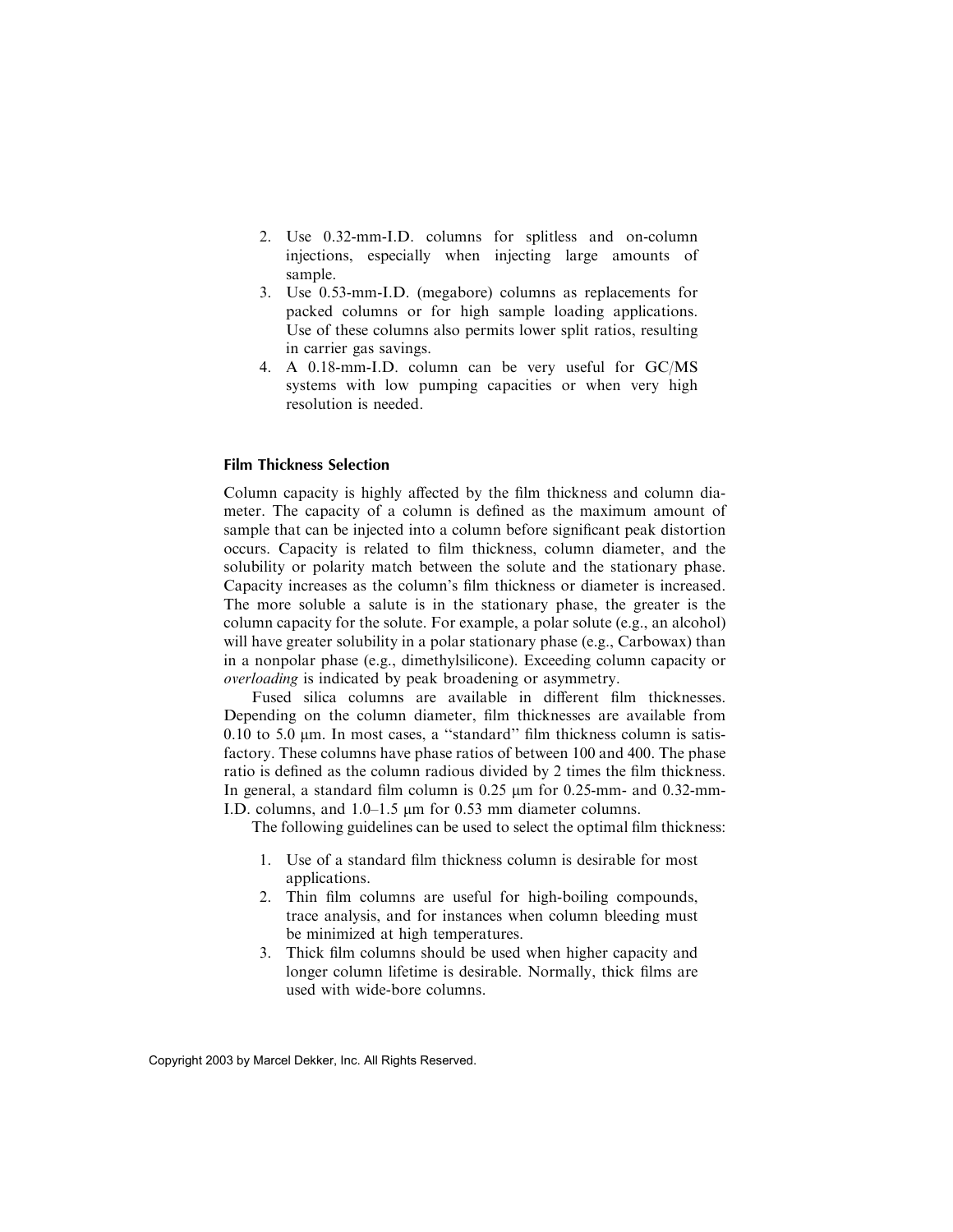# Column Length Selection

Column length has a direct effect on retention times when using isothermal analysis conditions. A nearly linear increase in retention time with increase in column length is seen. However, only about 40% increase in resolution is achieved. For temperature program analysis conditions, the increases in retention and resolution with column length are much less than those for isothermal conditions. Only a small increase in resolution is realized with longer columns. This is especially true for volatile compounds. Using thickfilm columns is the best method to obtain better separation of volatile or early-eluting compounds. In general, the following guidelines can be used to select an optimum column length.

- 1. A 30-m column is suitable for most applications.
- 2. Fifteen-meter columns have been used conventionally for simple mixtures (less than 10 components) or for sample screening purposes. However, the advent of ''fast chromatography'' technology is opening new possibilities for the use of short columns for more complex mixtures. This issue is discussed in more detail later in this chapter.
- 3. Use of a column 60 m or longer is recommended for very complex samples or for situations requiring the highest possible number of theoretical plates. The use of long columns could provide resolution of components not possible with shorter columns. This normally results in the cost of a much longer run time.

# Overall Considerations for Column Selection

If all other chromatographic conditions remain the same, it is the structure of the stationary phase that determines the relative retention time and elution order of compounds. The stationary phase determines the relative amount of time required for two compounds to travel through the column. It retains the compounds as they move through the column. If any two compounds take the same amount of time to migrate through the column, these two compounds are not separated; they co-elute. If two compounds take different times, the two compounds will be separated. The stationary phase is often selected on the basis of its polarity. Polarity of the stationary phase is determined by the chemical structure of the resin (polymer). Polarity affects several column characteristics. Some of the most important are column lifetime, temperature limits, bleed level, and sample capacity.

The selectivity of the stationary phase directly influences column separation properties. Stationary phase selectivity is not well understood, but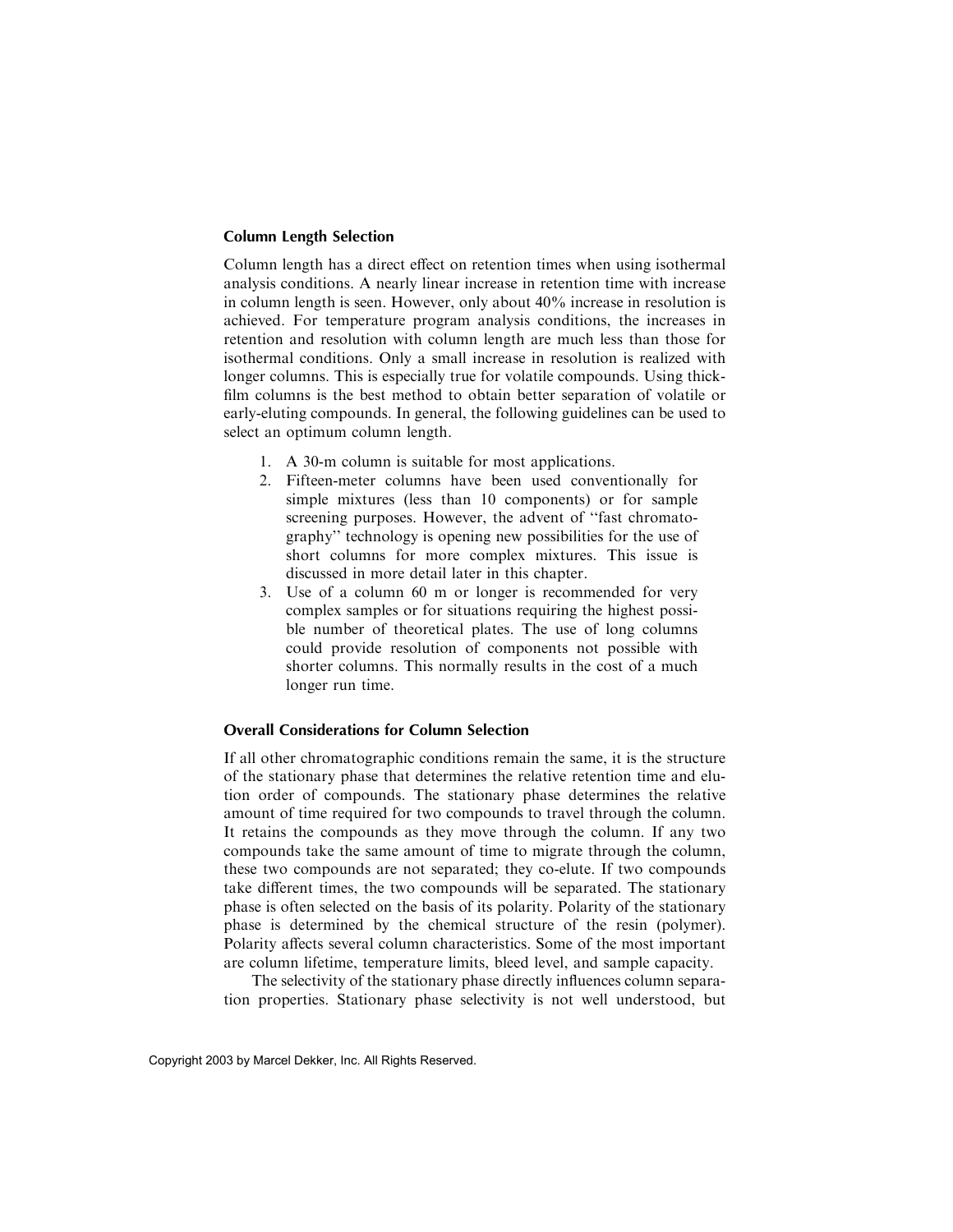selectivity can be thought of as the ability of the stationary phase to differentiate between two compounds by a difference of their chemical and/or physical properties. If there is a difference in the properties of two compounds, the amount of interaction between the compounds and the phase will be different. If there is a significant difference in the interactions, one compound will be retained more than the other and separation occurs. If there are no differences, co-elution occurs. The compounds may have different structures or properties, but if a particular stationary phase cannot distinguish between the compound differences, co-elution takes place. Most analyte properties, such as hydrogen-bonding dipole strength, are not easily determined. The column stationary phase increases resolution by increasing the relative time the compound spends in the stationary phase. Resolution, the degree of separation of two adjacent peaks, is defined as the distance between the peaks centers divided by the average bandwidth. Strictly speaking, this is valid only when both peaks have the same height.

## SELECTING THE PROPER INJECTOR

There are two main purposes when introducing the sample into the GC instrument. One purpose is to introduce the sample into the column in a short band. The smaller the sample band at injection, the sharper and more narrow the peaks will be on the chromatogram. The end result is more sensitivity and better resolution. The second goal is to have the composition of the sample introduced into the column be as representative as possible of the sample injected. There should be no sample degradation or adsorptive losses occurring during injection. With the exception of on-column injection, all injectors utilize vaporization to introduce the sample into the capillary column. The injected sample is rapidly vaporized in the heated injector, and the carrier gas flowing through the injector carries the sample into the column. A significant problem with vaporization injection techniques is backflash. Upon sample vaporization, the gaseous sample expands to fill the injector liner volume. Backflash occurs when the vaporized sample expands beyond the capacity of the liner volume and into the injector body. Since the sample now occupies a larger volume, it takes longer for the sample to be carried into the column. A large (and tailing) solvent peak is obtained. If the vaporized sample comes in contact with cold spots such as the septum and gas inlets of the injector, small amounts of the sample may condense. This condensation may result in carryover problems on subsequent injections. Backflash problems can be minimized by:

- 1. Using a septum purge with split/splitless injectors
- 2. Using small injection volumes
- 3. Using large-volume injector liners
- 4. Using the optimal injector temperature

Copyright 2003 by Marcel Dekker, Inc. All Rights Reserved.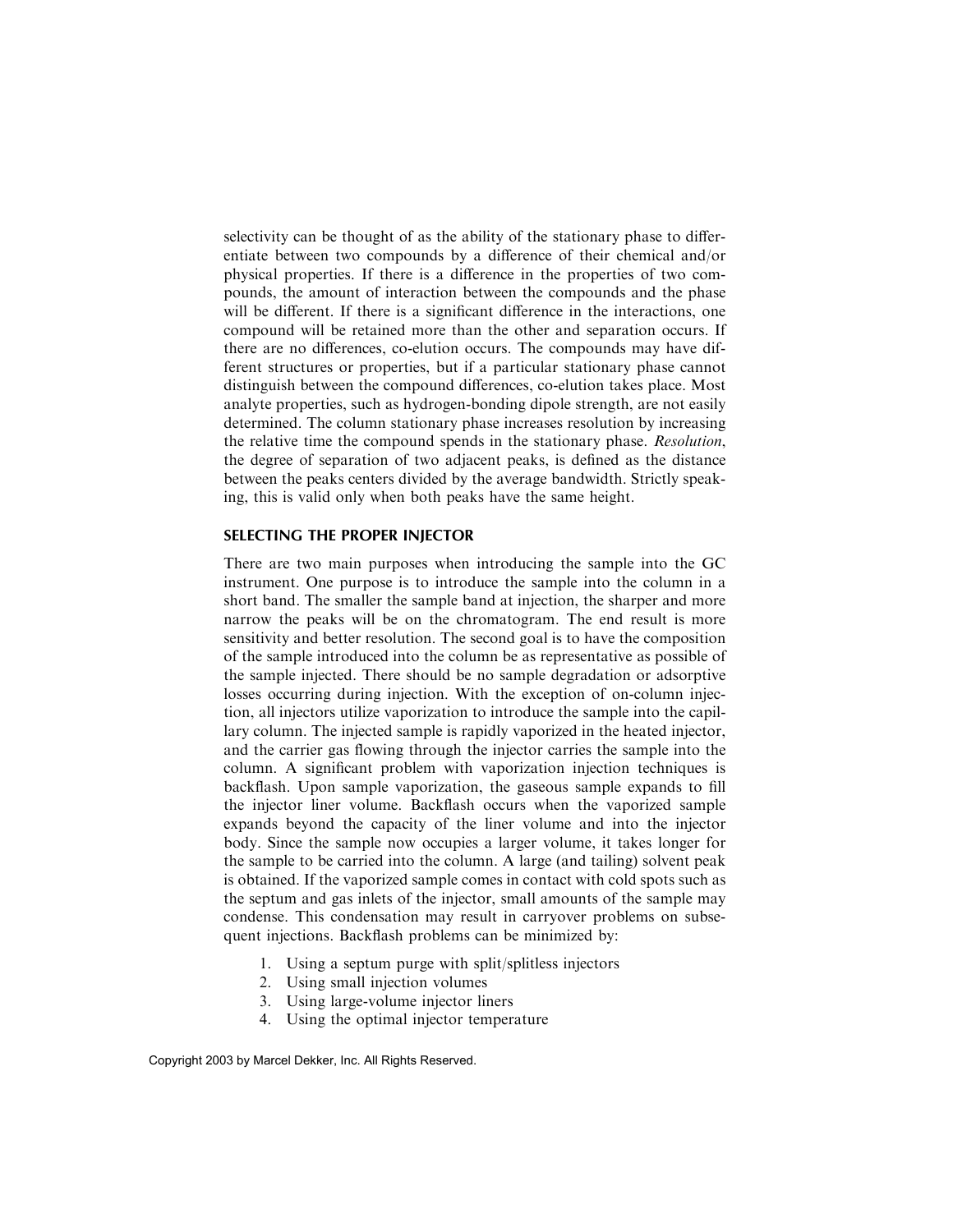The following discussion should serve as a general guide to the selection of injector configuration, proper injector setup and proper injection technique.

#### Injector Temperatures

The injector temperature should be just hot enough to ensure quick vaporization of the entire sample without thermally degrading the sample components. If the injector temperature is too low, carryover problems, incomplete sample vaporization, or broad peaks (especially the solvent front) will result. If the injector temperature is too high, excessive backflash or sample thermal degradation may occur. Using an injector temperature above the upper temperature limit of the column does not damage the column. For most samples,  $200-250^{\circ}$ C is a good injector temperature. Some screening may be needed to obtain the smallest amount of backflash and the maximum amount of sample throughput.

#### Inlet Discrimination

Upon injection, the less volatile sample components will not vaporize as rapidly as the more volatile sample components. Immediately following injection, the vaporized sample has a greater proportion of the more volatile compounds than the less volatile compounds. Therefore, more of the volatile compounds are introduced into the column. This effect is called inlet discrimination. The peaks for the less volatile compounds will be smaller than the more volatile compounds. The longer the sample spends in the heated injector, the less severe this type of discrimination is experienced by the sample. If inlet discrimination needs to be eliminated, an on-column injector should be used.

#### Septum Purge

Most split/splitless capillary injectors have a septum purge function. The septum purge minimizes the amount of septum bleed materials that may contaminate the GC system. The septum purge gas sweeps the bottom face of the septum and carries the contaminants out through the septum purge vent. The septum purge flow is usually between 0.5 and 5 ml/min. Higher than optimum septum purge flows may result in the loss of some of the more volatile sample components. The septum purge function is not essential in order to obtain good chromatographic results; however, any septum bleed and inlet contamination problems will be minimized.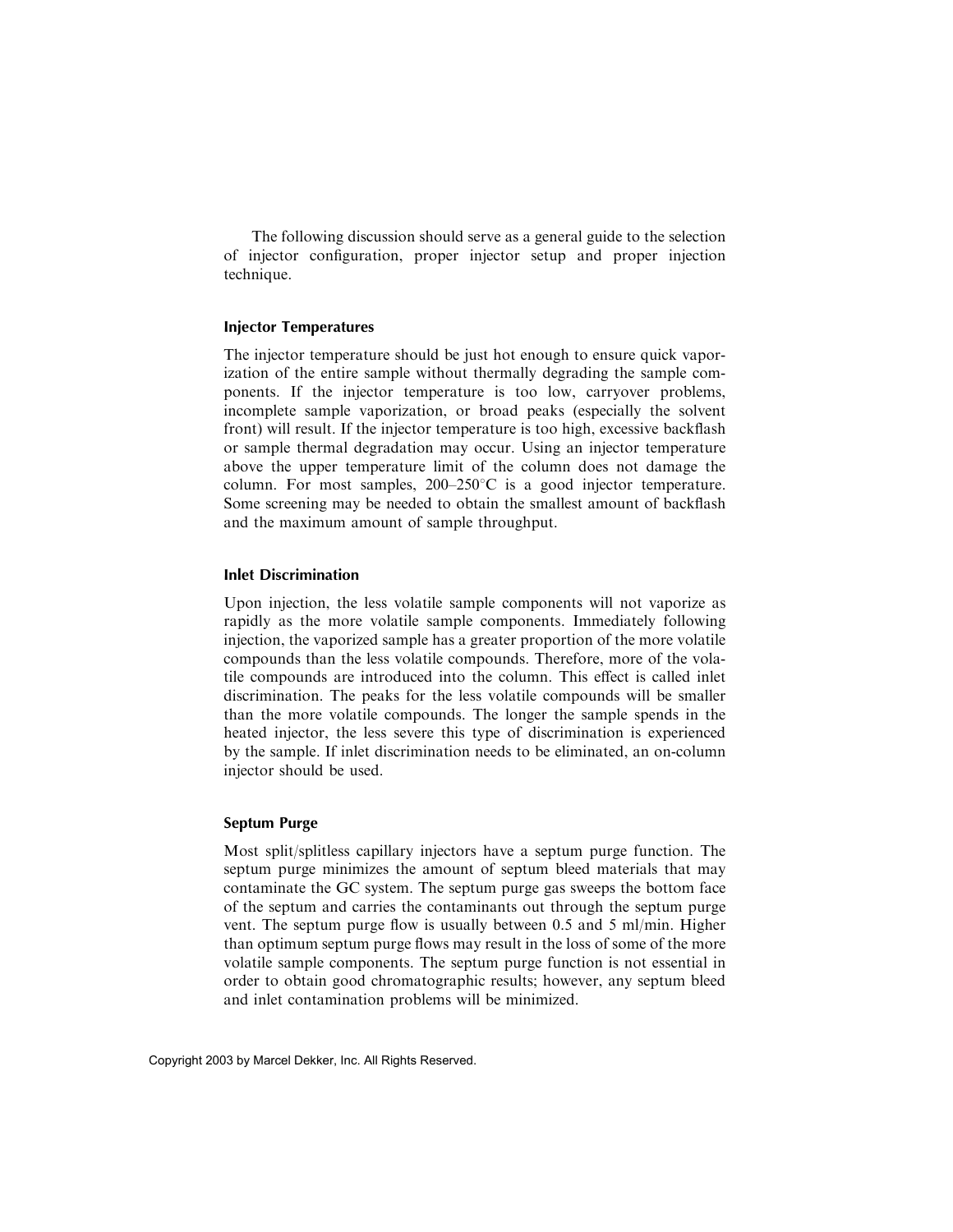# <span id="page-12-0"></span>INJECTION TECHNIQUES

There are four major capillary injection techniques: split, splitless, oncolumn, and megabore or direct injection. Nearly every standard capillary injector is capable of split and splitless injections. On-column injections require a dedicated capillary on-column, injector and is a required injector for high-temperature gas chromatography and to minimize inlet discrimination [1,2].

# Split Injection

Split injection is very simple and the most common of the capillary injection techniques. The highest resolution and system efficiencies are obtained with split injections (Fig. 2). Split injections are used for highly concentrated samples with typical per-component concentrations of  $0.1-10 \text{ ug}/\text{u}$ . Injection volumes of  $0.5-2$  µl are normally used, but volumes up to 5 µl can be used without significant problems. Split injection is a vaporization



Figure 2 Split injector.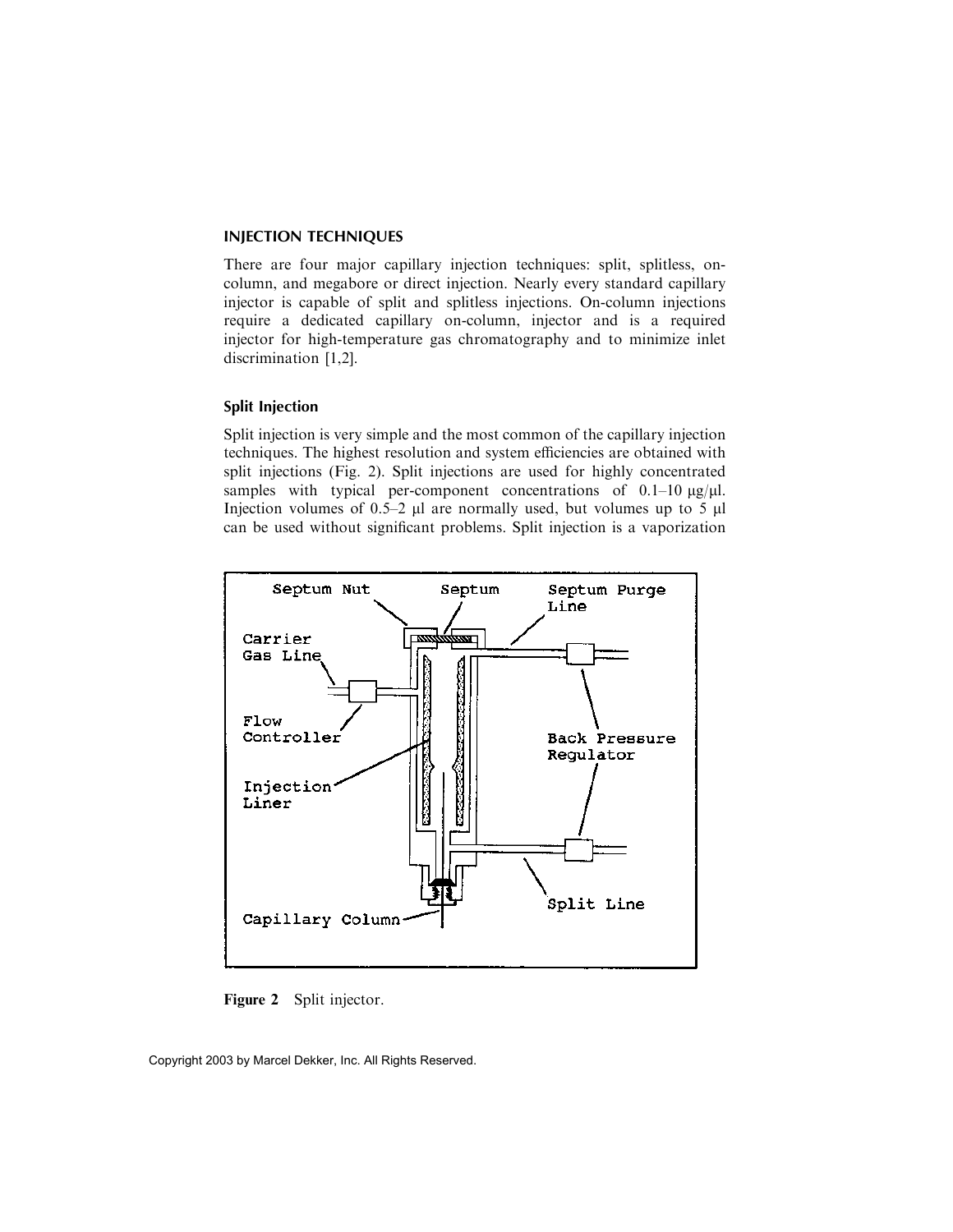technique [\(Fig. 2\).](#page-12-0) The sample is vaporized upon injection and rapidly mixed with carrier gas. A small amount of the carrier gas enters the column, and a much larger amount leaves the injector through the split vent. Since the vaporized sample is mixed with the carrier gas, only a small amount of the injected sample actually enters the column. The total gas flow through the injector at the moment of injection is quite high (the sum of the column and split vent flows). The sample is rapidly swept into the column, which accounts for the high efficiency of split injections. This also accounts for the severe discrimination obtained with split injections. The less volatile compounds do not have sufficient time to vaporize fully before they are discarded via the split vent.

#### Split Ratio

The amount of sample entering the column depends on the carrier gas flows into the column and out of the split vent. By measuring the column flow and the split vent flow, the amount of sample going into the column relative to the amount of sample being split can be calculated. This value is called the split ratio. The split ratio is normally reported with the column flow rate normalized to 1. A split ratio of 1:50 indicates that one part of the sample enters into the column and 50 parts are discarded out of the split vent. Therefore, 1/51 of the total sample theoretically makes it into the column. Typical split ratios range from 1:10 to 1:100, depending on the column diameter being used and the column loading desired for the analysis. Applications involving highly concentrated samples or very-small-diameter columns may require the use of higher split ratios. Split ratio is measured using a flow meter. The split ratio is equal to vent flow/column flow. For example: Column flow = 5 ml/min split vent flow = 100 ml/min split ratio  $= 100/5 = 20$ . Therefore, the split ratio is 1:20.

## Splitless Injection

Splitless injections are used for trace analyses or when the component concentration in the mixture of interest is about 200 ng [\(Fig. 3\)](#page-14-0). The injected sample is vaporized and carried into the column by the carrier gas. At the moment of injection, the flow through the injector is the same  $(1-2 \text{ ml/min})$  as the column flow. About 15–60 s after injection, additional carrier gas flow is introduced into the injector. This extra gas purges the injector of any remaining sample that has not entered the column. The time at which the extra gas flow is introduced is called the *purge activation* time (or purge on).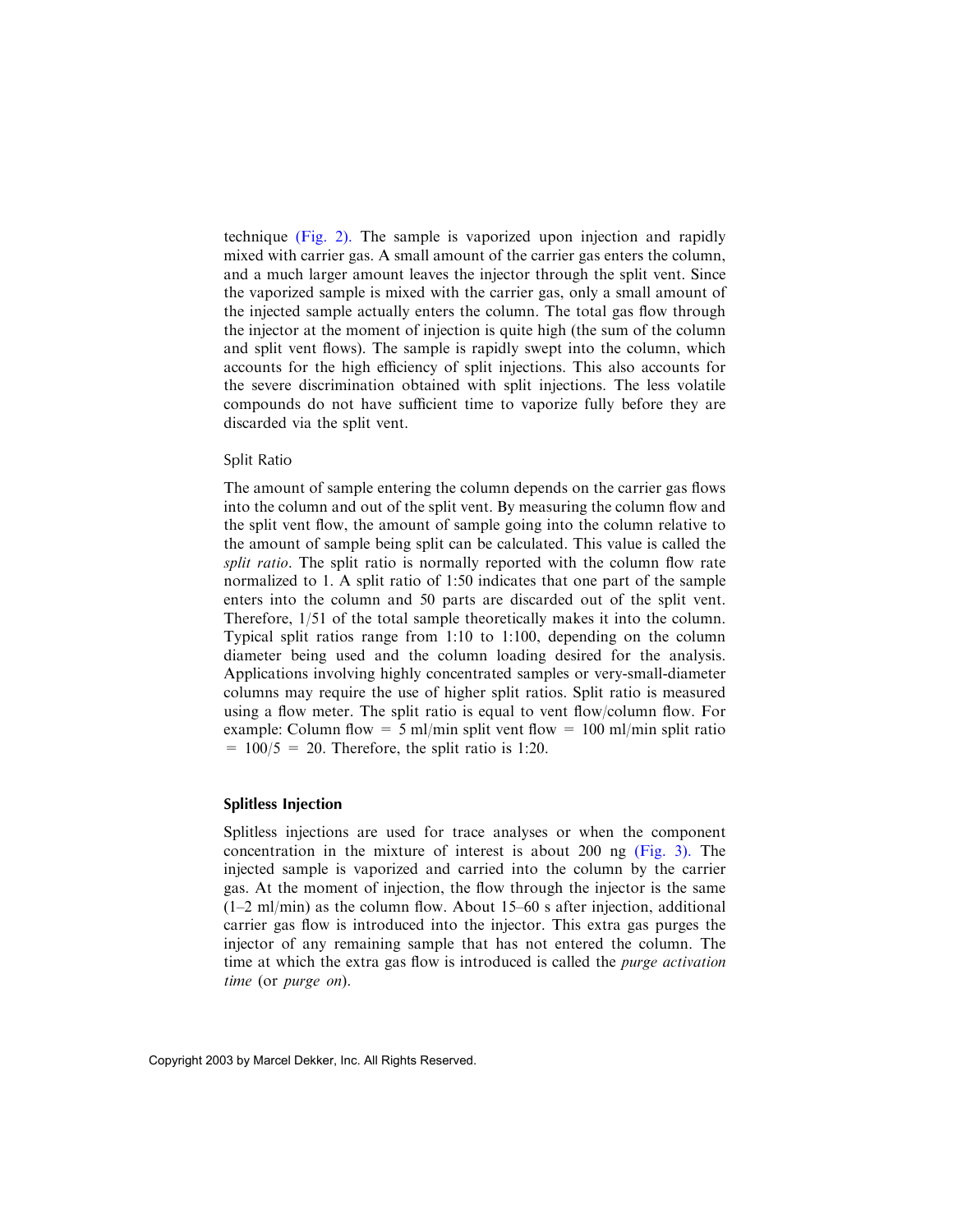<span id="page-14-0"></span>

Figure 3 Splitless injector.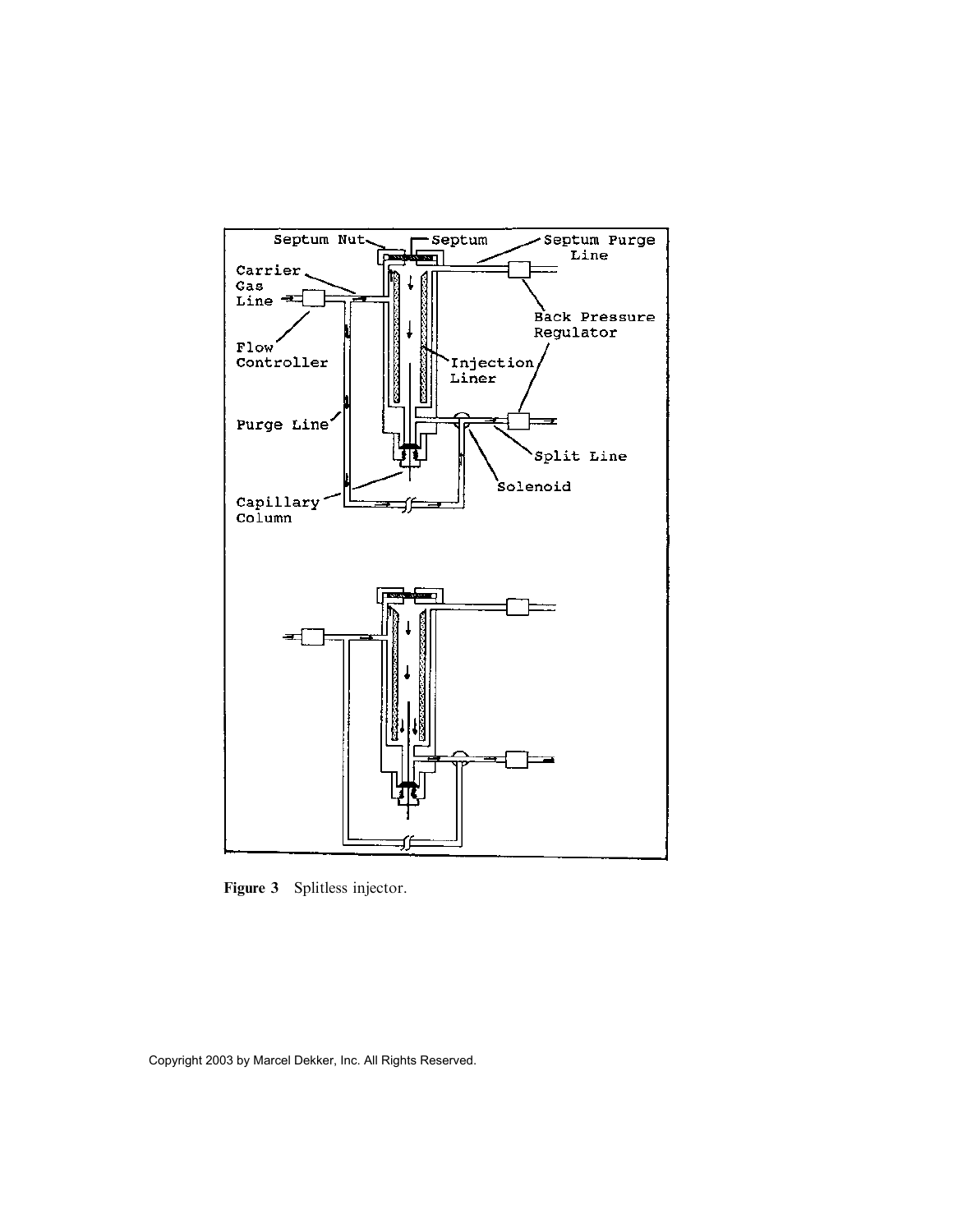# Solvent Effect and Cold Trapping

With splitless injections, the sample is introduced into the column at a much slower rate than for split injections. To prevent peak broadening, the sample needs to be refocused before starting the chromatographic process. One requirement of most splitless injections is that the initial temperature of the column oven be at least  $10^{\circ}$ C below the boiling point of the sample solvent. When the vaporized solvent leaves the injector and enters the cooler column, the solvent rapidly condenses at the front of the column and will trap and refocus the sample. This is called the *solvent effect*. Starting at too high a column temperature can result in broad peaks. If refocusing does not take place, the earlier-eluting peaks will suffer greater peak shape degradation than the later-eluting peaks. If this occurs, either a lower initial column temperature or a higher-boiling solvent should be used. If the sample components boil at  $150^{\circ}$ C or above the initial column temperature, the solvent effect does not have to occur for good peak shapes. The high-boiling compounds cold-trap in the column and refocus into a short band without help from the solvent effect. Injection sizes are usually limited to  $2 \mu$  or less for splitless injectors. Large injection volumes will normally result in broader peaks. Another limitation of splitless injections is that peaks that elute before the solvent front do not show good peak shapes. Changing to a lower-boiling solvent may help this situation.

## On-Column Injection

On-column injection offers great advantages. This technique provides the optimum in capillary column performance by eliminating discrimination and degradation effects that can result from using a vaporization technique and is highly recommended for high-temperature GC applications [\(Fig. 4\).](#page-16-0) With this technique, the sample is deposited directly into the column with a syringe. On-column injections are particularly useful for high-boiling compounds such as high-molecular-weight additives (e.g., waxy mold release agents) and thermally labile compounds. On-column injection requires the solvent effect or cold trapping to obtain acceptable peak shapes. Some oncolumn injectors use a secondary cooling function to eliminate the need to cool the entire column down to the appropriate temperature for the solvent effect. Only a small portion of the front of the column is cooled at the moment of injection. Megabore columns can tolerate large injection volumes (1–2  $\mu$ ) and high sample concentrations (1–10  $\mu$ g). Megabore columns are used for converted packed column instruments or for situations where large sample capacities are needed. Megabore injections are well suited for trace-level analyses. Highly concentrated samples may have to be diluted to avoid overloading the column. Small-diameter capillary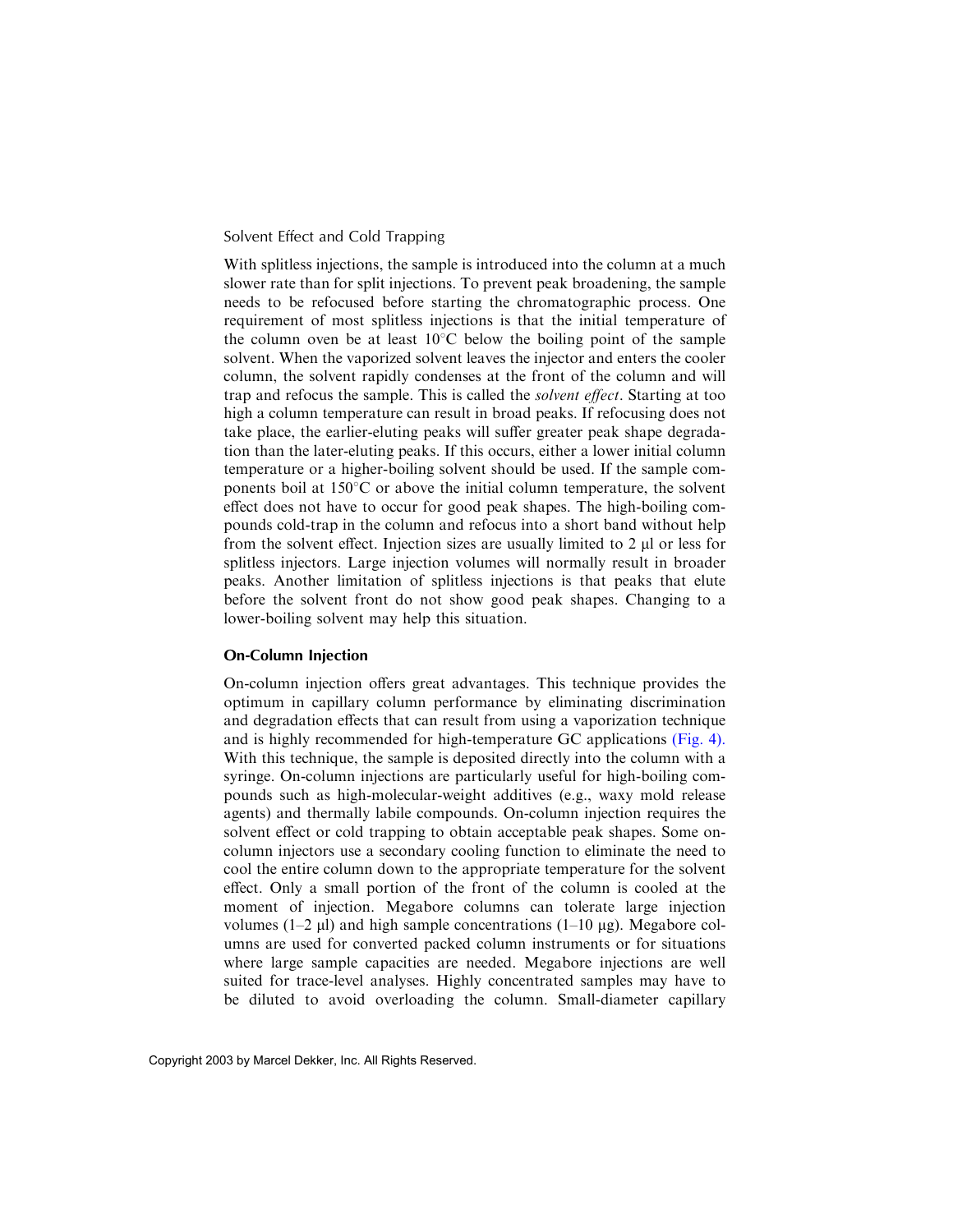<span id="page-16-0"></span>

Figure 4 On-column injector.

columns (0.32 mm I.D. or less) are not compatible with megabore injectors. Some on-column injectors are temperature-programmable, permitting vaporization of solvent while the analytes still remain focused in a narrow band at the head of the column.

#### Direct Injection

Direct injection relies on vaporization processes to introduce sample into the column. However, it lacks a purge activation function, a septum purge flow, or secondary cooling [\(Fig. 5\)](#page-17-0). The direct injection mode is used with packed columns or wide-bore (0.53-mm-I.D.) capillary columns. Wide-bore columns are used as higher-efficiency replacements for packed columns without the need to extensively modify the packed-column injector.

The process to convert a packed-column injector for use with wide-bore columns is relatively simple. The packed column is removed from the GC along with any injector (or detector) fittings attached to the base injector (or detector) body. A glass, direct-injection liner is placed into the packed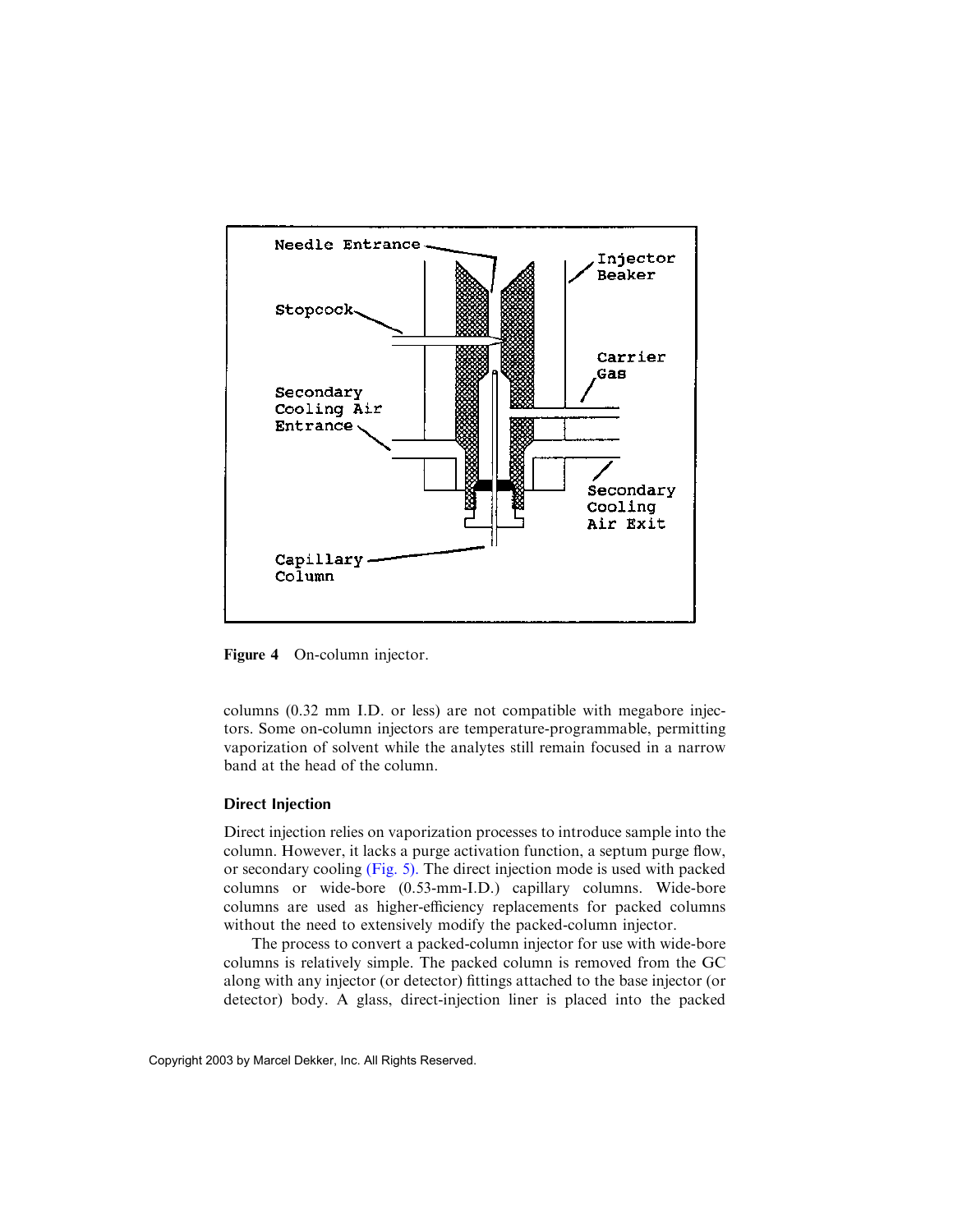<span id="page-17-0"></span>

Figure 5 Direct injector.

injector. This liner serves two purposes. First, it decreases the volume of the injector so that excessive dead volumes and the resulting peak broadening effects are significantly reduced. Second, it serves as the vaporization site and means to transfer the vaporized sample directly into the wide-bore column. A ferrule and metal fitting is used to seal the liner and hold it in place. The metal fitting reduces the larger packed injector fitting down to the size normally used for capillary columns. Another fitting is used to reduce the packed detector fitting and to add makeup gas, if desired. A variety of different and specially designed conversion kits can be purchased for nearly every packed column

## Injector Port Liners

Injector liners provide an inert environment in which the sample can vaporize and be properly introduced into the column. The liner design will vary depending on the type of injection technique being used. Liners that are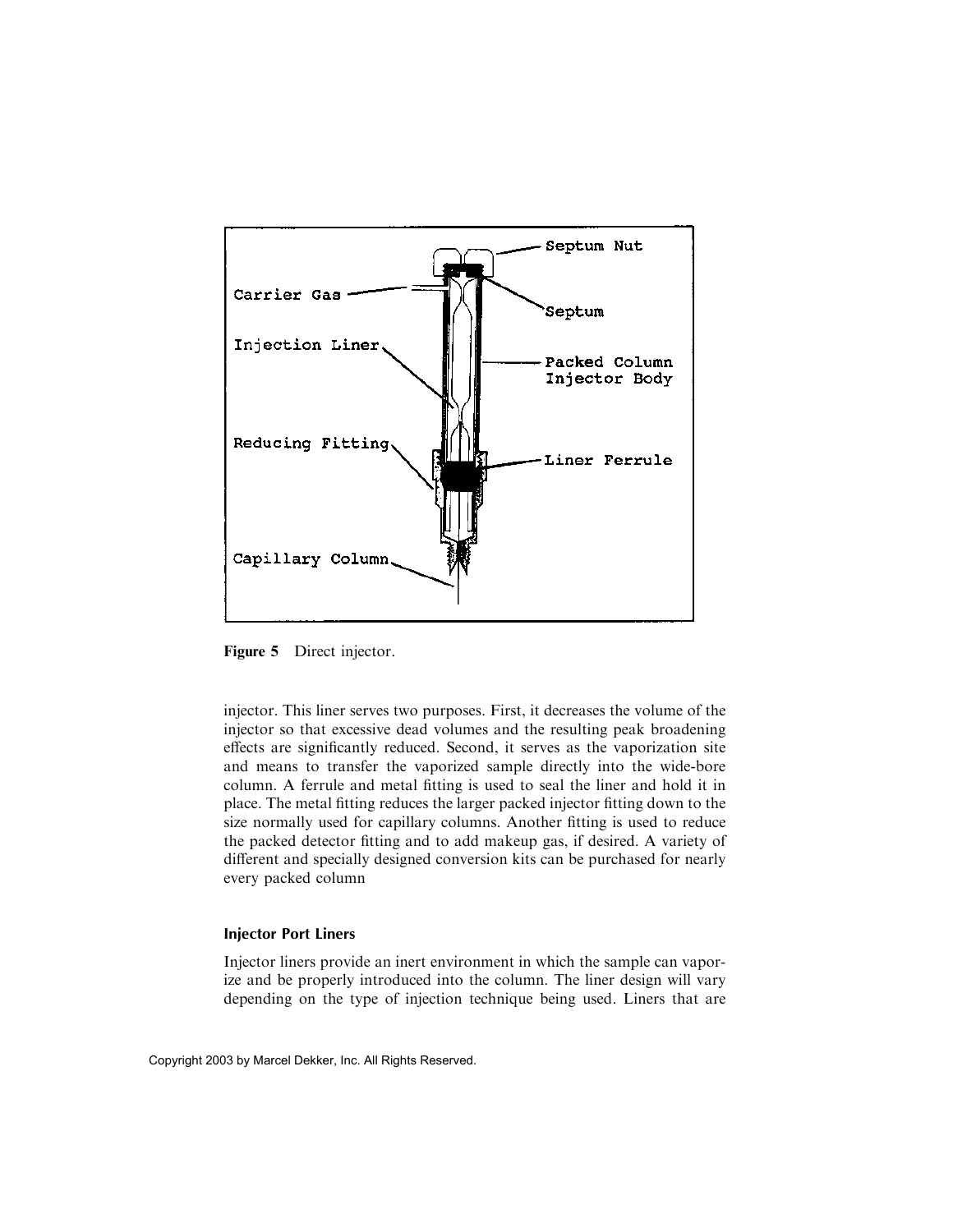dirty, poorly installed, or incorrectly selected will contribute to poor chromatographic results.

### Split Injector Liners

The split injector liner must have a large enough volume to accommodate the expansion of the vaporized sample. However, the volume must be small enough for the gas flow to quickly sweep the vaporized sample into the column. Liners with too small a volume will be subject to severe backflash problems. Larger liner volumes become less important at high split ratios, since the high carrier gas flows rapidly sweep the injector. Flow disruption within the liner ensures thorough mixing of the sample, thus minimizing discrimination problems. Various types of flow disruption liners are available. The greatest discrimination is obtained with straight-bore liners, while the inverted-cup liners discriminate the least. Hourglass-shaped liners provide good sample mixing, and they are easier to clean than inverted-cup liners. Packing a split injection liner with silanized glass wool is another way to ensure flow disruption. The packed liner has a higher thermal mass, which aids in the rapid volatilization and mixing of the less volatile components. Additionally, the glass wool acts as a filter to help trap some of the nonvolatile materials in the injected sample. The glass wool should be lightly packed so that unnecessary peak broadening will not occur.

## Splitless Injector Liners

Splitless injector liners are normally straight tubes without any flow-disruption devices. Any flow disruption in the injector usually causes peak broadening. Therefore, it is not recommended to pack a splitless liner with glass wool. Sometimes there is a restriction at the bottom of the liner. This is to keep the column centered in the liner and away from the liner walls. Use of small-volume liners will result in greater inlet efficiency, since the sample will be transferred into the column over a shorter period of time. However, smaller-volume liners are more subject to backflash problems. For small injection volumes  $( $0.5 \text{ }\mu\text{L})$ , the 2-mm-I.D. splitless liner is recommended;$ for larger injection volumes, the 4-mm liner is recommended to minimize backflash problems.

#### Megabore Injector Liners

The type of direct injection liners used greatly affects the quality of megabore chromatography. There are three general types of direct injection liners: the straight tube, the direct flash vaporization liner, and the hot on-column.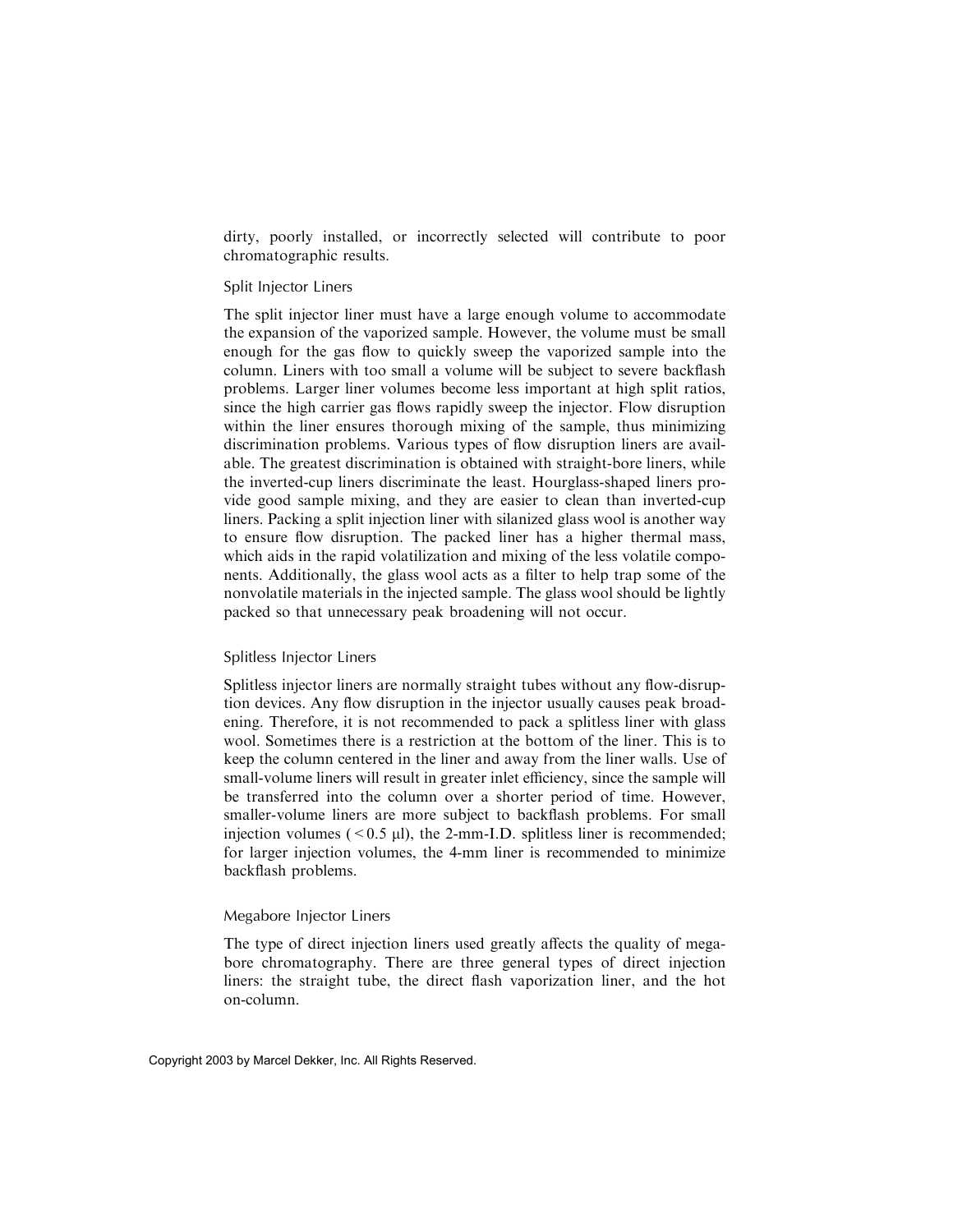## Straight-Tube Liners

Using a straight-tube type of megabore liner is not recommended. It typically gives a very broad and tailing solvent front, which may interfere with some of the early-eluting peaks of interest. Due to the lack of any type of restrictions, the vaporized sample can readily backflash out of the liner. The severity of solvent front tailing will be more pronounced for large injection volumes, volatile sample solvents and solutes, low carrier gas flows, and excessively hot injectors.

## Direct Flash Vaporization Liners

The direct flash vaporization liner has a restriction at the top of the liner and another restriction several centimeters below the upper restriction. The sample is injected into the chamber formed by the two restrictions. When the syringe needle is inserted into the liner for injection, the needle blocks most of the upper restriction. This prevents the vaporized sample from escaping from the top of the liner. The lower restriction is tapered so that the megabore column becomes lightly wedged in the taper. Carrier gas (or sample) will not escape around the column. Backflash is greatly reduced, so the solvent front is narrow and without significant tailing. Direct flash vaporization liners can be packed with silylated glass wool, provided there is no top restriction. The glass wool should be lightly packed so that unnecessary peak broadening will not occur. The column end should be cleanly cut and checked with a magnifying lens. The column is inserted into the liner until it fits snugly in the restriction. Too much force will crush the column end, and too little force will not seal the column in the restriction. If the column is not sealed properly, the solvent peak will show tailing. Also, any debris in the injection liner taper will prevent a proper seal.

## Hot On-Column Liners

The hot on-column injection-port liner has a single tapered restriction at the top of the liner. The megabore column seals in this region in the same manner as for the direct flash vaporization liner. The needle of a standard GC syringe can be inserted directly into the megabore column. The syringe needle should be straight, and the end should not have burrs or hooks. Injection volumes are limited to  $0.5 \mu$  or less. Hot on-column megabore injections are suitable for high-boiling samples that are difficult to vaporize by standard vaporization techniques. Since the injector temperatures are lower than those used for vaporization techniques, thermally labile samples can also be chromatographed with the on-column megabore liner. A direct flash vaporization liner system is more suitable and better in greater than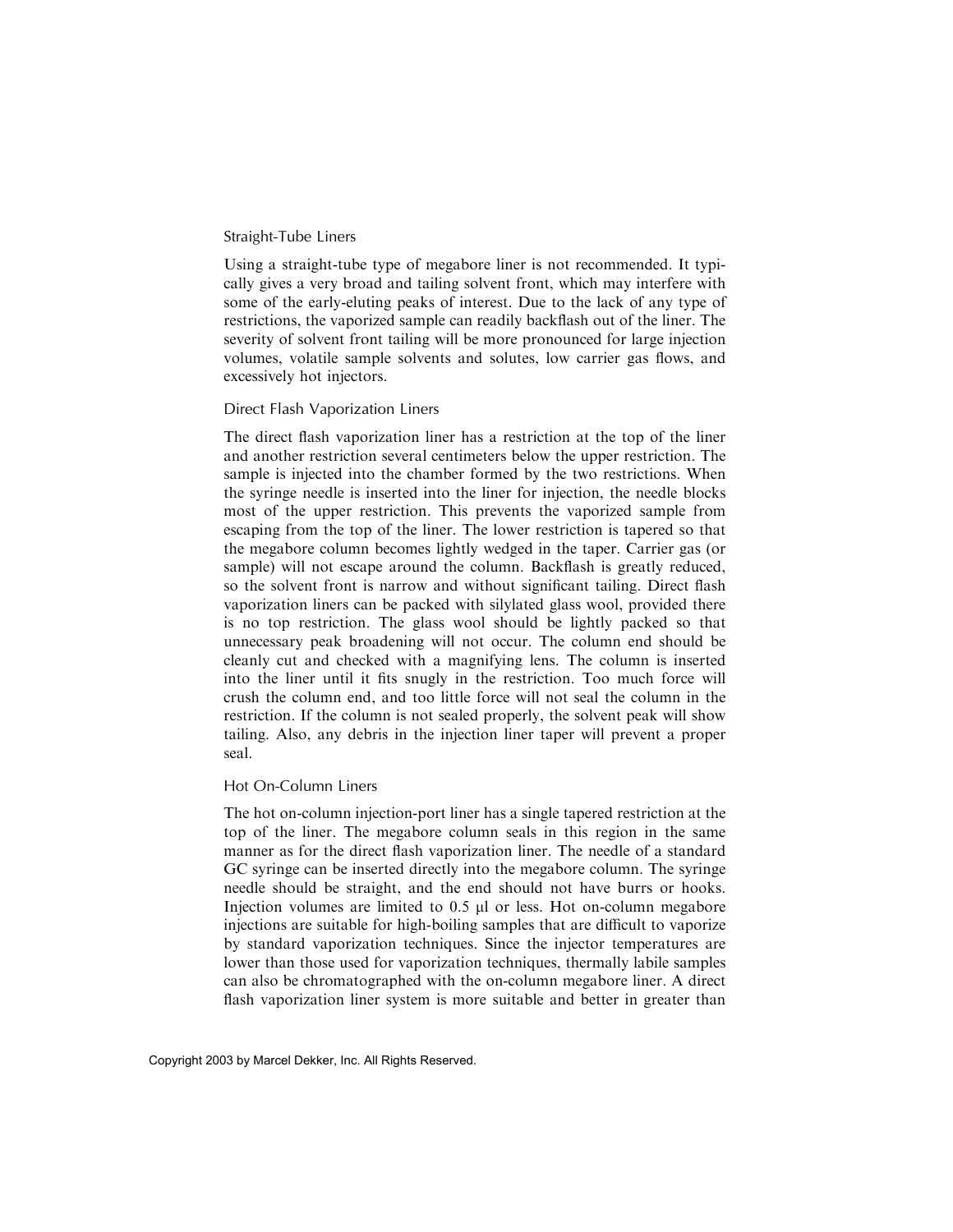95% of all megabore applications. Hot on-column megabore liners should be used only when direct flash vaporization liners are not suitable.

#### THE CARRIER GAS

#### Selecting/Setting the Carrier Gas

The carrier gas is chosen for its inertness. Its only purpose is to transport the analyte vapors through the chromatographic system without interaction with the sample components. The gas is obtained from a high-pressure gas cylinder and should be free from oxygen and moisture. High-purity grades of carrier gas are usually less expensive in the long run. Helium is the most popular GC carrier gas in the United States.

The effects of the type of carrier gas and its flow rate upon a capillary column performance can be significant. The flow rate has to be accurately set, measured, and reproduced to fully experience the high efficiencies available with capillary columns. Unlike packed columns, small variations in the carrier gas flow rate can have significant effects on the separations obtained with capillary columns. Even the type of carrier gas can affect separation quality [2].

Instead of volumetric flow rate, a better way of assessing carrier flows is the average linear velocity. It can be thought of as the rate of travel for a nonretained compound through the column. It is the speed of the carrier gas through the column. The average linear velocity is a measure of carrier gas flow that is independent of the diameter of the column. Linear velocities are ideal for comparing carrier gas flows when the columns differ in diameter. There are small differences between the optimal linear velocities for columns of different diameters, film thickness, and length. In the laboratory environment, usually only one linear velocity per carrier gas type must be known, regardless of the column dimensions. van Deemter curves are usually given in terms of the linear velocity; in many cases, therefore, linear velocities are of the greatest practical use to the analyst [\(Fig. 6\).](#page-21-0)

The volumetric flow rate of the carrier gas is still important for a number of applications and GC configurations. Typically a flow rate that is greater than the value corresponding to the minimum of the van Deemter curve is recommended. This is especially important for analyses using a temperature program, because at a constant inlet pressure, as the temperature of the oven increases, the viscosity of the carrier gas increases with a subsequent decrease in the carrier gas flow rate. This means that the carrier gas velocity and flow rate do not remain constant throughout the course of a temperature-programmed run. If the flow is set at the exact minimum in the van Deemter curve, a decrease in efficiency will result as the carrier gas flow decreases with the increasing oven temperature. If the flow rate is set slightly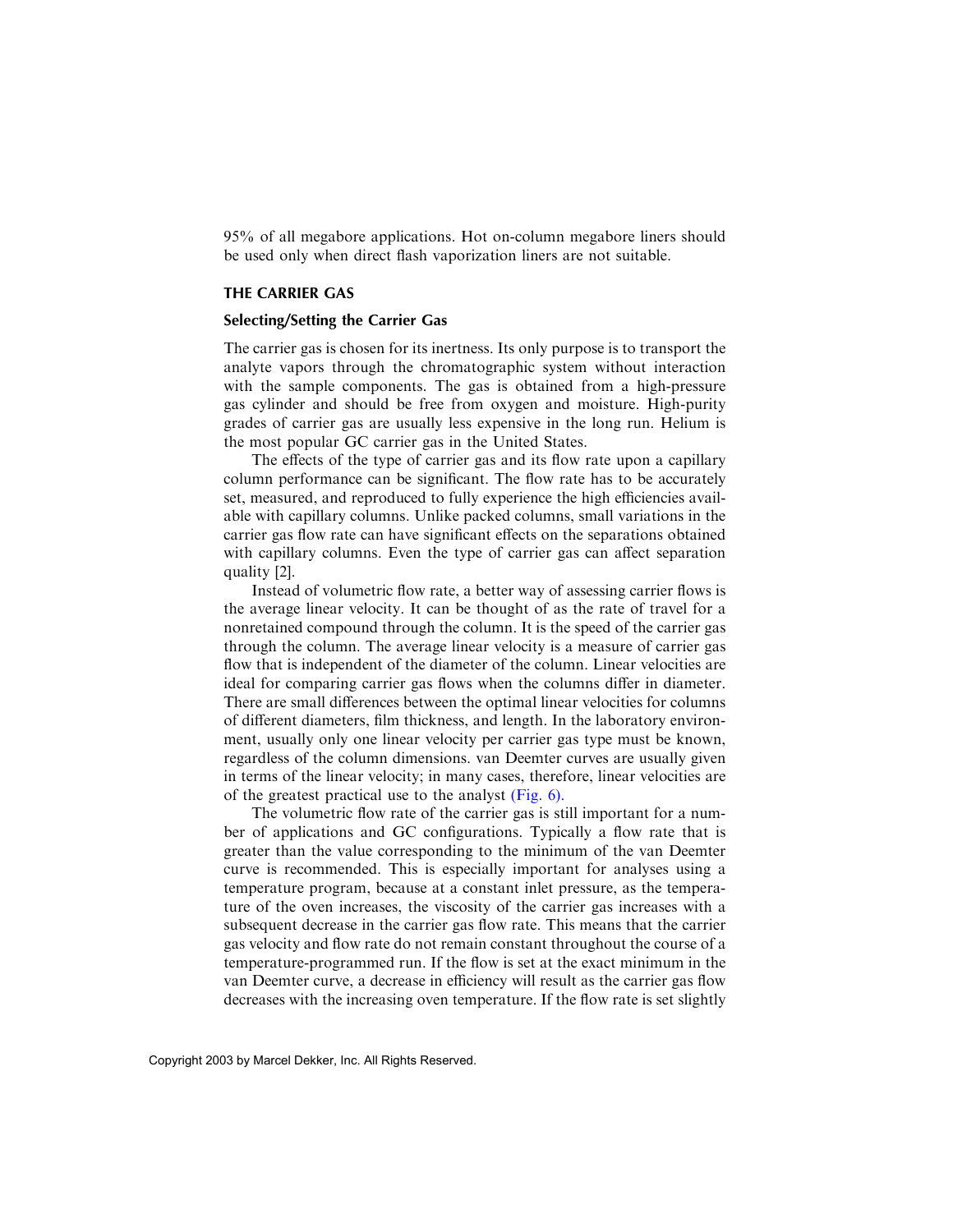<span id="page-21-0"></span>

Figure 6 van Deemter curves for three main carrier gases:  $N_2$ , He, and H2.

above the minimum, an increase in separation efficiency with increasing temperature will result, since a shift toward the minimum in the van Deemter curve occurs. For helium and hydrogen as carrier gases, the minimum in the efficiency curves occurs over a much broader range and at higher linear velocities than for nitrogen. Using nitrogen provides the greatest column efficiency, but the minimum efficiency value occurs over a very narrow range at low linear velocities. Efficiency drops sharply with increasing linear velocities. Substantial analysis speed must be sacrificed for optimal resolution. For helium and especially hydrogen, high flow rates can be used for fast analysis times without sacrificing a large amount of separation efficiency. Large changes in oven temperatures will not grossly affect the column's efficiency due to flow-rate changes with temperature. In general, helium and hydrogen will provide nearly equivalent separations to nitrogen, but within a much shorter period of time. Also, helium and hydrogen provide the best separations when the analytes of interest elute over a wide temperature range. Although nitrogen is not normally recommended as a carrier gas for capillary columns, it can perform as well as helium, depending on the conditions chosen to run the analysis. There may be reluctance to use hydrogen as a carrier due to perceived explosion hazard. However, the ratio of air to hydrogen must be within a very narrow range (4–10%) before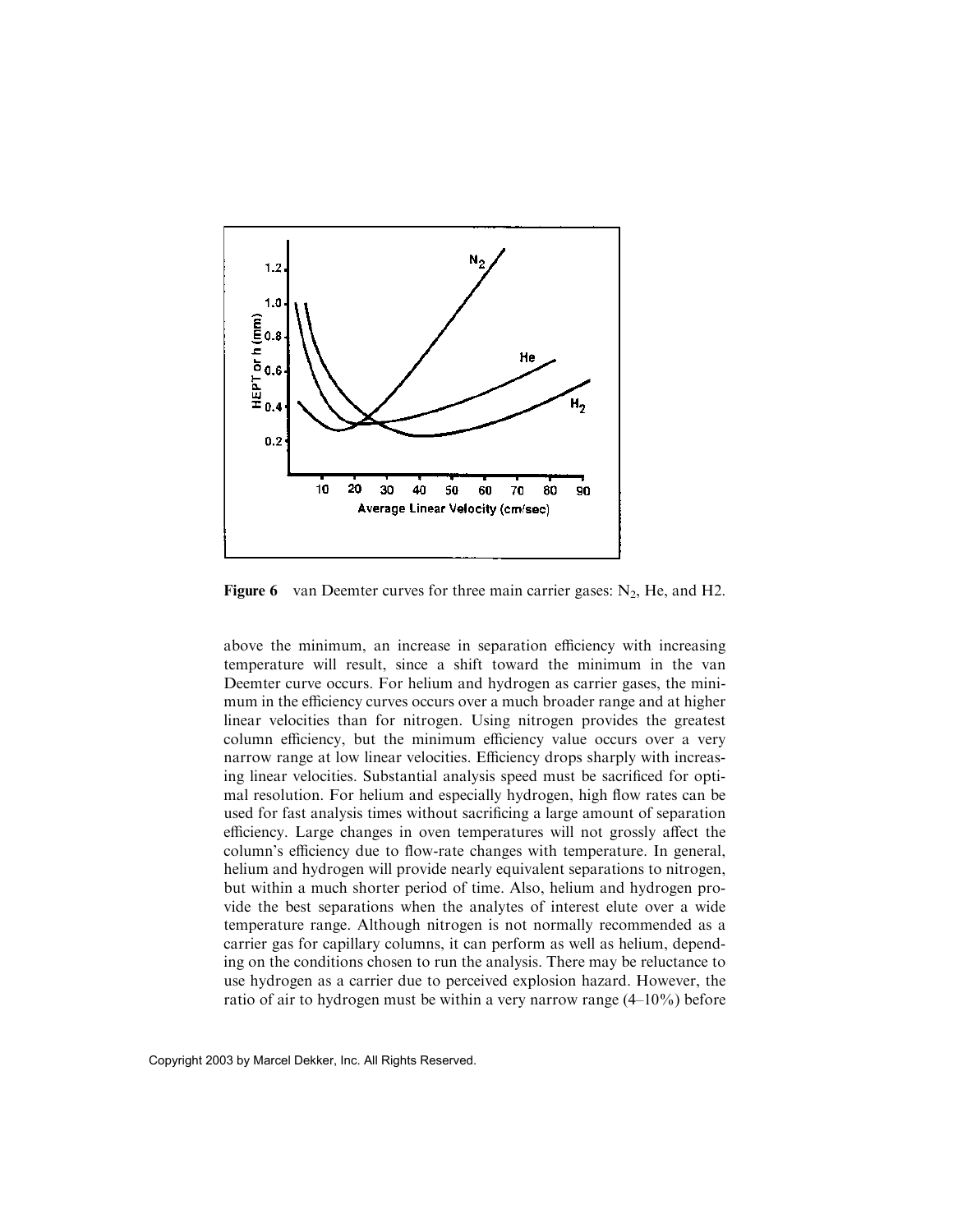the possibility of an explosion exists. Hydrogen is very diffusive in air, so it is very unlikely that such a buildup of hydrogen might occur.

Before analysis and after proper conditioning of the column, the carrier gas flow rate has to be accurately set. The carrier gas flow rate depends on the column temperature. It is important, therefore, to set the carrier gas at the same column temperature for a given analysis. Significant changes in the resolution can occur with small changes in the carrier gas flow rate. The carrier gas is normally set at the initial temperature of the temperature program. For capillary columns, carrier gas flow is normally expressed as an average linear velocity (cm/s) instead of a volumetric flow rate (ml/min), as discussed previously. The average linear velocity can be thought of as the average rate at which a nonretained compound travels through the column, or the ''speed'' of the carrier gas. The linear velocity is determined by injecting a highly volatile compound that is not retained by the column. From the retention time of the nonretained peak, the average linear velocity can be calculated. The following compounds are recommended for the determination of average linear velocity for various detectors.

For FID and TCD, methane or butane For ECD, methylene chloride or other halogenated methanes For PID, ethylene or acetylene For NPD, acetonitrile For MS, butane, air, or halogenated methanes

It is not recommended to inject the neat liquid sample directly into the column for estimation of carrier gas velocity, as overloading may take place. Instead, make a headspace injection by placing a small volume of the appropriate compound in a septum-capped vial. Shake the vial, then insert the syringe needle into the headspace above the liquid. Pull up about 1 µl of the headspace vapors and inject. The nonretained peak should be very sharp and symmetrical. Leaks in the injector, a poorly installed column, or a lack of sufficient makeup gas flow will cause tailing or broadening of nonretained peaks. The effect of the carrier gas linear velocity on column efficiency is described using the van Deemter curves [\(Fig. 6\).](#page-21-0) The curves show that there is an optimal linear velocity that provides the highest efficiency. This point is where the curve reaching the smallest value is used (the point of greatest column efficiency). The best resolution is obtained when a linear velocity that generates the highest efficiency for a column is used. Figure 6 also shows that using a linear velocity that is too low or too high will result in a rapid loss of column efficiency. Usually a linear velocity that is greater than the value corresponding to the minimum in the van Deemter curve is used. Setting the linear velocity at a higher value also compensates for the decrease in linear velocity with increasing column temperature, as encoun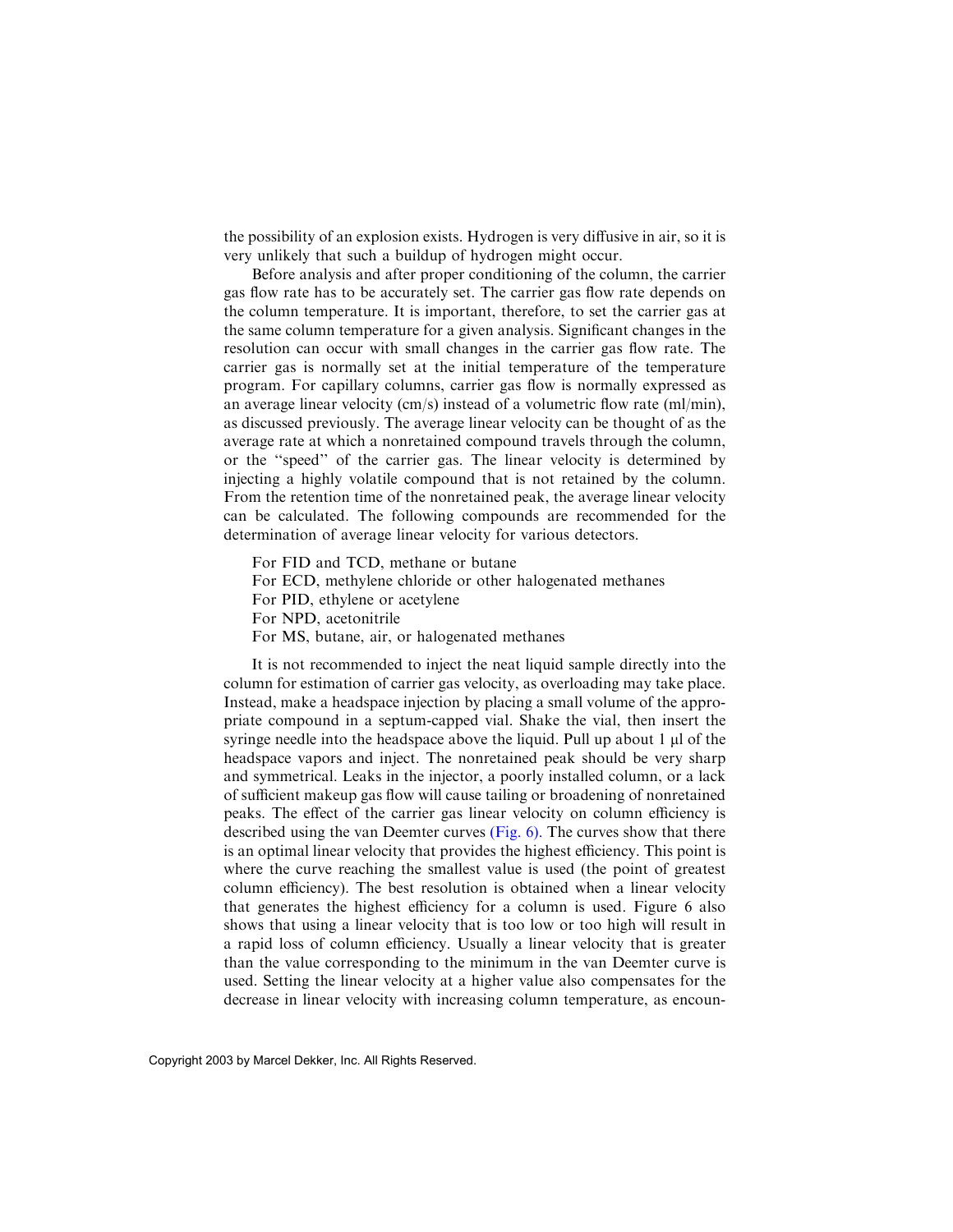tered when using a temperature program. With helium and hydrogen as carrier gases, the minimum in the van Deemter curves occurs over a much broader range and at higher linear velocities than with nitrogen. Using nitrogen provides the greatest column efficiency, but the minimum in the van Deemter curves occurs over a very narrow range and at a low linear velocity. Substantial analysis speed may be sacrificed for optimal resolution when using nitrogen. For helium and hydrogen, high linear velocities can be used to reduce analysis times without sacrificing a lot of efficiency. The faster flow rates also sweep the injector faster, which improves the sample introduction process. Helium, and especially hydrogen, provide the best resolution when the analytes elute over a wide temperature range. Use of the highest-purity carrier gas will maximize column life. The use of impurity traps (water and oxygen) on the gas lines is highly recommended to extend column lifetime and to improve detector sensitivities.

# Gas Purity and Gas Purification

Gas traps are strongly recommended, even if high-purity carrier gases are used. Trace amounts of contaminants can cause baseline problems, detector noise, and possible column damage. Contaminated detector gases can lead to artificially high baseline readings and poor performance. Individual traps are designed to remove moisture, oxygen, hydrocarbons, and other contaminants from the gas supply. The trap system recommended is a moisture trap, a high-capacity oxygen trap, and an indicating oxygen trap. The moisture trap should be first in line, because moisture will quickly deactivate the oxygen traps. The high-capacity oxygen trap should be installed second, followed by an indicating oxygen trap. An expired trap should be replaced immediately.

#### Moisture Traps

A moisture trap should be installed in the carrier and detector gas line(s). It will remove trace levels of water, some nonpermanent gases, and light hydrocarbons.

## Oxygen Traps

Trace levels of oxygen in the carrier gas can dramatically shorten the life of a gas chromatographic column. Generally, the polyethylene glycol-based stationary phases (i.e., Carbowax) are readily oxidized, especially at elevated temperatures. Polysiloxane phases can also be irreversibly damaged by oxidation at high temperatures, but much more slowly than polyethylene glycol-based phases. Oxidized phases exhibit poor chromatographic performance and higher than normal bleed. Oxygen has a negative effect on many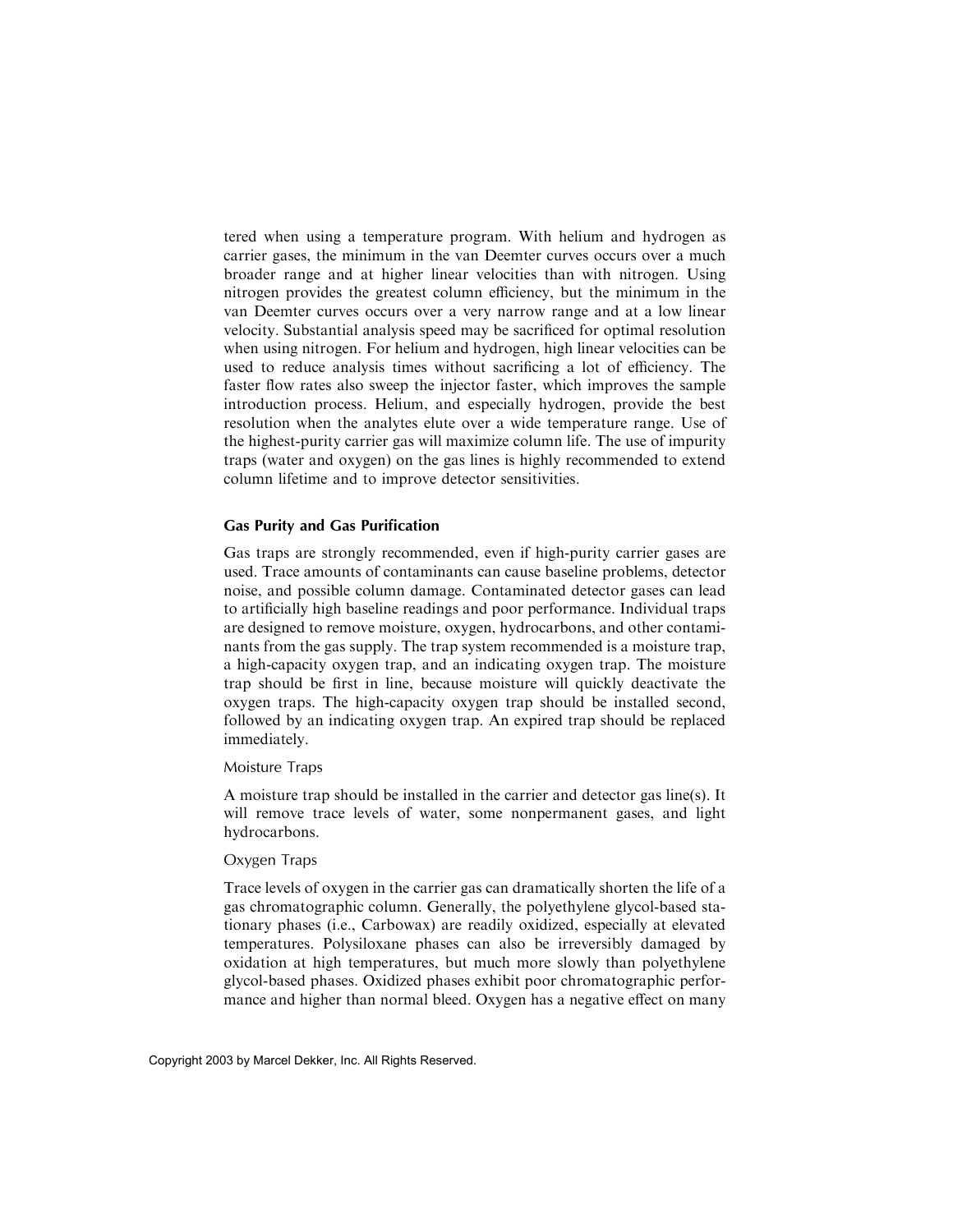GC detectors: it degrades the performance of electrolytic conductivity detectors (ELCDs), reduces filament lifetime in thermal conductivity detectors (TCDs), and reduces the linearity and sensitivity of electron capture detectors (ECDs). Both the column and detector benefit when oxygen is removed from the carrier gas supply. Oxygen contamination can usually be attributed to small leaks in the gas lines, septum leaks, or low-purity carrier gas. The most efficient oxygen traps are 99% efficient at reducing oxygen in carrier gases such as helium, nitrogen, hydrogen, argon, argon–methane, or  $CO<sub>2</sub>$  at 99.999% purity. A 20- to 40-fold reduction in oxygen in the gas is often obtained. These traps will effectively remove oxygen from argon–methane mixtures (used with ECDs) without disturbing the ratios of these gases. Metal-bodied traps avoid the signal noise associated with any plastic-bodied trap. The use of an indicating oxygen trap is recommended to determine when the high-capacity oxygen trap needs replacing. A glass indicating oxygen trap should be placed downstream of the high-capacity oxygen trap as a means of indicating when to replace the high-capacity nonindicating trap. This will prevent premature disposal of the high-capacity oxygen trap. The indicating material undergoes color change as it is depleted. The high-capacity oxygen trap must be replaced immediately upon the first indication of color change in the indicating trap. Fully expired oxygen traps will contaminate the gas with previously trapped materials.

## Use of Gas Generators

Traditionally, compressed-gas tanks have been used as the source of laboratory gases. However, laboratory-size generators capable of producing ultrapure and ultradry (99.999%) hydrogen gas, nitrogen gas, and high-purity air are now available and are highly convenient and much less expensive in the long run compared to the traditional gas tanks. Hydrogen is conveniently produced by the electrolysis of deionized or distilled water. Separation of hydrogen from other electrolysis products is done by permeation through a palladium membrane. Nitrogen and high-purity air are produced from an air source. Because of the high-purity gas obtained from gas generators, further purification for use in gas chromatography is not normally required.

#### SELECTING THE RIGHT DETECTOR

In addition to high resolution and speed, gas chromatography offers the great advantage of interfacing with a large variety of detection methods. The detector is the critical link between the separation of the sample components by the column and the generation of a chromatogram. The signal generated by the detector is relayed to a recording device, such as an integrator or a computer which produces a corresponding chromatogram.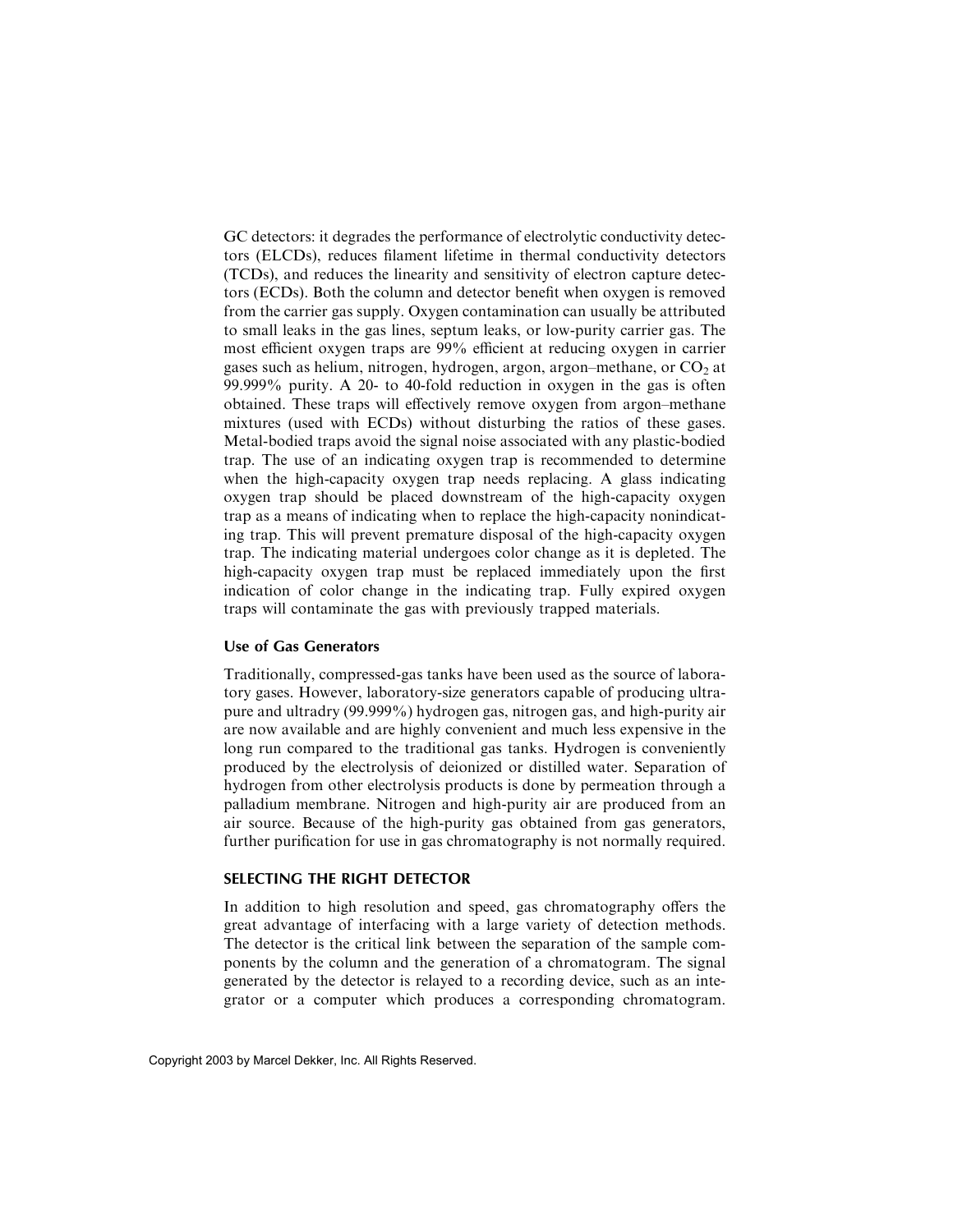Capillary columns are compatible with most of the commonly available detectors used in gas chromatographic systems. However, each type of detector has a different set of requirements for optimal performance. In theory, the ideal situation is where the compounds are detected as they exit the column, thus preserving the separation achieved by the column.

### Makeup Gas

Most detectors require a high volume of gas flow for optimal sensitivity and peak shape. For capillary columns, these gas volumes are much greater than those delivered by carrier gas alone. Even megabore (0.53-mm-I.D.) columns used at their highest recommended flow rates (10–20 mi/min) do not deliver the necessary flows (30–40 ml/min) required by most detectors for optimal performance. The difference in gas flows is even much greater for smaller-diameter columns. For optimum detector performance this difference is made up by the addition of makeup gas. The makeup gas is added at the detector side independently of the carrier gas. The carrier gas flow is not affected by the flow rate or type of makeup gas. In many cases the best makeup gas may be different than the carrier gas.

#### Detector Sensitivity, Selectivity, and Linear Range

#### Sensitivity

The detector response should is proportional to the mass of solute passing through the detector per unit time. In theory, these detectors are not affected by changes in the carrier gas flow rate. However, in practice, large changes in carrier-gas flows have a significant effect on detector behavior. For mass flow-rate detectors, sensitivity is defined as the peak area divided by the sample weight. The peak area can be obtained directly from the integrator. Concentration-dependent detectors are affected by the amount of gas flowing through the detector. The greater the amount of carrier and makeup gas is mixed with the sample, the less is the response from the detector. A concentration-dependent detector responds to changes in the concentration of the solute in the gas within the detector rather than to the presence of the substance itself; no response is obtained unless the composition of the flowing gas mixture changes. Sensitivity is defined as the product of the peak area and flow rate divided by the sample weight.

## Selectivity

Some detectors respond to almost every compound in the column effluent. These detectors are called general or universal detectors. Flame ionization detectors (FIDs) and thermal conductivity detectors (TCDs) are examples of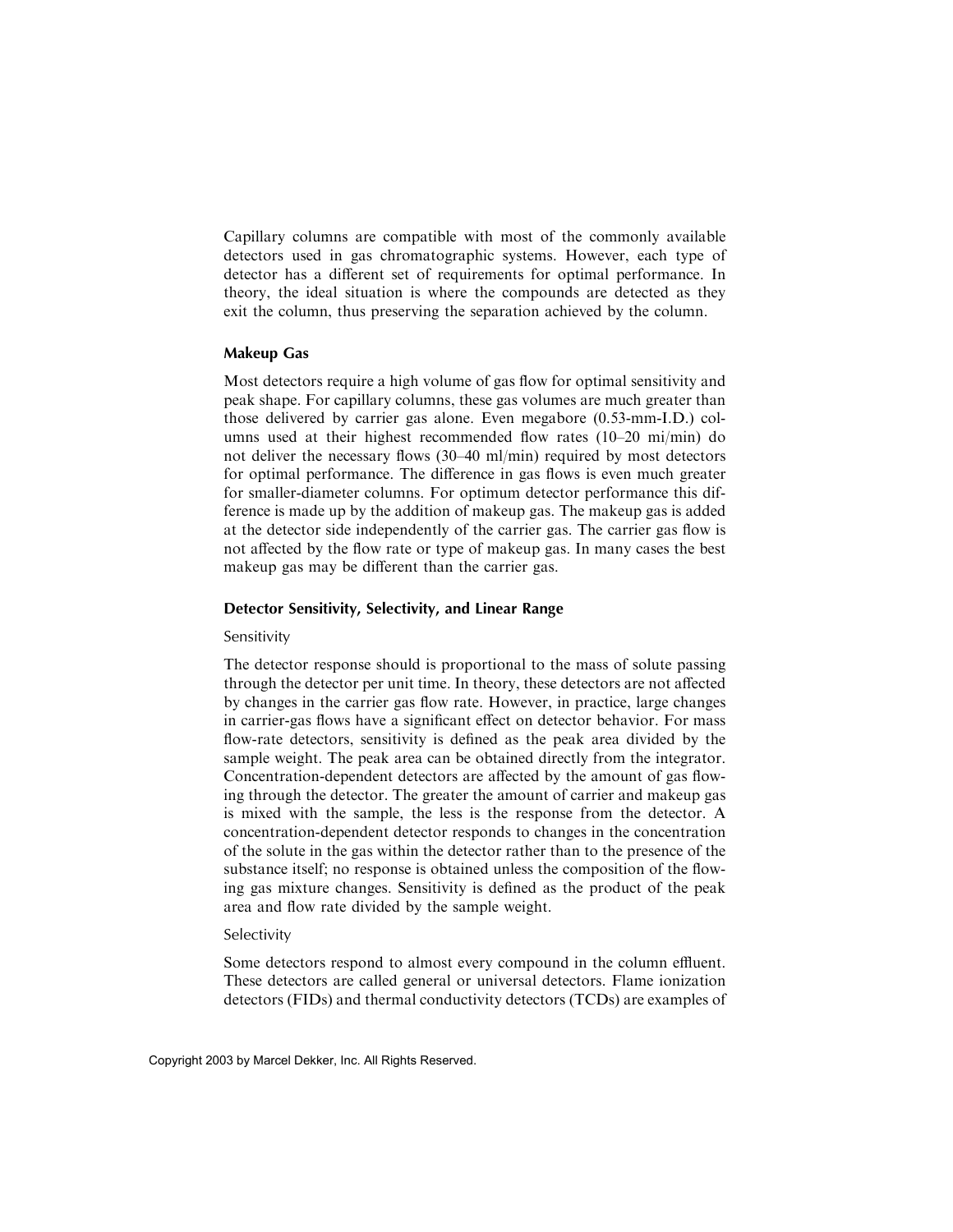these types of nonspecific detectors. Other detectors respond to the presence of organic compounds containing certain functional groups or chemical structure. These detectors are called specific or selective detectors and are able to discriminate between compounds containing and not containing the particular functionality. Some specific detectors may respond to high concentrations of compounds that lack the particular functionality. Examples of specific detectors include the electron capture detectors (ECDs), nitrogen–phosphorus detectors (NPDs) and flame photometric detectors (FPDs).

#### Linear Range

Any change in the analyte concentration in a sample should result a corresponding change in the compound's peak size. If the amount of compound introduced into the detector is doubled, the size of the resulting peak should double. This normally occurs only over a certain range of compound concentrations—this is called the linear range of the detector. If the concentration of compound is outside this range, the response of the detector does not reflect the amount of analyte passing through the detector. To find the linear range of a detector, a simple test is performed. Increasing concentrations of the compounds of interest are injected and the response plotted versus the compound concentration. The linear range is the region where a straight line can be drawn through the resulting points.

Ideally, a GC detector should have the following attributes:

- 1. High sensitivity
- 2. Low noise level (background level)
- 3. Linear response over a wide dynamic range
- 4. Good response to all components being analyzed
- 5. Insensitivity to flow variations and temperature changes
- 6. Stability and ruggedness
- 7. Simplicity of operation
- 8. Positive compound identification

## The Thermal Conductivity Detector

The thermal conductivity detector (TCD) is the most common universal detector used in GC. It is rugged, versatile, and relatively linear over a wide range and is highly useful in the analysis of components which do not give a signal by FID (water,  $CO<sub>2</sub>$ , etc.). In operation it measures the difference in the thermal conductivity between the pure carrier gas and the carrier gas plus components in the gas stream from the separation column. The detector uses a heated filament (often rhenium–tungsten) placed in the emerging gas stream. The amount of heat lost from the filament by conduc-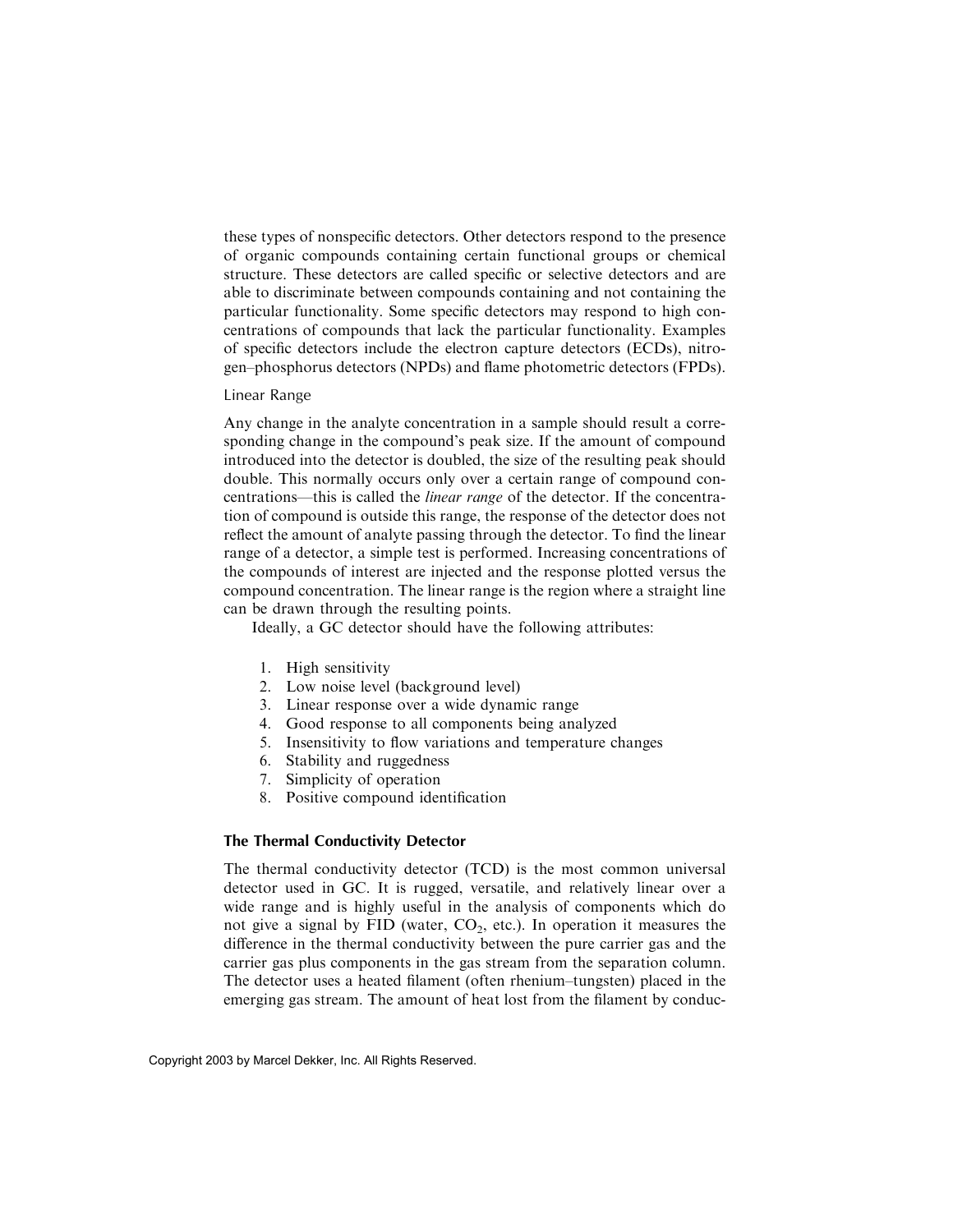tion to the detector walls depends on the thermal conductivity of the gas. When substances are mixed with the carrier gas, its thermal conductivity goes down (except for hydrogen in helium); thus, the filament retains more heat, its temperature rises, and its electrical resistance goes up. Monitoring the resistance of the filament provides a means of detecting the presence of the sample components. Of all the detectors, only the thermal conductivity detector responds to anything mixed with the carrier gas. Since it is nondestructive, the eluent may be passed through a thermal conductivity detector and then into a second detector or a fraction collector (i.e., preparative GC). The linearity of the detector is good at the lower concentration range but not in the high-percent range. In the high-percent range, a multipoint calibration is a way to ensure accurate measurements. Even gold- and nickel-coated tungsten–rhenium hot wires are susceptible to oxidation, which may unbalance the detector to the point where it cannot be zeroed properly. Oxide formation on the hot-wire surface will minimize the detector's ability to sense changes in thermal conductivity and thus decrease its sensitivity. Thus, it especially important to remove oxygen from the carrier gas when using a TCD.

#### The Flame Ionization Detector

The flame ionization detector (FID) is the most popular detector because of its high sensitivity and wide linear dynamic range [1]. The FID is an ionization detector that exhibits a nearly universal response to all organic compounds. The sensitivity, stability, excellent linear range, ease of operation and maintenance, along with wide applicability and low cost has made this detector the most popular gas chromatographic detector in use today [2].

A voltage is applied to the flame jet and the collector. Carrier gas exiting from the column is mixed with hydrogen and burned at the tip of the jet. Excess oxygen, usually as an air mixture, is supplied to the combustion chamber to ensure efficient ionization of the column effluent. Movement of the generated ions from the flame to the positively charged collector produces a small current. A background or baseline signal is always present and is a result of trace levels of gas impurities, system contamination, and normal column bleed. The introduction of an organic compound into the flame results in the compound's ionization and an increase in the detector current above the background level.

Most commercially available FIDs require 30–40 ml/min of total gas flow for optimal performance. Carrier gas flows for capillary columns are usually 0.5–10 mi/min; therefore, makeup gas must be added to supplement the column carrier flow. Nitrogen is a better makeup gas than helium.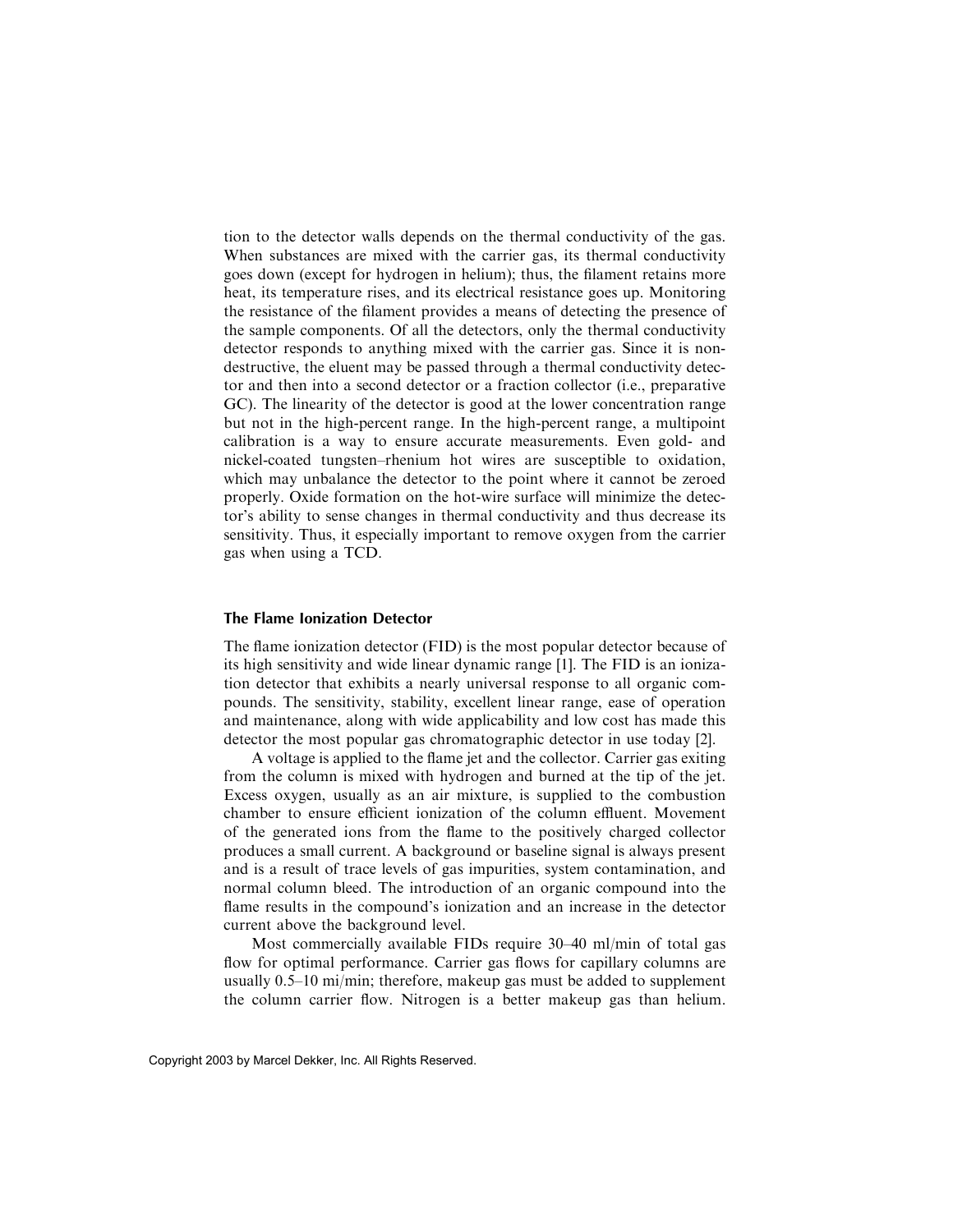Detector sensitivity will be increased by about 20% using nitrogen rather than helium as the makeup gas.

Sensitivity also depends on the flow of makeup gas. The sum of carrier and makeup gas flows should be 30–40 ml/min. The flows of the hydrogen and air combustion gases are critical for optimal sensitivity. Usually the air flow is about 10 times the flow of hydrogen (30–40 ml/min hydrogen and 300–400 ml/min for air).

#### The Nitrogen–Phosphorus Detector

A very widely used selective detector for the analysis of compounds containing nitrogen or phosphorus is the nitrogen–phosphorus detector (NPD). This detector is used in a number of novel applications including trace analysis of nitrogen-containing or phosphorous-containing additives, monomers, or residual solvents. Special applications requiring specificity for components present in complex mixtures take advantage of this detector, since it responds only to compounds that contain nitrogen or phosphorus. Its fabrication is similar to that of a flame ionization detector and, consequently, NPD equipment is usually designed to mount on an existing FID-type detector base. The thermionic source has the shape of a bead or cylinder centered above the flame tip. This bead is composed of an alkali metal compound impregnated in a glass or ceramic matrix. The body of the source is molded over an electrical heating wire. A typical operating temperature is between 600 and 800 $\degree$ C. A fuel-poor hydrogen flame is used to suppress the normal flame ionization response of compounds that do not contain nitrogen or phosphorus. With a very small hydrogen flow, the detector responds to both nitrogen and phosphorus compounds. Enlarging the flame size and changing the polarity between the jet and collector limits the response to phosphorus compounds only. Located in proximity to the ionization source is an ion collector. The thermionic source is also polarized at a voltage that causes ions formed at the source to move toward the ion collector. Compared with the flame ionization detector, the thermionic emission detector is about 50 times more sensitive for nitrogen and about 500 times more sensitive for phosphorus.

## The Electron-Capture Detector

The electron-capture detector (ECD) is highly sensitive and selective for halogenated and other electronegative compounds, and as such remains one of the most widely used GC detectors. Applications in the plastics industry are relatively wide, especially in trace analysis or analyses of residual halogenated solvents or monomers and halogenated additives such as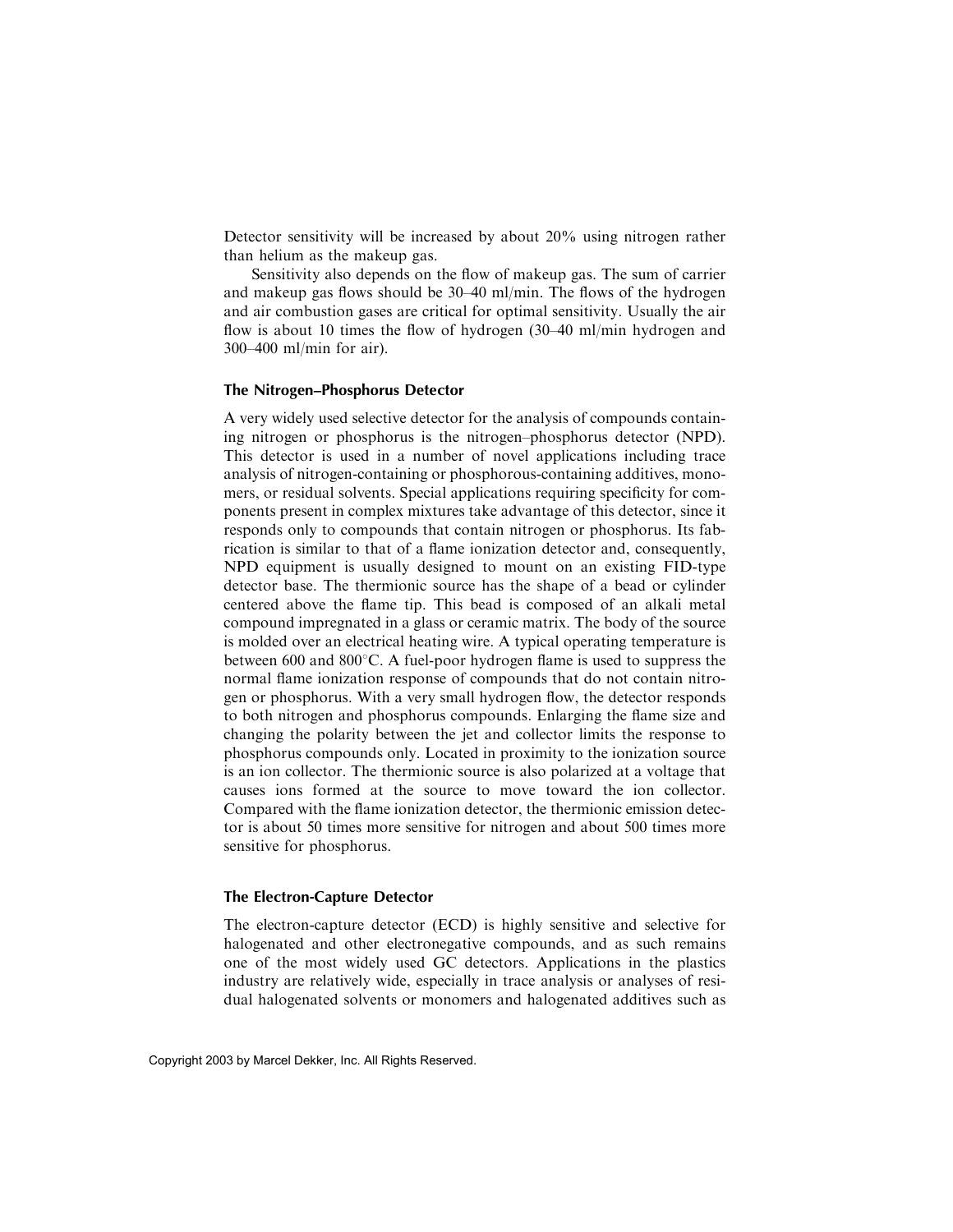flame retardants. As with the NPD detector, one of the main advantages of the ECD in the analysis of complex mixtures is its specificity. The ECD responds only to electrophilic species such as oxygenated and halogenated compounds. The ECD is a selective electrode that is capable of providing extremely sensitive responses to specific substances that might be present in a sample containing a large excess of little or not responsive substances. It consists of two electrodes. On the surface of one electrode is a radioisotope (usually nickel-63 or tritium) that emits high-energy electrons as it decays. Argon mixed with 5–10 % methane is added to the column effluent. The high-energy electrons bombard the carrier gas (which must be nitrogen when this detector is used) to produce a plasma of positive ions, radicals, and thermo electrons. A potential difference applied between the two electrodes allows the collection of the thermo electrons. The resulting current when only carrier gas is flowing through the detector is the baseline signal. When an electron-absorbing compound is swept through the detector, there will be a decrease in the detector current, a negative excursion of the current relative to the baseline as the effluent peak is traced. The potential is applied as a sequence of narrow pulses with a duration and amplitude sufficient to collect the very mobile electrons but not the heavier, slower negative ions. The <sup>63</sup>Ni sources can be safely heated up to  $400^{\circ}$ C with no loss of activity. The carrier gas and makeup gases must be free from residual oxygen and water [6–8].

After the TCD and FID, the ECD has the highest usefulness in the GC field. Unlike the FID, the ECD has neither ease of operation nor dynamic range. What it does have is detectability on the order of picograms and good specificity. Additives containing amines or acid functionalities can be converted to perfluoro derivatives, which give a signal with this detector.

#### The Flame Photometric Detector

The flame photometric detector (FPD) is a highly useful detector in the analysis of components containing sulfur and phosphorous functionalities. In this detector, the column effluent passes into a hydrogen-enriched, lowtemperature flame contained within a shield. Air and hydrogen are supplied as makeup gases to the carrier gas. Two flames are used to separate the region of sample decomposition from the region of emission. Flame blowout is no problem because the lower flame quickly reignites the upper flame. Phosphorus compounds emit green band emissions at 510 and 526 nm that are due to HPO species. Sulfur compounds emit a series of bands from excited diatomic sulfur; the most intense is centered around 394 nm. Phosphorus and sulfur can be detected simultaneously by attaching a photomultiplier tube and an interference filter for sulfur on one side of the flame, and a photo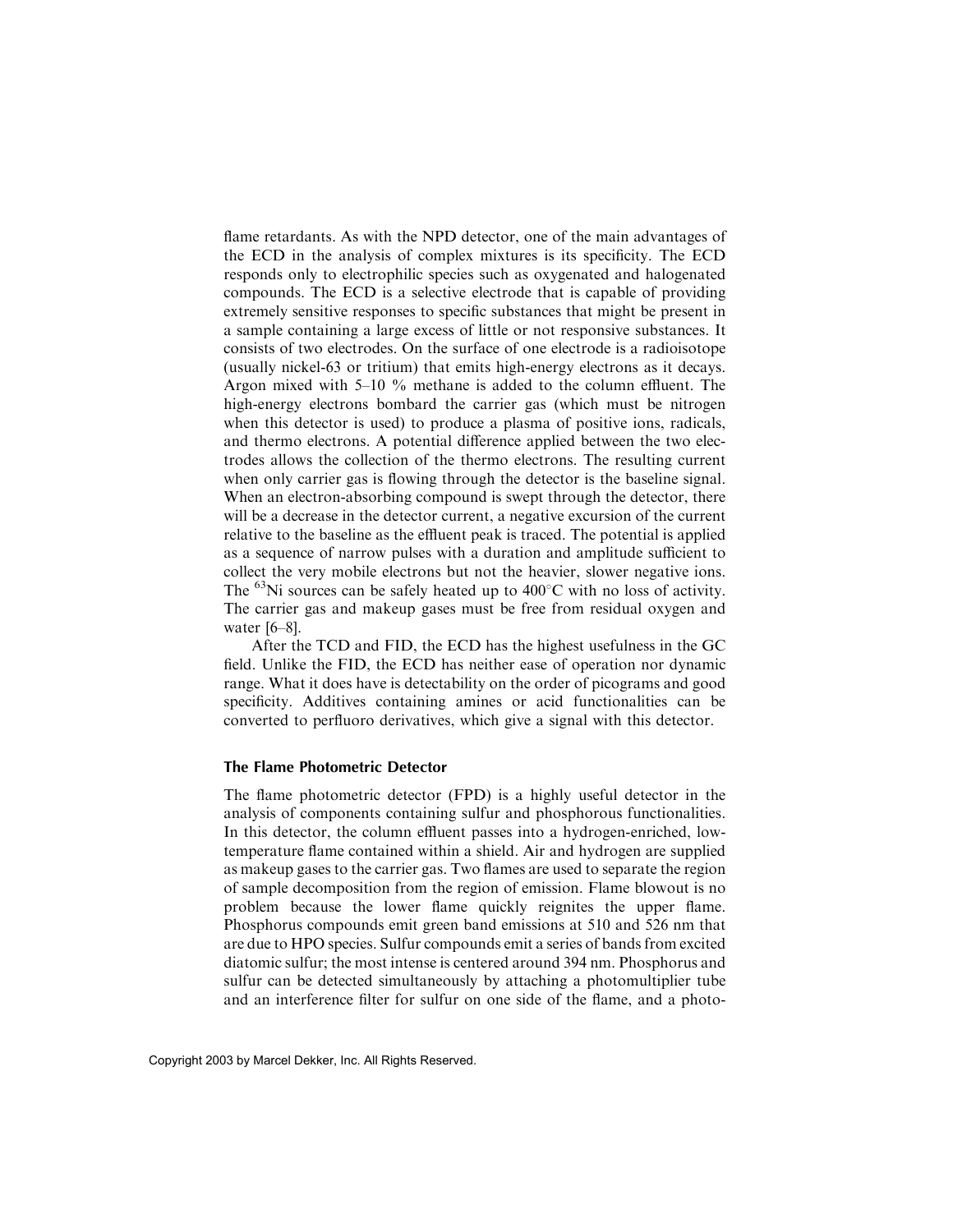multiplier tube with an interference filter for phosphorus on the opposite side of the flame. The detector response to phosphorus is linear, and the response to sulfur depends on the square of its concentration. Carbon dioxide and organic impurities in the makeup and carrier gases must be limited to below 10 ppm. The quenching effect of carbon dioxide is very significant.

#### The Photoionization Detector

The photoionization detector (PID) is a highly selective and sensitive detector for chemical compounds containing aromatic components. The PID is a concentration-sensitive detector with a response that varies inversely with the flow rate of the carrier gas. A typical PID has two functional parts: an excitation source and an ionization chamber. The excitation source may be a discharge lamp excited by direct current, radio frequency, microwave, or a laser. The discharge lamp passes ultraviolet radiation through the column effluent from one of several lamps with energies ranging from 8.3 to 11.7 eV. Photons in this energy range ionize most organic species, but not the permanent gases. A potential of 100–200 V is applied to the accelerating electrode to push the ions formed by UV ionization to the collection electrode at which the current is measured. The most popular PID lamp is the 10.2-eV, which has the highest photon flux and therefore the greatest sensitivity. There are certain applications in which the 9.5-eV lamp is preferable to the 10.2-eV lamp; these include aromatics in an aliphatic matrix, mercaptans in the presence of  $H_2S$ , and amines in the presence of ammonia.

The discharge ionization detector (DID) uses far-ultraviolet photons to ionize and detect sample components. Helium gas is passed through a chamber in which high-voltage electrodes generate a glow discharge and cause it to emit a high-energy emission line at 58.84 nm This energy passes through an aperture to a second chamber in which it ionizes all gas or vapor species present in the sample stream that have an ionization potential less than 21.2 eV (which embraces practically all compounds including hydrogen, argon. oxygen, nitrogen, methane, carbon monoxide, nitrous oxide, ammonia, water, and carbon dioxide). A polarizing electrode directs the resulting electrons to a collector in which they are quantitated with a standard electrometer.

#### The Tandem PID/FID Combination Detector

The tandem PID/FID combination detector system is available commercially and incorporates the photoionization and flame ionization detectors. With both detectors in tandem, dual detector traces for benzene, toluene, ethyl benzene, and xylenes are possible, eliminating the need for two sepa-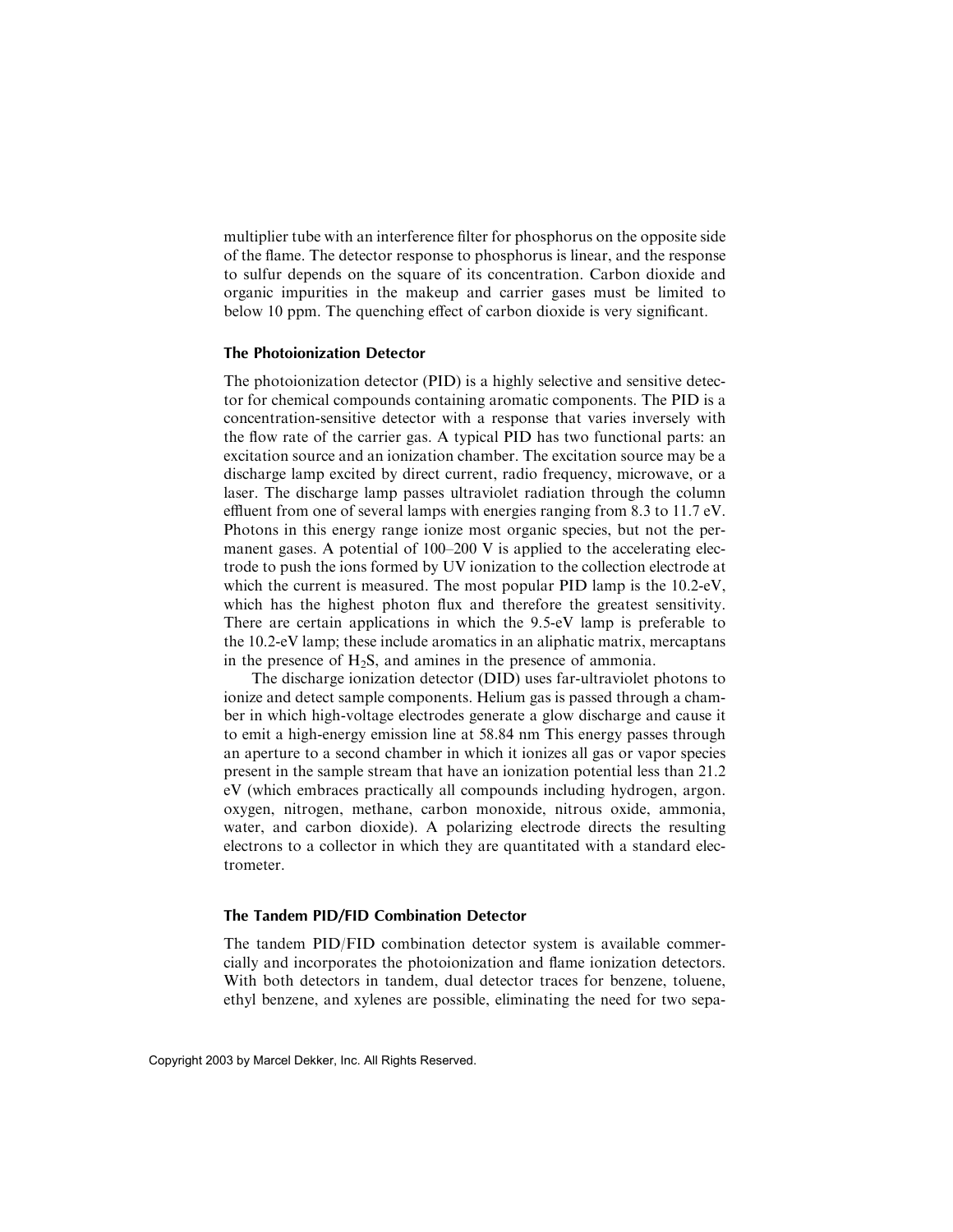rate analyses. Both detectors can be used separately if so desired, and excellent results can be obtained with either packed or capillary columns. The first commercially available tandem PID/FID detector with no transfer lines eliminates the transfer line and improves peak shape and performance and enables the analyst to obtain screening and confirmatory information on sample in only one injection. The sample stream elutes from the column through the detector's reaction chamber, where it is continuously irradiated with high-energy ultraviolet light. When compounds that have a lower ionization potential than that of the irradiation energy (10.2 eV with a standard lamp) are present, they are ionized. The ions formed are collected in an electric field, producing an ion current that is amplified and output by the gas chromatograph's electrometer. The sample stream flows from the PID into the FID, which uses a flame produced by the combustion of hydrogen and air. As the analytes pass through this flame, they are ionized and attracted to the collector electrode due to an applied electric field in the ionization chamber. The collected ions produce a current proportional to the amount of sample in the flame. The PID shows the aromatic compounds, while the FID will detect all organic compounds present in the sample.

#### The Electrolytic Conductivity Detector

Because of its high versatility, the electrolytic conductivity detector (EICD) detector is used in analysis of plastic additives and solvents requiring high sensitivity and selectivity. When compared to other selective detectors, such as the nitrogen–phosphorus detector or the electron-capture detector, electrolytic conductivity detector chromatograms typically are much cleaner. In the electrolytic conductivity detector, also called the Hall detector, organic compounds in the effluent are first converted to carbon dioxide by passing the column eluent through a high-temperature reactor in which the hetero atoms of interest (halogen-, sulfur- and nitrogen-containing compounds) are converted to small inorganic molecules. The reaction-product stream is then directed into a flow-through electrolytic conductivity cell. Changes in electrolytic conductivity are measured. Ionic material is removed from the system by water that is continuously circulated through an ion-exchange column. The combustion products may be mixed with hydrogen gas and hydrogenated over a nickel catalyst in a quartz-tube furnace. Ammonia is formed from organic nitrogen, HCl from organic chlorides, and  $H<sub>2</sub>S$  from sulfur compounds. If one wants to detect halogen compounds, a nickel reaction tube, hydrogen reaction gas, a reactor temperature of 850–  $1000^{\circ}$ C, and 1-propanol are used. Under these conditions, compounds containing chlorine will be converted to HCl, methane, and water. The HCl will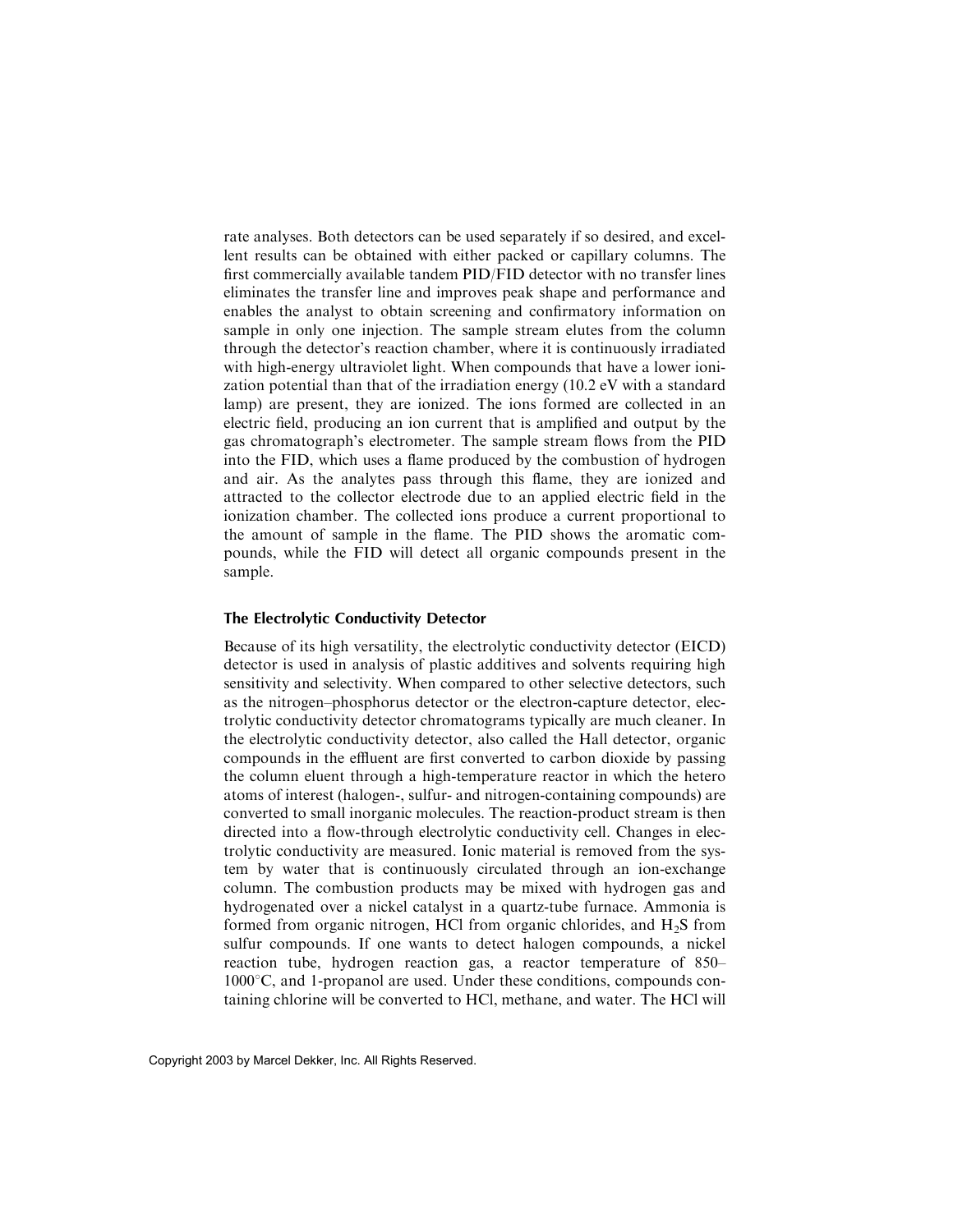dissolve in 1-propanol and change its electrolytic conductivity, whereas the nonhalogen products and will not dissolve in the alcohol and not change its conductivity to any significant degree. In the detection of sulfur compounds, the compound must be converted to SO. Collection of SO in methanol containing a small amount of water converts the SO into ionic species. Although water is a satisfactory solvent for the sulfur or halogen modes, water containing an organic solvent is preferred for the nitrogen mode [9].

#### Mass Spectrometer and Fourier Transform Infrared Detectors

The mass spectrometer is a very widely used detector in gas chromatography. More detailed information about the use and capabilities of the mass spectrometer are presented in the chapter on mass spectrometry. The Fourier transform infrared (FT-IR) detector is also used in GC to provide structural information about components eluting from the GC column. The FT-IR detector is nondestructive and is often used in line with the mass spectrometer. This combination of detectors provide two very powerful complementary pieces of information for structural elucidation of analytes being eluted from the GC column. The FT-IR can also be used as a single detector and in many instances is also used off-line to identify components eluting from the GC column. In this instance, the components are trapped in a cool medium to prevent thermal losses and then analyzed off-line by FT-IR [10–13].

## Other Gas Chromatographic Detectors

## The Chemiluminescence-Redox Detector

The chemiluminescence-redox detector (CRD) is based on specific redox reactions coupled with chemiluminescence measurement. An attractive feature of this detector is that it responds to compounds such as ammonia, hydrogen sulfide, carbon disulfide, and sulfur dioxide. Hydrogen peroxide, hydrogen, carbon monoxide, sulfides, and thiols that are not sensitively detected by flame ionization detection can be detected with the CRD detector. Compounds that typically constitute a large portion of the matrix of many industrial samples are not detected, thus simplifying matrix effects and sample cleanup procedures for some applications.

# The Helium Ionization Detector

The helium ionization detector (HID) is often used for the detection of inert gases.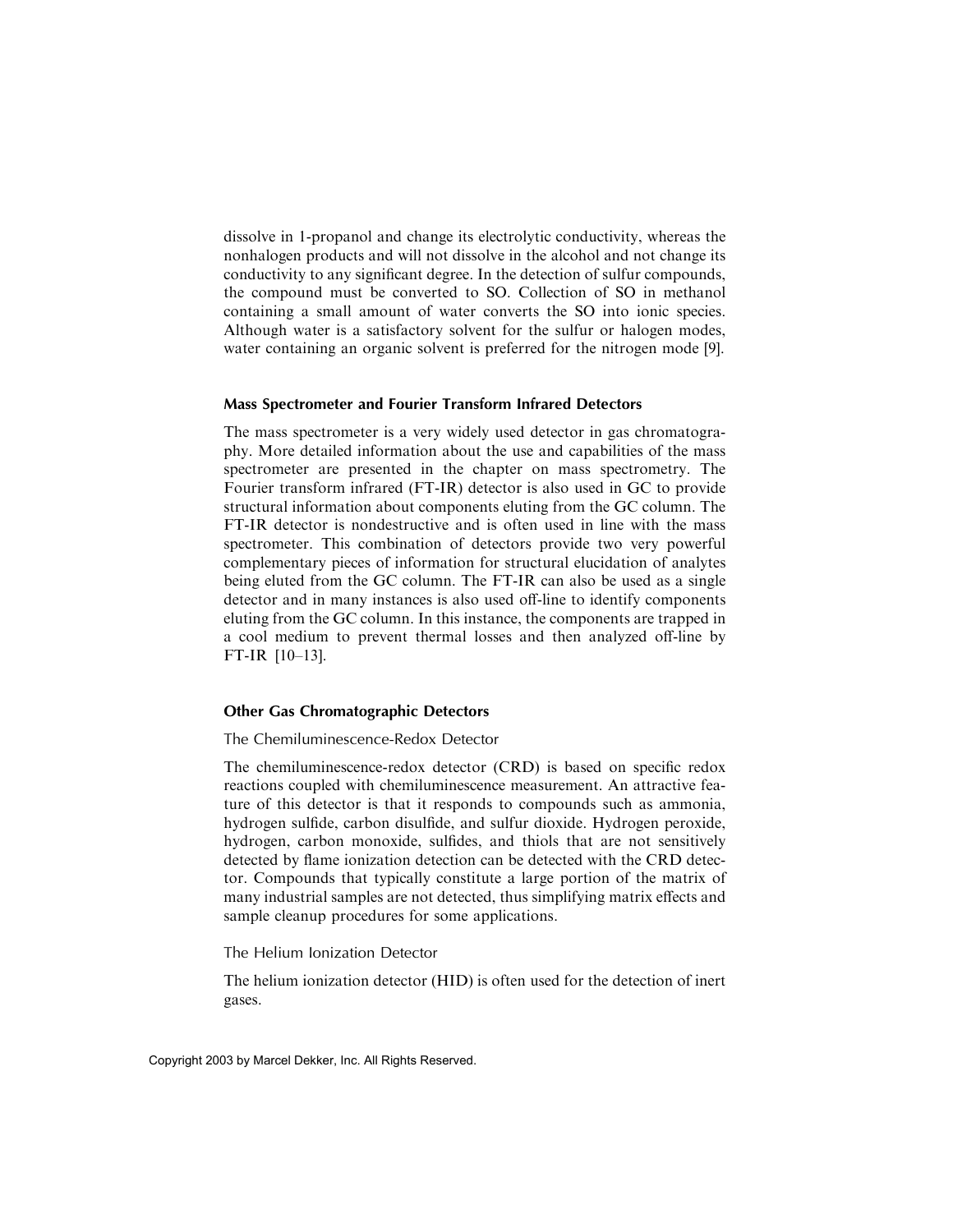## The Surface Ionization Detector

Over the past few years, surface ionization detectors (SIDs) have been given considerable attention for the determination of organic compounds with low ionization potentials. Recently, however, a novel design based on hyperthermal positive surface ionization has been available. The primary requirement for the operation of this detector is the use of a supersonic free jet nozzle to introduce the sample to a high-work-function surface of rhenium oxide. The primary advantage of this new SID is that it produces a higher sensitivity for all organic compounds, providing a universal GC response.

## The Ion Mobility Detector

The number of applications of ion mobility spectrometry (IMS) as a detector for gas chromatography continues to grow. In recent years, much of the emphasis on ion mobility detection after gas chromatography has been in the area of portable analytical instruments. IMS has been used as a detection method for pyrolysis GC.

#### Isotope Ratio Mass Spectrometry

Isotope ratio mass spectrometry (IR-MS) is used with GC for the highprecision measurement of isotopic ratios of D/H,  $^{13}C/^{12}C$ , and  $^{15}N/^{14}N$ from organic mixtures. In general, gas chromatography is coupled to isotope ratio mass spectrometry via a combustion furnace [9].

## Inductively Coupled Plasma Ionization

A powerful technique for the separation and speciation of volatile organometalic compounds is capillary gas chromatography coupled to inductively coupled plasma mass spectrometry (ICPMS) The main advantage of GC-ICPMS is that the total analyte is transferred into the ICPMS without loss due to nebulization. In some instances the interface does not require any changes in the ICP and can be completed in a relatively short time. Applications of GC/ICPMS include analysis of organometallic components.

## Combination Detectors

The ability to combine GC detectors in a single analysis is a powerful approach for the investigation of complex mixtures and the identification of unknown compounds. Combinations of various detectors have also been used in novel ways to solve analytical problems during the past few years.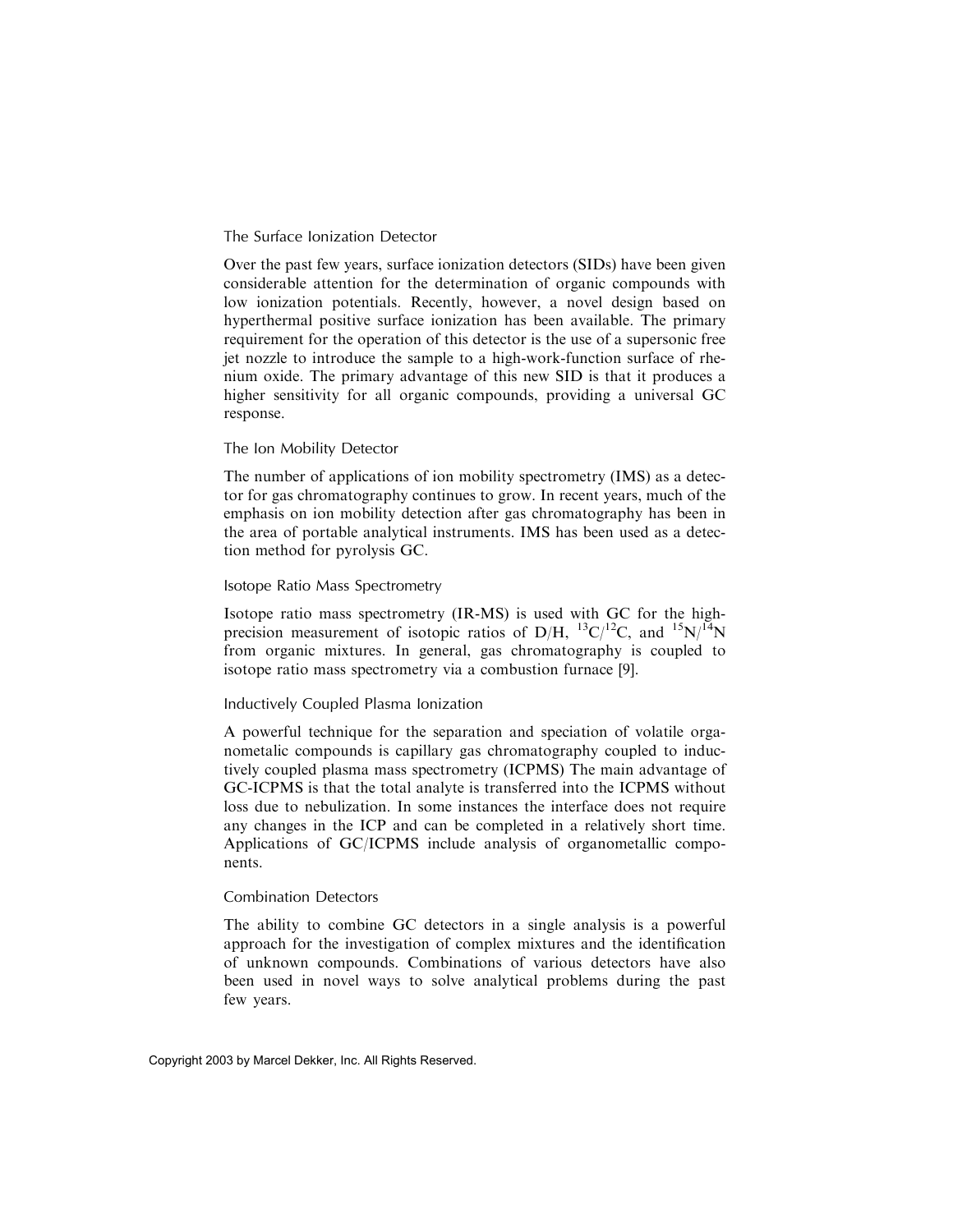# THE GC OVEN: TEMPERATURE CONTROL

The purpose of the oven is to ensure that the column is either kept at a constant temperature (isothermal GC) or programmed during the run. The temperature should be monitored, adjusted, and regulated at the injection port, in the oven surrounding the column, and at the detector. The temperature of the injection port must be sufficiently high to vaporize instantly the sample, yet not so high that thermal decomposition or molecular rearrangement can occur. The column temperature need not exceed the boiling point of the sample in order to keep the analytes in their vapor phases. Actually, the column will produce better separations if the temperature is below the sample's boiling point (above its condensation point), in order to increase the interaction with the stationary phase. The smaller the amount of the stationary phase, the lower is the temperature at which the column can operate: open tubular columns are usually required to run at lower temperatures than packed columns. The temperature of the detector housing should be sufficiently high so that no condensation of the effluent occurs, yet not so high that the detector malfunctions. In general, the detector must be kept at a higher temperature than the injector and higher or equal to the highest temperature of the CG column temperature program.

## Isothermal Operation

Selecting the column temperature for isothermal operation is a complex problem. Although most often temperature-programmed analysis is preferred, in some instances isothermal analysis is convenient (i.e., when uniform flow rate due to detector response is required). A sample whose components have a wide range of boiling points cannot be satisfactorily chromatographed in a single isothermal run. A scouting run at a moderate column temperature may provide good resolution of the lower-boiling compounds but requires a lengthy period for the elution of high-boiling materials. One solution is to raise the column temperature to a higher value at some point during the chromatogram so that the higher-boiling components will be eluted more rapidly and with narrower peaks. A better solution to this problem is to change the band migration rates during the course of separation by using temperature programming.

## Temperature Programming

In temperature programming, the sample is injected into the chromatographic system when the column temperature is below the lowest-boilingpoint component of the sample, preferably  $90^{\circ}$ C or below. Then the column temperature is raised at some preselected heating rate. As a general rule, the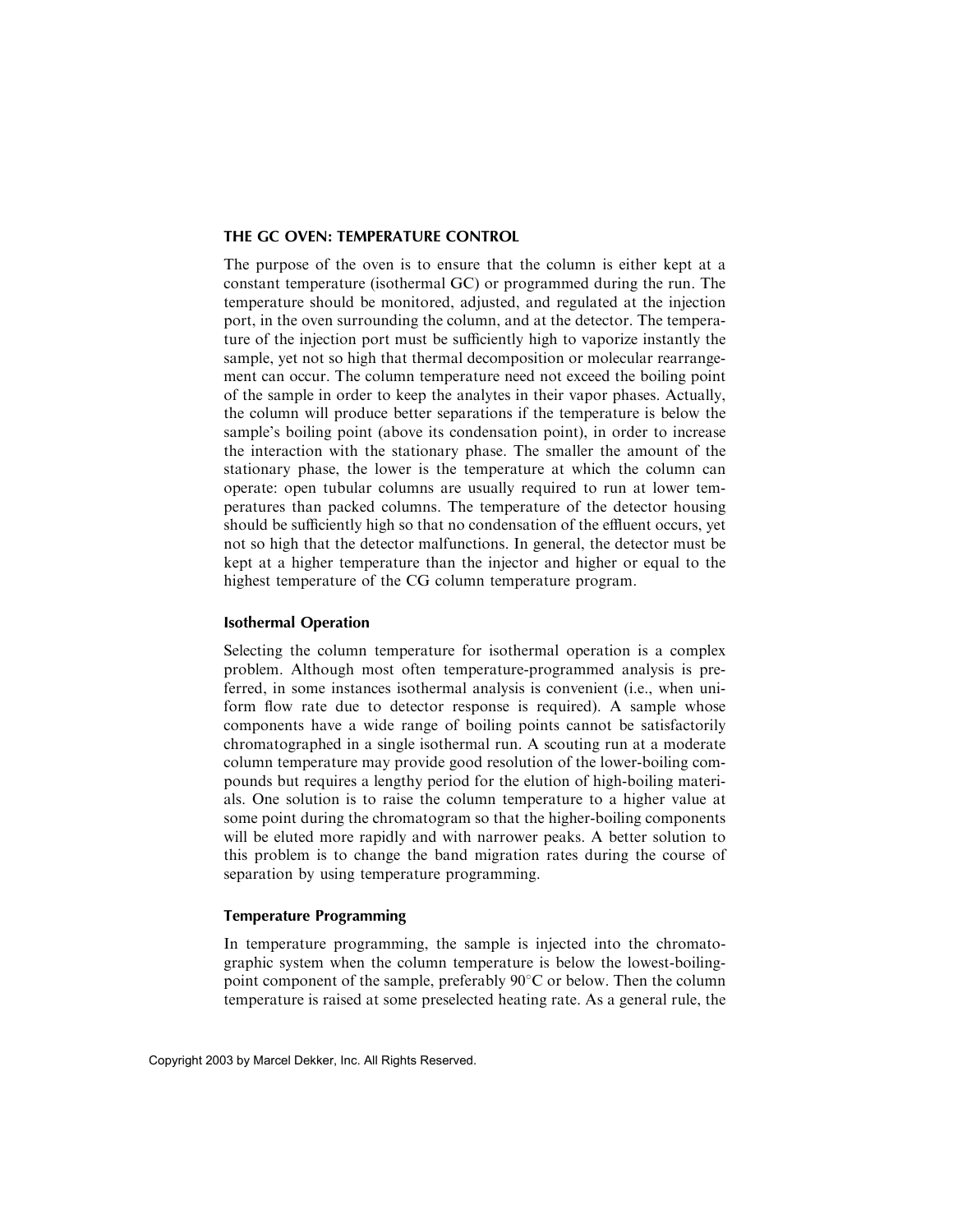retention time is halved for a  $20-300^{\circ}$ C increase in temperature. The final column temperature should be near the boiling point of the final solute but should not exceed the upper temperature limit of the stationary phase. Heating rates of  $3-50^{\circ}C/\text{minute}$  should be tried initially and then finetuned to achieve optimum separation.

#### DATA RECORDING AND PROCESSING

Chromatography data acquisition, processing, and archiving can be performed with the aid of a simple integrator or strip-chart recorder, with a highly sophisticated computer data system, or with any system in between. There are a great many choices for the analyst today. Depending on the type of analysis, the requirements may vary. For example, for high-speed GC, fast data acquisition systems are a prerequisite.

For complex operations with numerous instruments, a chromatographic network data system with the power needed to organize, store, and retrieve chromatography data quickly and easily is highly recommenced. Most commercially available systems offer the flexibility of working with a single system and then going to multiple instruments while still conserving the simplicity of the client personal computer. One of the most important and unique design capabilities of these systems is the fact that a single workstation will have exactly the same look and feel as very large client/server systems. Users have the ability to grow from a small single user systems to large client/server systems without the need to learn a new system protocol each time they expand.

The specific capabilities of simple or complex data acquisition and processing devices can vary significantly from source to source and is beyond the scope of this chapter.

#### SAMPLE PREPARATION

A key to successful chromatographic analysis lies in proper sample preparation. Ideally, it is preferred to dissolve the sample in a suitable solvent and analyze that solution directly, provided the presence of dissolved polymer does not complicate the chromatographic analysis. These cases are indeed rare. Normally, filtration or precipitation followed by final filtration is desirable to remove interferences in sample components (polymers) and higher-molecular-weight components. This approach works well when the polymers are, first, soluble, and second, can be precipitated with an antisolvent. Less soluble polymers, such as highly crystalline resins, require extraction to remove the components of interest from the resin matrix. Numerous extraction techniques (supercritical fluid extraction, solvent extraction, resin dissolution followed by antisolvent precipitation, etc.) are also available [14].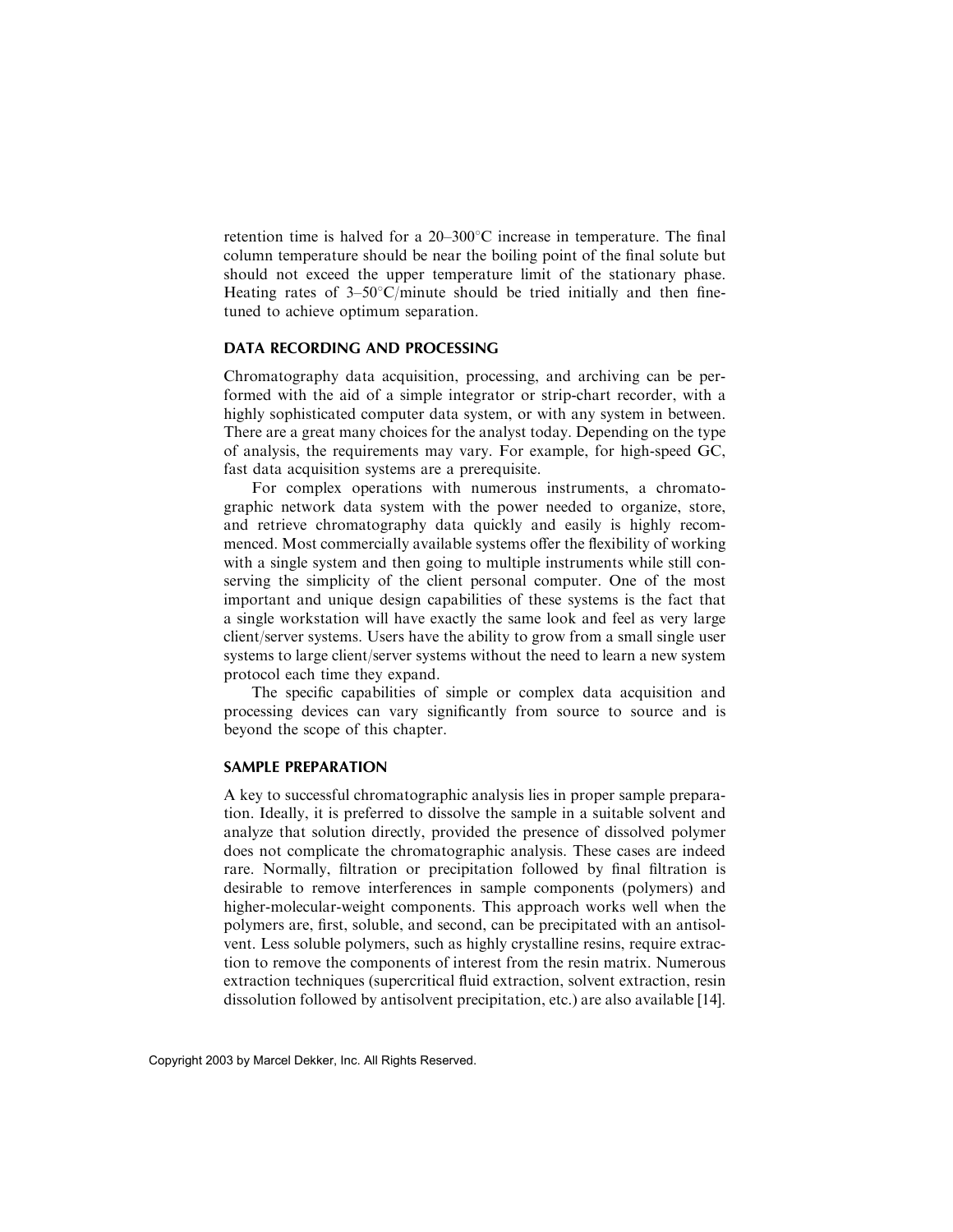In many instances the dissolved polymer matrix (along with the components of interest in the solution) can be injected in the GC instrument directly (Fig. 7). This requires that the polymer be retained in the injector liner and that it is thermally stable at the injector temperatures of the analysis to minimize undesirable matrix interference. In reality this approach can work relatively well for some polymer systems if the injector liner is replaced or cleaned on a routine basis to prevent or minimize column contamination or degradation. A relatively new device which permits injection of polymer solutions for trace analysis of residual solvents or additives is the high-volume injector. This is further described at end of this chapter. In theory, any type of sample can be introduced into a GC for analysis. All that is required is the right accessory to provide the right conditions for sample introduction to make the sample amenable to gas chromatographic analysis. This includes GC-pyrolysis (for polymers and high-molecular-weight additives), headspace (to separate volatile components from nonvolatile matrix), purge-and-trap, thermal desorption devices (to extract volatile components from polymer matrix), etc. These techniques are presented in more detail later in the chapter.

A good approach for sample cleanup for GC analysis is solid-phase extraction (SPE). SPE is used primarily to clean up samples for analysis



Figure 7 Analysis of trace monomers by GC by injection of whole polymer solution. Frequent change of the injector liner is required for this technique.

Copyright 2003 by Marcel Dekker, Inc. All Rights Reserved.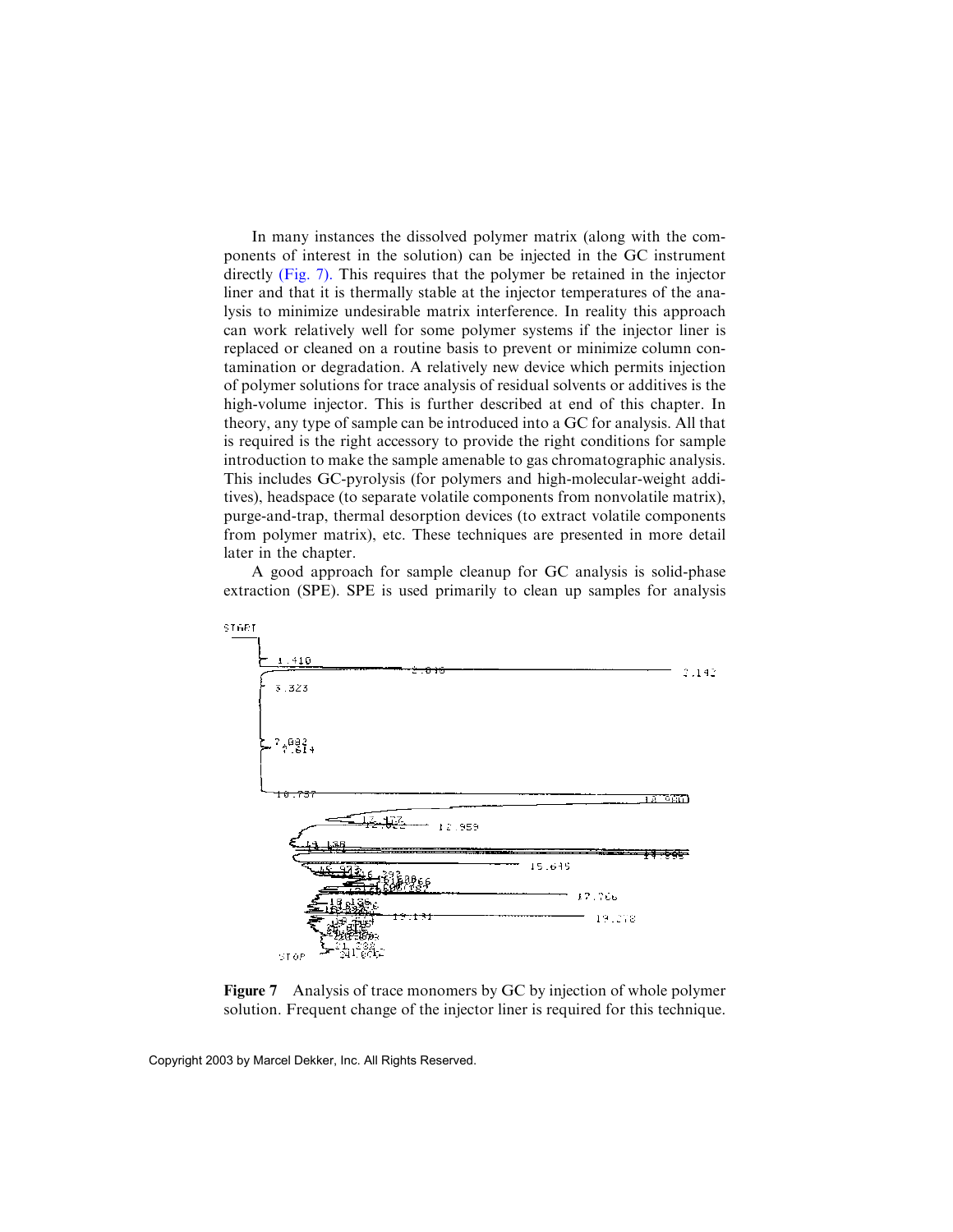and/or concentrate samples to improve detection limits. SPE techniques usually provide better sample cleanup and recovery than liquid–liquid extraction techniques. SPE uses small volumes of common solvents, does not require the use of highly specialized laboratory equipment, and allows rapid sample preparation. A liquid or solid sample is dissolved in a proper solvent and poured into the conditioned SPE cartridge. Vacuum or pressure is used to force the sample through the sorbent in the cartridge. An SPE vacuum manifold can be used to process multiple cartridges simultaneously. Usually, SPE methods are designed to retain the analytes of interest; other sample components similar to the analytes may also be retained. A properly designed SPE method will minimize the amount of unwanted sample components retained by the sorbent. Weakly retained sample components are rinsed from the sorbent using a solvent. The analytes of interest are then eluted from the sorbent using a second solvent. This solvent is collected for analysis. In some cases, the analytes of interest are allowed to pass through the sorbent without being retained and are collected as they exit the sorbent. Most of the sample interferences are retained by the sorbent and thus are isolated from the analytes of interest. In most cases, retaining the analytes of interest followed by elution results in better sample cleanup [15].

SPE cartridges are commercially available from several manufacturers or can be packed by the analyst using commercially available resins to solve individual problems.

The cartridge body usually is a syringe-like barrel made of serologicalgrade polypropylene. Some manufacturers may also offer glass barrels. The barrel normally terminates in a male luer tip for ease of use. Different sizes of barrels are available to accommodate the various amounts of stationary phase used in SPE cartridges.

The stationary phase (sorbent) is the most important part of an SPE cartridge. The most common SPE phases are bonded silica-based materials. Various silanes are used to attach functional groups to the accessible areas of the silica particle. The functional group determines the identity and chromatographic characteristics of the phase. In addition, several nonsilica-based phases are also available. Samples that are dirty, complex, or highly concentrated will require larger amounts of phase for sufficient sample cleanup.

#### GC ANALYSIS

#### Quantitative Analysis

Most chromatographic detectors respond to the concentration of the solute and yield a signal that is proportional to the solute concentration that passes through the detector. For these detectors the peak area is proportional to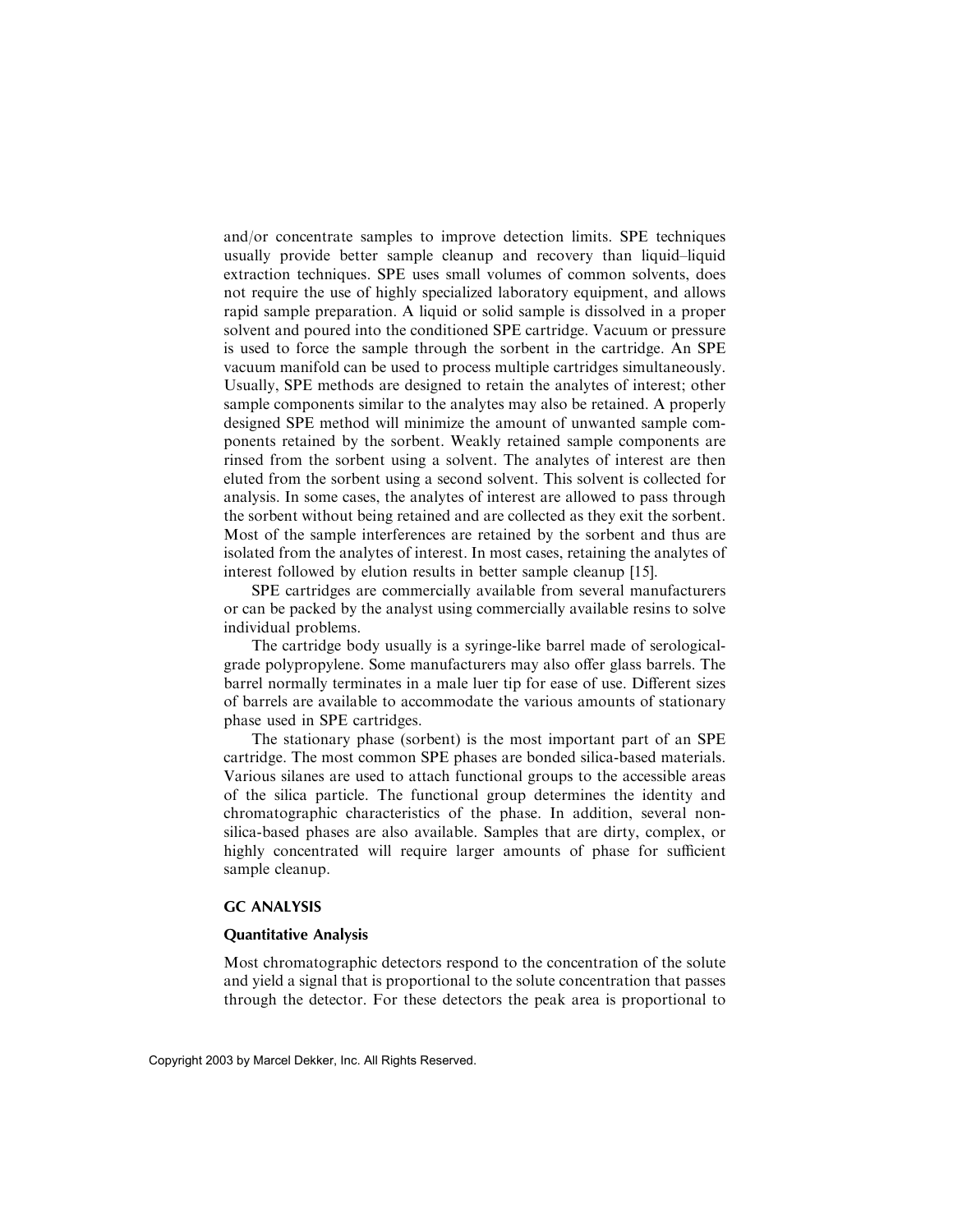the mass of the component. This is true if the analyte concentration is located in the detector's working range. Peak quantitation is nornmally based on peak height or peak area.

Modern integrators or computers equipped with signal processing software make peak integration and quantitation a relatively easy task. These devices also provide the flexibility required to process complex chromatograms automatically or manually under different sets of conditions. In the case of overlapping peaks and complex chromatography, special algorithms allot areas to each component. During isothermal runs the software can automatically alter the slope sensitivity with time. This allows both sharp, narrow peaks and low, broad peaks to be measured with equal precision. If the peak height or peak areas are measured, there are four main methods that can be used to translate these numbers to the amounts of solute.

#### Area Normalization

For application of the area normalization method, the entire sample must elute from the column and all components must be separated. This is not a requirement if the composition of components not eluting from the GC is known or can be calculated by a different technique. The area under each peak is measured and corrected (if necessary) by a response factor. All the peak areas are added together. The percentage of individual components is obtained by multiplying each individual calculated area by 100 and then dividing by the total calculated area. Results are not correct if a sample component does not elute from the column or does not give a signal with the detector used. This type of report can be automatically obtained from a GC integrator or a computer acquisition system.

#### Internal Standard

A known quantity of an internal standard can be injected along with known amounts of the compound of interest. The area versus concentration is calculated to crate a calibration curve. Then an appropriate quantity of the internal standard is added to the raw sample prior to any sample analysis. The peak area of the standard in the sample run is compared with the peak area when the standard is run separately. This ratio serves as a correction factor for variation in sample size, losses during sample preparation, or incomplete elution of the sample. The internal standard must be completely resolved from adjacent sample components, should not interfere with the sample components, and should never be present in material to be analyzed.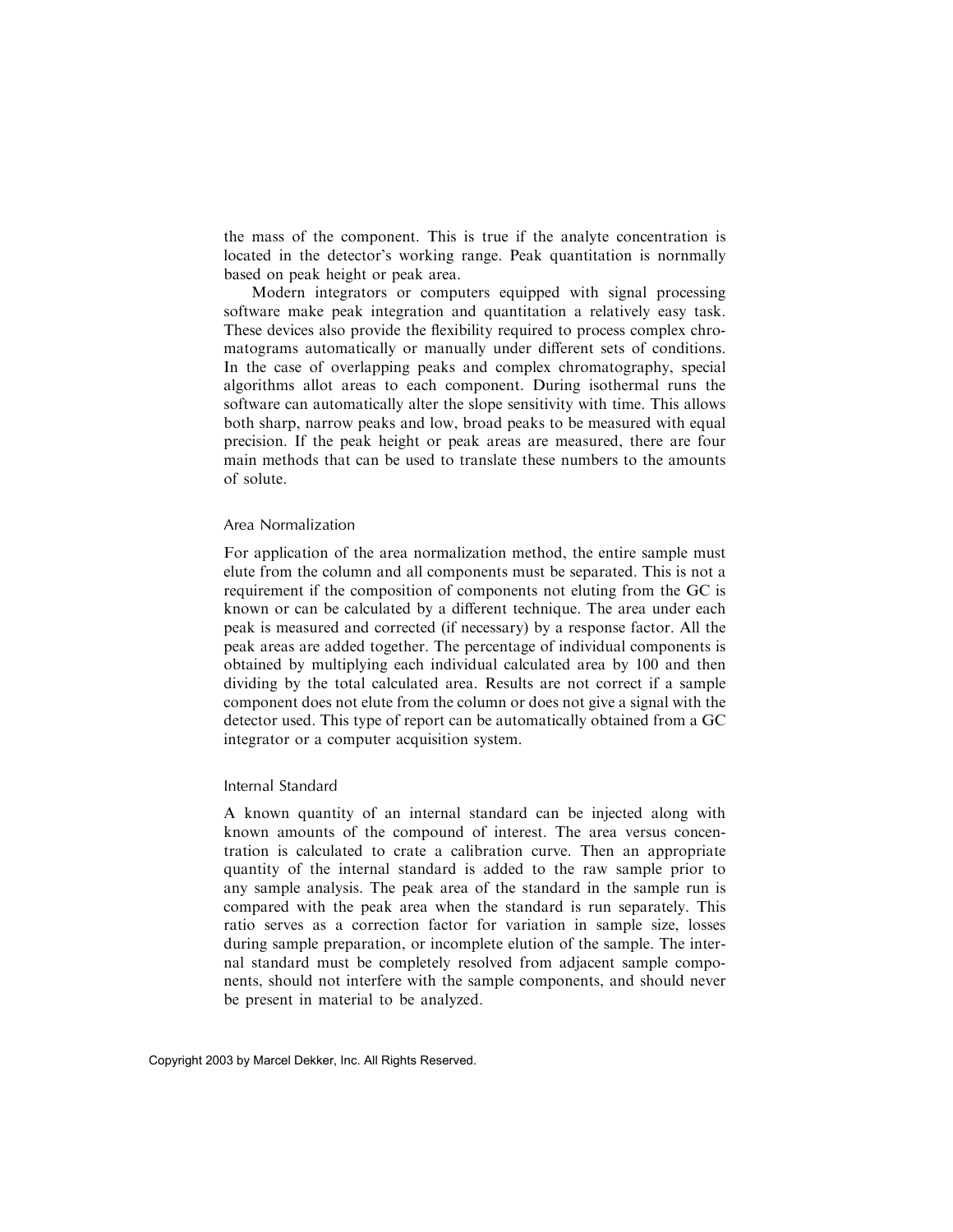## External Standard

Calibration curves for each component can also be prepared from pure standards using identical injection volumes and operating conditions for standards and samples. The concentration of solute is read from its calibration curve. In this approach, only the areas of the peaks of interest need to be measured. This method is highly operator-dependent and requires good laboratory technique. The sample amount (volume) to be injected for this approach is critical. The variation in injection volume will compromise results, so it is recommended to use an auto-injector whenever possible for this technique.

# Standard Addition

The standard addition approach is useful when only a few samples are to be analyzed. The chromatogram of the unknown is recorded. Then a known amount of the analyte(s) is added, and the sample is reanalyzed using the same reagents, instrument parameters, and procedures. From the increase in the peak area (or peak height), the original concentration can be computed by interpolation. The detector response should be linear for the analyte. Sufficient time should be allowed between addition of the standard and the analysis to allow equilibrium of the added standard with any matrix interferant.

The following equation can be used to calculate analyte concentration:

$$
X = \frac{(A_1)(a)}{(A_2 - A_1)}
$$

where  $A_1$  = area count of analyte in original chromatogram

- $A_2$  = area count of analyte in chromatogram of spiked sample
- $X =$  original concentration
- $a =$  known (added concentration)

The amount to spike should be around the expected concentration of the analyte in the original sample. Example: If expected concentration is 1%, spike sample to a known concentration (*a*) of 1% in sample.

A correction for dilution must be made if the amount of standard added changes the total sample volume significantly. Additions of analyte ranging from twice to one-half the amount of analyte present in the original sample are optimum conditions.

# Qualitive Analysis (Identification of Unknowns)

# Retention Time

Retention time is widely used in GC analysis as a way to identify components of mixtures. This is due mainly to the fact that retention time under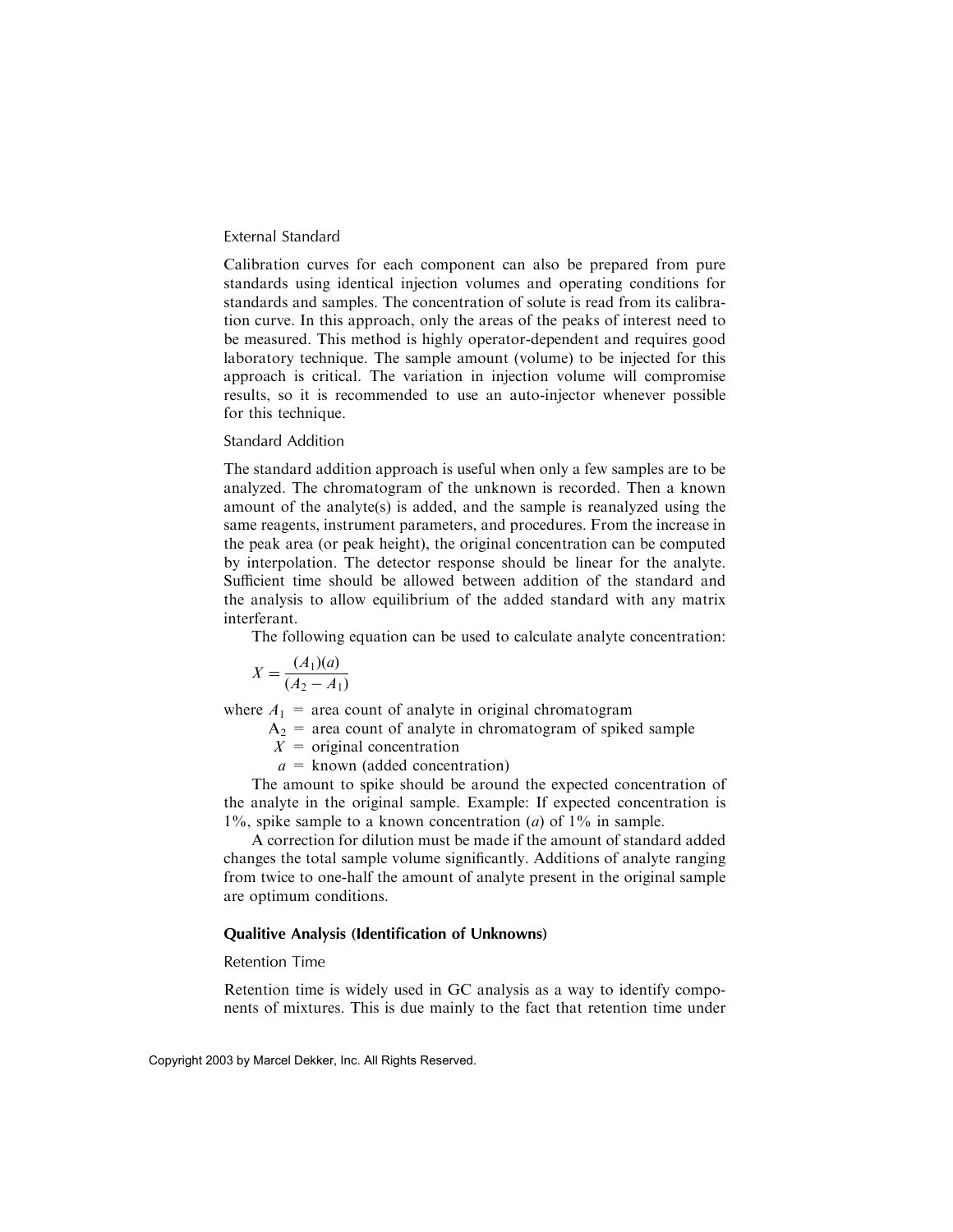fixed operating conditions is constant for a particular component. This is readily accomplished by comparing the retention times of the sample components with the retention times of pure standards. Additionally, retention index can be calculated for different analytes. This can be done by using isothermal (GC) elution times. Retention times usually vary in a regular and predictable fashion with repeated substitution groups (homologous series). One must be cautious, however, in interpretation of results because of the possibility of co-elution of an unknown with the standard.

Identification by Ancillary Techniques

Under normal circumstances, retention time is a good tool to identify components by GC. Often, however, retention time alone is not definitive because many compounds have similar retention times. Structural information can be obtained independently from several spectroscopic techniques. This has led to hyphenated techniques, such as gas chromatography-mass spectroscopy, gas chromatography-infrared spectroscopy and others. If spectroscopic, reference spectra are available, confirmation of analyte identity is very likely.

# Enhancing GC Analysis

### Derivatization Reactions

The majority of analytical derivatization reactions used for chromatography fall into three general reaction types: silation, alklylation, and acylation. These reactions are used to:

Improve the thermal stability of compounds, particularly compounds that contain certain polar functional groups Enhance the volatility of (nonvolatile or polar) compounds Improve sensitivity by tagging a molecule that gives higher response with certain detectors

For analysis by gas chromatography, additives containing functional groups such as  $-COOH$ ,  $-OH$ ,  $-NH$ , and  $-SH$  are of primary concern because of their tendency to hydrogen-bond. This affects the inherent volatility and thermal stability. Many derivatization methods are also intended to enhance detectabiliry by special detectors such as NPDs or ECDs.

## Silylation

Silyl derivatives, which are widely used for gas chromatographic applications, are formed by the replacement of active hydrogens atoms from acids, alcohols, thiols, amines, amides, enolizable ketones, and aldehydes with trimethylsilyl groups. A wide variety of reagents are available. These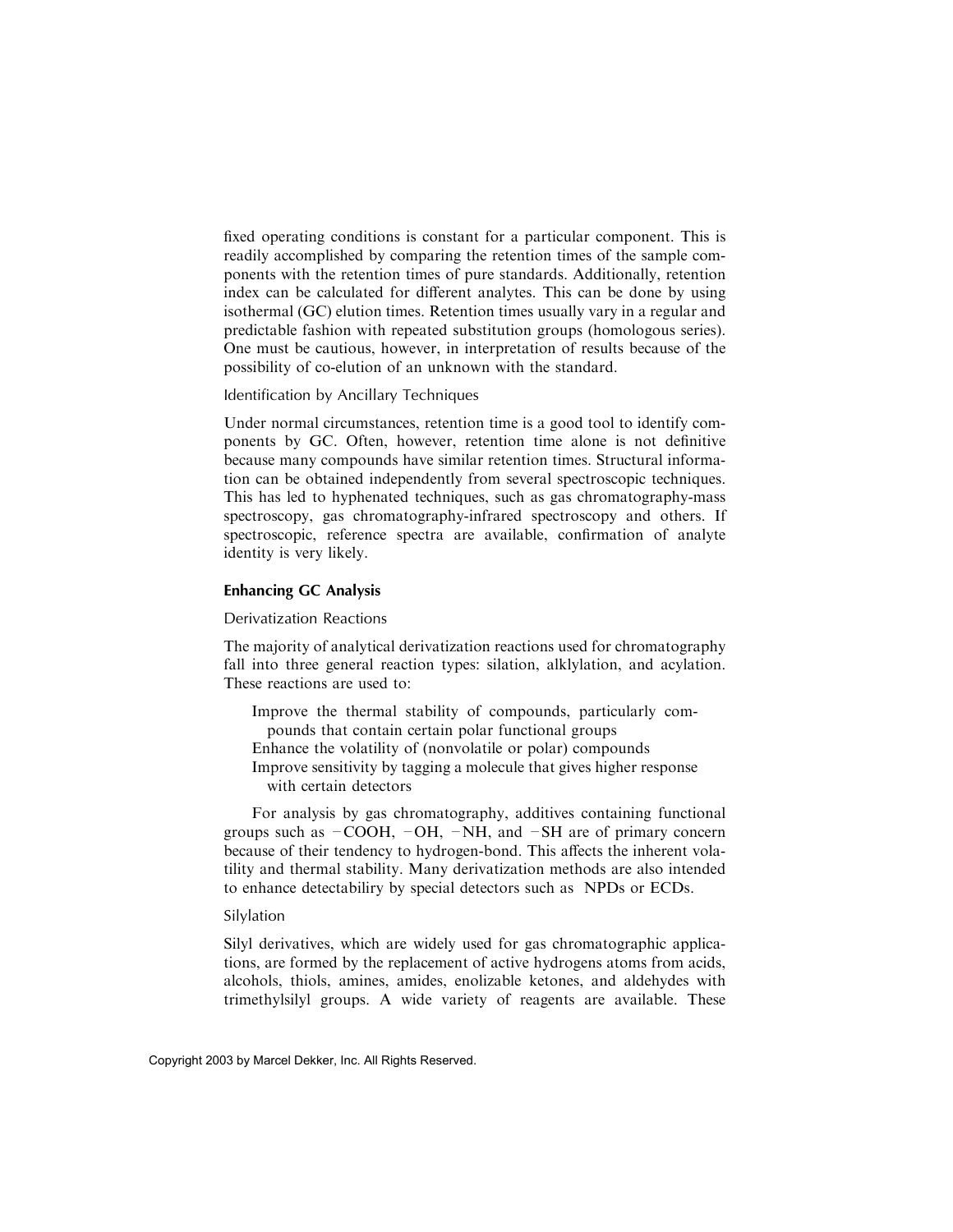reagents differ in their reactivity, selectivity, side reactions, and the character of the reaction by-products from the silylation reagent. The trifluoro group is commonly used for sensitizing substances to detection by electron capture. This derivatization method makes feasible the quantitative and qualitative analysis of amino acids.

# Alkylation

Alkylation is used in the derivatization of additives and analytes containing active hydrogen atoms, aliphatic or aliphatic-aromatic substituents. This method is also used to modify compounds containing acidic hydrogen, such as carboxylic acids and phenols, which are converted into esters. Alkylation reactions can also be used to prepare ethers, thioethers and thioesters, N-alkylamines, amides, and sulfonamides. Although silyl derivatives of carboxylic acids are easily formed, these compounds suffer from low stability.

## Acylation

Acylation is used to convert compounds containing active hydrogens into esters, thioesters, and amides through the action of carboxylic acid or a carboxylic acid derivative. The use of deuterated derivatives provides critical information for interpreting the mass spectra of silylated compounds.

## Reagents to Enhance Detectability

When the detection sensitivity of certain analytes is low, the detection can be improved by adding (tagging) a component to which a specific detector is highly sensitive. Addition of halogen-containing tags enhances detectability and specificity for analysis by ECD. Addition of nitrogen-containing tags enhances detectability and specificity for analysis by NPD.

# SAMPLE INTRODUCTION/SAMPLE CONCENTRATION

# Pyrolysis Gas Chromatography

Pyrolysis gas chromatography has been used extensively to determine compositional analysis of polymeric materials. It is a technique that has long been used in a variety of investigative fields because it produces volatile compounds from macromolecules that are neither volatile nor soluble. Examples are polymers, rubbers, paint films, and resins. Volatile fragments are formed and introduced into the chromatographic column for analysis. A polymer can be used as an example to illustrate the use of this technique, which consists of two steps. The injection port is heated to about 250C;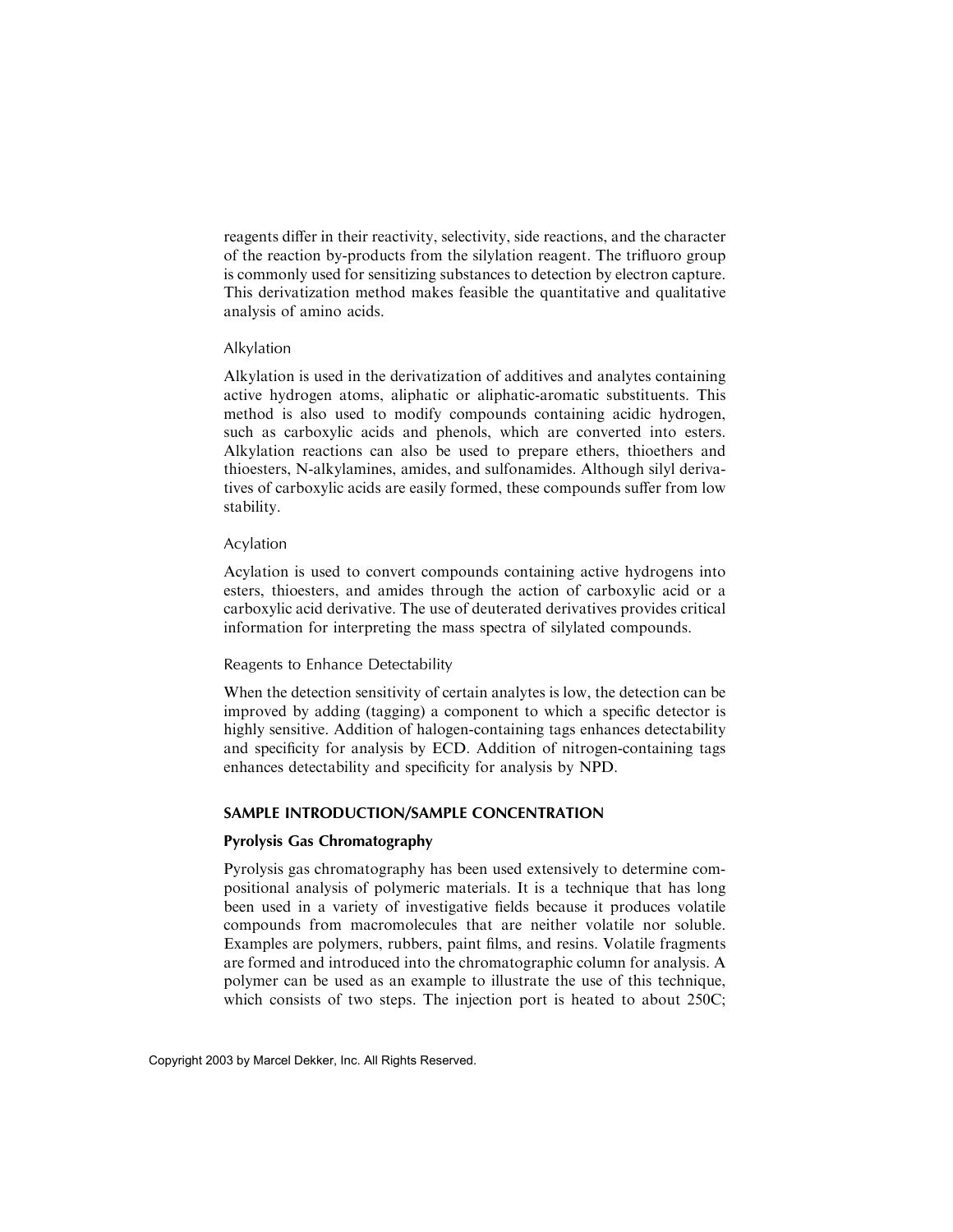when the sample is injected, the volatile ingredients that are driven off provide a fingerprint of the polymer formulation. Then the pyrolysis step develops the fingerprint of the nonvolatile components. Known monomers of suspected polymers can be injected with a microsyringe for identification of the peaks of an unknown pyrogram [15–18]. Specific identification of the peaks appearing in pyrograms is most effectively carried out by directly coupling gas chromatography-mass spectrometry together with the retention data of the reference samples. Gas chromatography-Fourier transform infrared spectrometry also can provide effective and provides complementary information.

Pyrolyzers can be classified into three groups:

- 1. Resistively heated electrical filament
- 2. High-frequency induction (Curie point)
- 3. Furnace types

The resistively heated pyrolyzer uses either a metal foil or a coil as the sample holder. The heat energy is supplied to the sample holder in pulses by an electric current. This permits stepwise pyrolysis at fixed or increasing pyrolysis temperatures. This feature makes it possible to perform discriminative analysis of volatile formulations and high polymers in a given compound without any preliminary sample treatment.

The Curie-point pyrolyzer uses the Curie points of ferromagnetic sample holders to achieve precisely controlled temperatures when the holder containing the sample is subjected to high-frequency induction heating. Foils of various ferromagnetic materials enable the analyst to select pyrolysis temperatures from  $150$  to  $1000^{\circ}$ C.

In the furnace pyrolyzer type, the sample is introduced into the center of a tubular furnace held at a fixed temperature. Temperature is controlled by a proportioning controller that utilizes a thermocouple feedback loop.

Pyrolysis GC has been used in the determination of compositional analysis and microstructure of chlorinated polyethylene (CPE). This method utilized specific aromatic compounds which were formed through dehydrochlorination of trimers after pyrolysis of CPE polymers at elevated temperatures. The composition and microstructure calculation was based on the difference between the levels of ethylene and vinyl chloride trimers formed [19–22].

A pyrolysis gas chromatography has also been used to study the composition and microstructure of styrene/methyl methacrylate (STY/MMA) copolymers. The composition was quantified by pyrolysis-GC using monomer peak intensity. Because of the poor stability of methyl methacrylate oligomers, neither MMA dimer nor MMA trimers were detected under normal pyrolysis conditions. The number-average sequence length for STY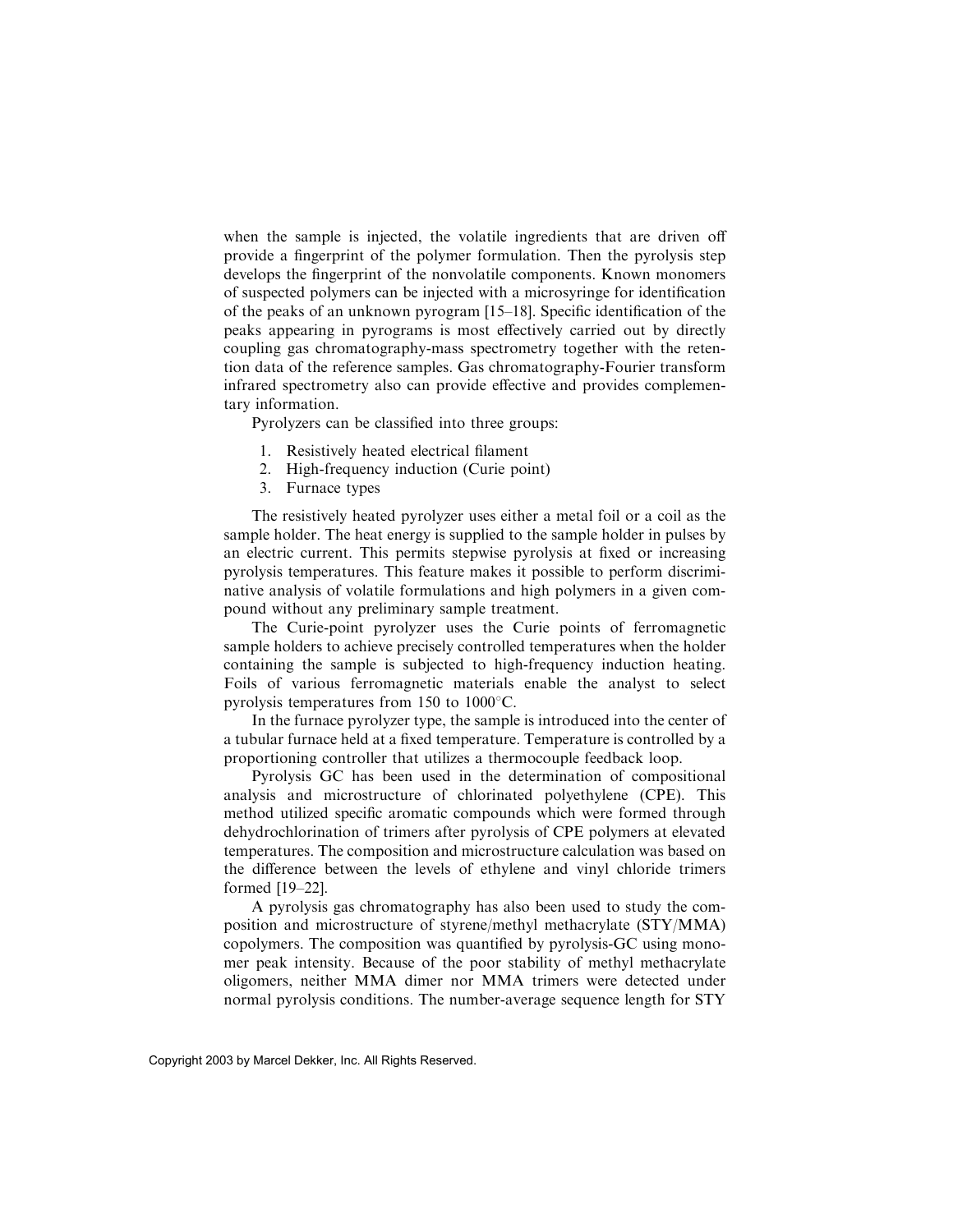was determined by pure and hybrid trimer peak intensities. The numberaverage sequence length for MMA was determined by using formulas that incorporate composition and the number-average sequence length of STY [23].

Thermal degradation mechanisms under pyrolysis conditions have also been studied using a variation of this technique. It has been shown that the enhanced monomer production of poly(alkylvinylcarboxylate) during pyrolysis makes possible qualitative analysis of poly(vinylcarboxylic acid) through its derivatized alkyl ester. In this study, copolymers containing poly (methacrylic acid) and methacrylic acid were used to demonstrate the pyrolysis gas chromatography qualitative analysis of derivatized polymer [18].

## Purge-and-Trap

The analysis of low levels of volatile organic compounds in samples is commonly performed using the technique of purge-and-trap gas chromatography. Using this technique it is possible to detect and identify various flavors, fragrances, off odors, and manufacturing by-products in a wide diversity of products and chemical formulations, colloidal suspensions, and liquid pastes, including perfumes, food products, blood, and latex paint. In the purge-and-trap method, samples are contained in a gas-tight glass vessel. With a sparging needle dipping nearly to the bottom of the sample vessel, the sample is purged by bubbling high-purity helium or nitrogen through the sample. If desired, the sample can be heated for the removal of higher boilers, but the temperature should be kept well below the boiling point of the sample. Volatile compounds are swept out of the sample and carried into and trapped in an adsorbent tube packed with Tenax or other adsorbent material such as activated carbon. Tenax has a low affinity for water. Also, a dry-gas purge is added just before the adsorption tube. Volatile organic materials can be efficiently collected from a relatively large sample, producing a concentration factor that is typically 500- to 1000-fold greater than the original and resulting in detection limits of parts per billion or parts per trillion [\(Fig. 8\).](#page-44-0) The trapped material on the adsorbent is heated to release the sample and then backflushed using the GC carrier gas. This sweeps the sample directly onto the GC column for separation and detection by normal GC procedures. Trapped samples can easily be stored or shipped to another site for analysis.

# Headspace Sampling

Headspace sampling is another technique that is widely used in the plastics industry for the analysis of volatile components in plastic resins. A major advantage of headspace GC is the relative cleanliness of the sample entering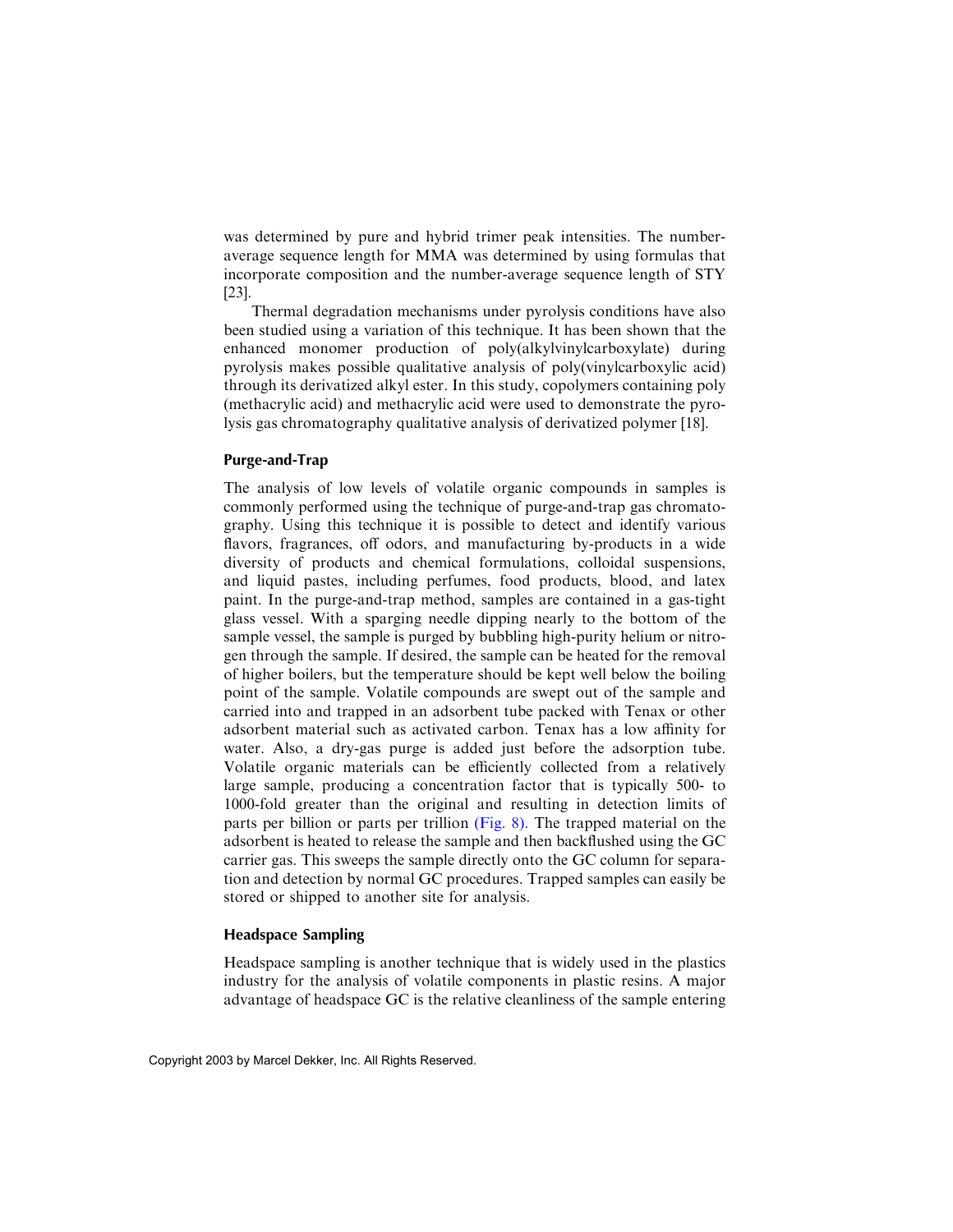<span id="page-44-0"></span>

Figure 8 GC chromatogram: trace analysis of benzene in polymer by purge-and-trap GC-MS. The single-ion signal for benzene  $(m/z, 78)$  is displayed on top, while the single-ion signal for deuterated benzene  $(m/z, 84)$  is displayed below.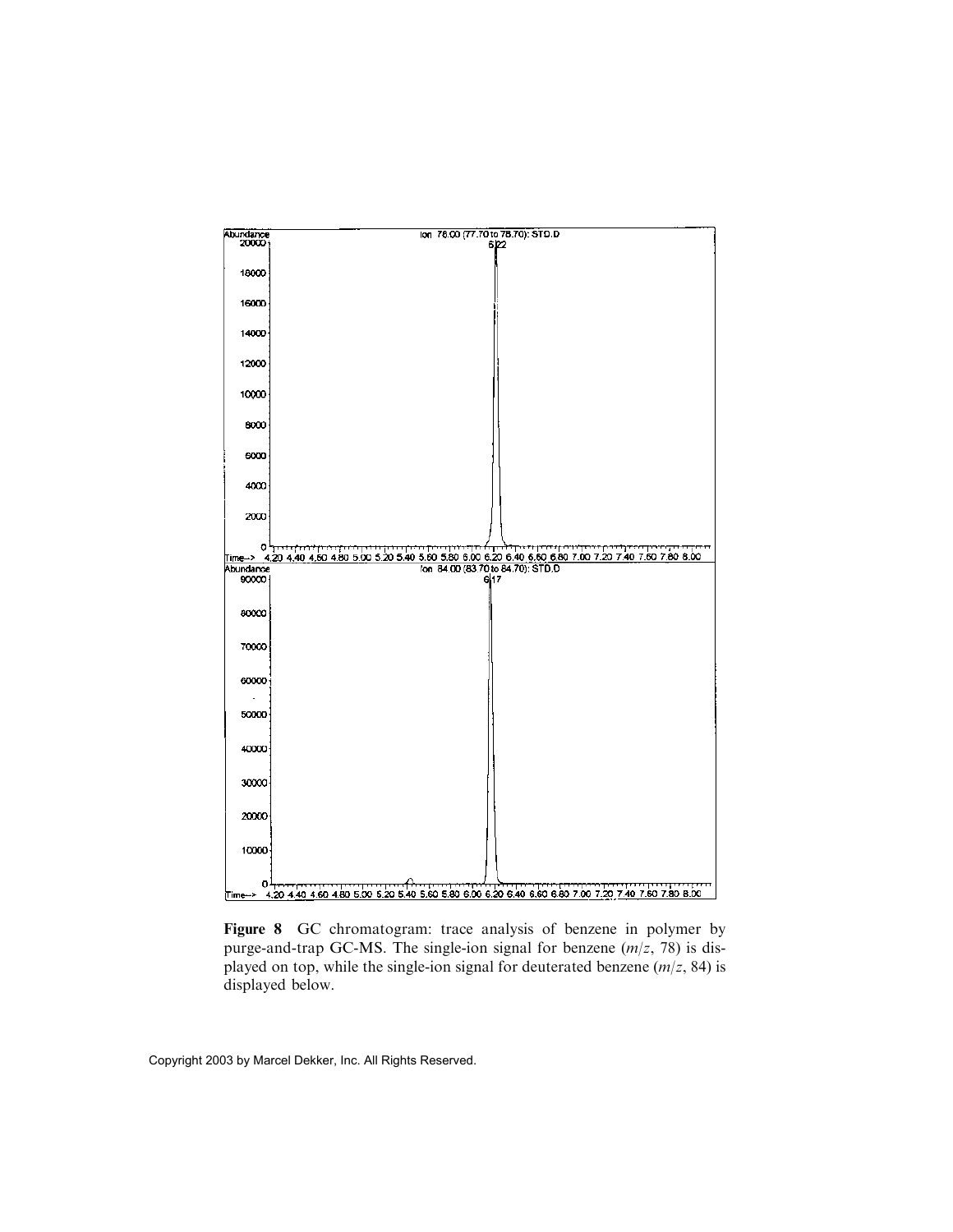the GC (gas phase), free from nonvolatile, matrix interferences. This in turn results in chromatography of excellent signal-to-noise ratio. Headspace sampling can be done when only the vapor above the sample is of interest and the partition coefficient allows a sufficient amount of analyte into the gaseous phase. This is normally not a severe limitation, since temperature or matrix manipulation can be used to drive the compounds of interest into the vapor phase. Samples may be solid or liquid.

In a typical analysis a measured amount of sample, and often an internal standard, are placed in a vial, and then the septum and cap are crimped in place. The vials, contained in a carousel, are immersed in a heated oven or silicone oil bath operating from ambient temperature to up to 300C. A heated flexible tube that terminates in a needle samples each vial in turn. A gas-sampling valve provides a fixed volume of vapor sample to transfer into the GC injection port [19].

Headspace sampling is an excellent technique for the analysis of compounds that produce, odors in many commercial products, such as plastics, rubbers, paints, resins, etc. Interfacing of a headspace GC with a mass spectrometer provides valuable information for the identification of such components. Figure 9 shows the output from head space-GC analysis of residual benzene and toluene in polymeric material.



Figure 9 GC chromatogram: trace analysis of benzene and toluene in polymer by headspace GC-FID.

Copyright 2003 by Marcel Dekker, Inc. All Rights Reserved.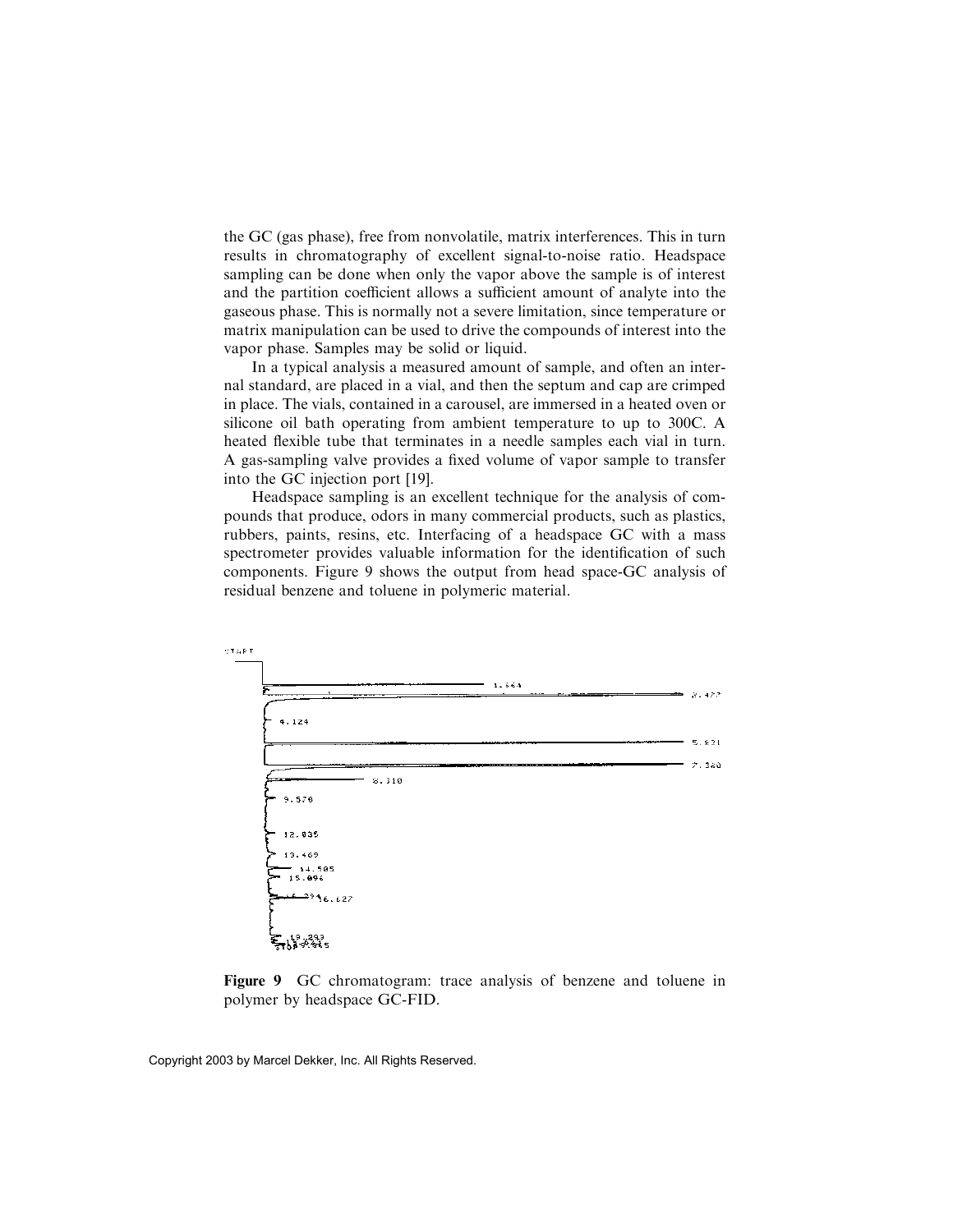# Thermal Desorption

Thermal desorption permits the analysis of plastic resins and other solid material samples without any prior solvent extraction or other sample preparation. Solid samples between 1 and 500 mg are placed inside a glasslined, stainless steel desorption tube between two glass-wool plugs. After attaching a syringe needle to the tube and then placing the tube in the thermal desorption system, the desorption tube is purged with carrier gas to remove all traces of air or oxygen. The preheated heater blocks are closed around the adsorption tube to desorb samples at temperatures from 20 to  $350^{\circ}$ C and for program desorption times from 1 s up to 5 min or more. The procedure permits the thermal extraction of volatiles and semivolatiles from the sample directly into the GC injection port. The GC column is maintained at subambient temperatures or at a low enough temperature to retain any samples at the front of the GC column during the desorption step. This enables the desired components to be collected in a narrow band on the front of the GC column [20]. As an alternative to cryofocusing, a thick-film capillary column or a packed column with a high loading capacity may be used. After desorption is complete, the needle is removed and the GC gas turned on. The components trapped on the front of the GC column are separated and eluted via a temperature program in the GC oven. By selection of the desorption temperature, the number and molecular-weight distributions of components in the samples can be selected. Adsorbent tubes with samples collected during either dynamic headspace purging or purge-and-trap of liquids can also be analyzed with a thermal desorption unit [20,21].

## Solid-Phase Microextraction

Solid-phase microextraction (SPME) is a straitforward sample extraction process. As pointed out above, the extraction of organic compounds from a sample matrix usually consists of purge-and-trap, thermal desorption, or headspace methods for concentrating volatiles; and liquid–liquid extraction, solid-phase extraction, or supercritical fluid extraction for semivolatiles and nonvolatiles. These methods have various drawbacks, including high cost and long sample preparation times. This relatively new sample preparation technique eliminates this to extract organic compounds from various matrices. SPME requires no solvents or complicated apparatus. It can concentrate volatile and nonvolatile compounds, in both liquid and gaseous samples, for analysis by GC or GC-MS. An SPME unit consists of a length of fused silica fiber coated with a phase material. The phase can be mixed with solid adsorbents, e.g., divinylbenzene polymers, templated resins, or porous carbons. The fiber is attached to a stainless steel plunger in a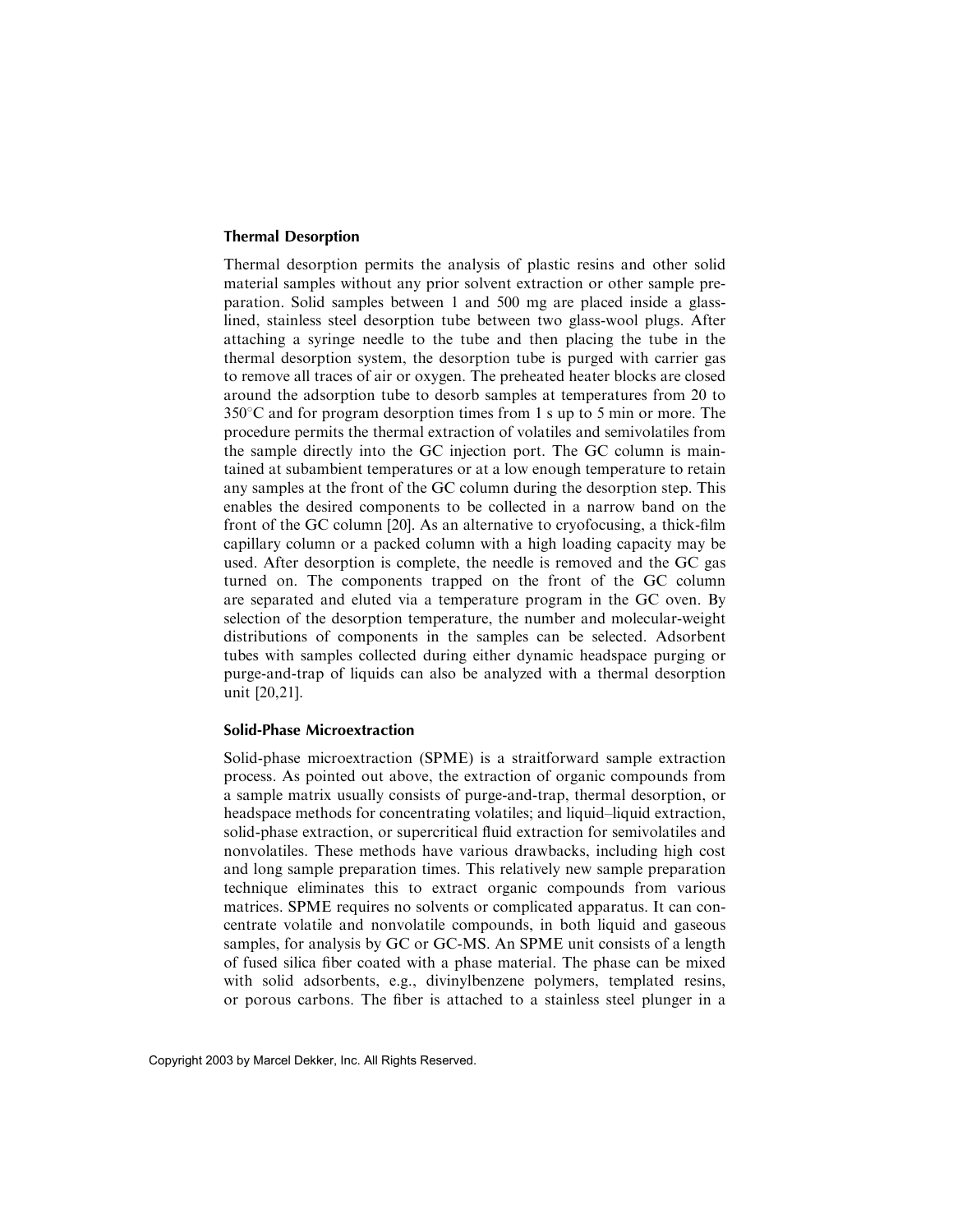protective holder. In a relatively short step (a few minutes), the organic compounds of interest are concentrated by direct exposure to the fiber and subsequently injected directly into the instrument for characterization.

SPME has been applied to the analysis of various volatile components in plastic resins with gas chromatography with great success. Recently, it has also been demonstrated that SPME can be conveniently used with highspeed GC for quick sample analysis. While SPME offers a rapid sampling procedure for volatile analytes, the gas chromatographic analysis becomes the limiting factor in the speed of analysis. High-speed GC has been used to allow for the analysis of volatile components a factor of 10 times more rapidly than conventional GC. SPME allows the selectivity necessary to make these determinations, while rapid gas chromatography provides great speed of analysis, making this combination an excellent candidate for analysis of various products in the laboratory.

#### MULTIDIMENSIONAL GAS CHROMATOGRAPHY

Multidimensional gas chromatography has enjoyed a dramatic increase in usage recently to solve problems of materials characterization. Much activity has taken place in the coupling of liquid chromatography (LC) with GC, despite a first impression of apparent incompatibility of LC and GC for the analysis of large nonvolatile molecules. This field has further benefitted by new developments in high-volume injectors and sophisticated switching devices. However, in LC-GC, the liquid chromatograph has been used principally for prefractionation of complex mixtures to isolate a targeted GC-compatible substance. The availability of high-temperature GC should provide a brighter future to this approach.

In multidimensional gas chromatography, the components of a sample are separated by using series-connected columns of different capacities or selectivities. Two common multicolumn configurations are the packedcolumn and capillary-column combination and two capillary columns in series [21,22,24]. Two independently controlled ovens may be needed, and such a configuration is available commercially. In addition to decreased analysis time, this arrangement provides an effective way of handling samples containing components that vary widely in concentration, volatility, and/or polarity. Used in conjunction with techniques such as heart-cutting, backflushing, and peak switching, useful chromatographic data have been obtained for a variety of complex mixtures.

#### NEW TECHNOLOGIES IN GAS CHROMATOGRAPHY

Recent developments in gas chromatography have given this technique an additional boost in terms of power and attractiveness to solve analytical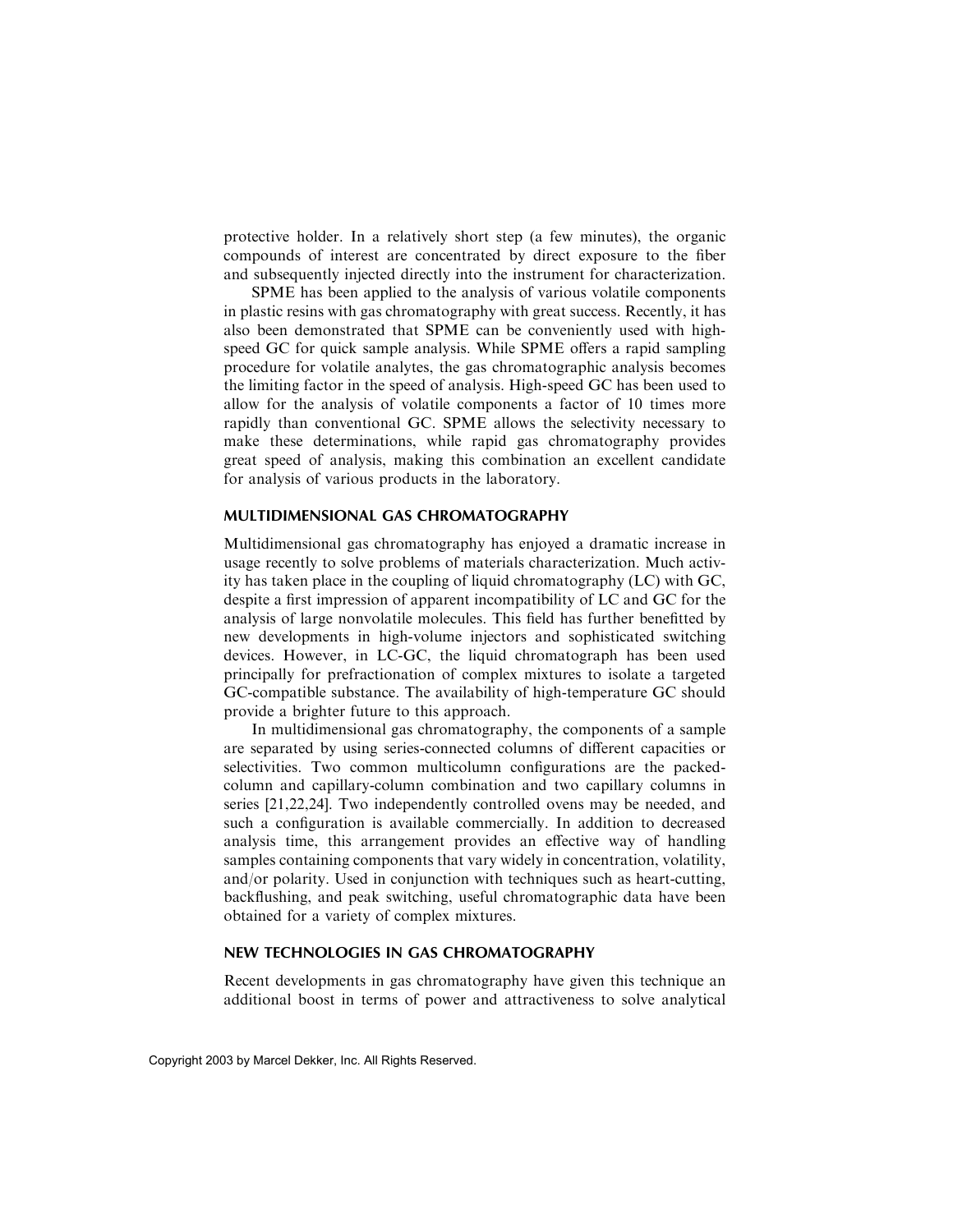problems. New technical developments deserving special attention are hightemperature gas chromatography, high-speed GC (fast GC), retention-time locking, and high-volume injectors.

# High-Temperature Gas Chromatography

High-temperature gas chromatography has extended the capability of GC analyses to analyses of samples previously not possible by this technique. Oven temperatures up to  $450^{\circ}$ C can be reached with this new equipment. A cool on-column injector, temperature programmable, is normally required for these applications, as well as high-temperature, aluminum-clad capillary columns that can take these temperatures without column bleeding. Most conventional GC detectors are available for this applications. While analytes of molecular weight of about 800 amu represent the upper limit for conventional CG, the upper limit for high-temperature GC is about 1200– 1400 amu, depending on the nature of the analytes of interest. This means that many of chemical compounds previously analyzed by liquid chromatography can now be easily analyzed by high-temperature GC. [Figure 10](#page-49-0) illustrates the chromatographic and temperature capabilities of hightemperature GC.

Aluminum-Clad Columns

High-temperature capillary columns which are capable of operating at temperatures up to  $420^{\circ}$ C are coated with a thin (approximately 20  $\mu$ m) uniform layer of aluminum replacing the conventional polyimide outer coating (typical maximum temperature of  $370^{\circ}$ C). Aluminum-clad columns offer excellent heat transfer and the same flexibility and inert fused silica surface as the polyimide coated columns. These columns are ideal for the analysis of a wide variety of high-molecular-weight compounds such as crude oils, waxes, polymers, etc. In order to obtain the best results with any of these high-boiling compounds, the injection technique is very important. Either cold on-column, movable needle, or programmable temperature injectors must be utilized to prevent component discrimination.

## Stainless Steel Columns

The inertness of stainless steel columns matches that of fused silica and is derived from a multistep process which utilizes a multilayer pretreatment of the inner surface of the stainless steel. Each layer is chemically stable at elevated temperatures and has the same or higher mechanical properties as the steel tubing. The layers are chemically bonded together. Stationary phases are easily bonded to this stable inert surface, resulting in highperformance columns.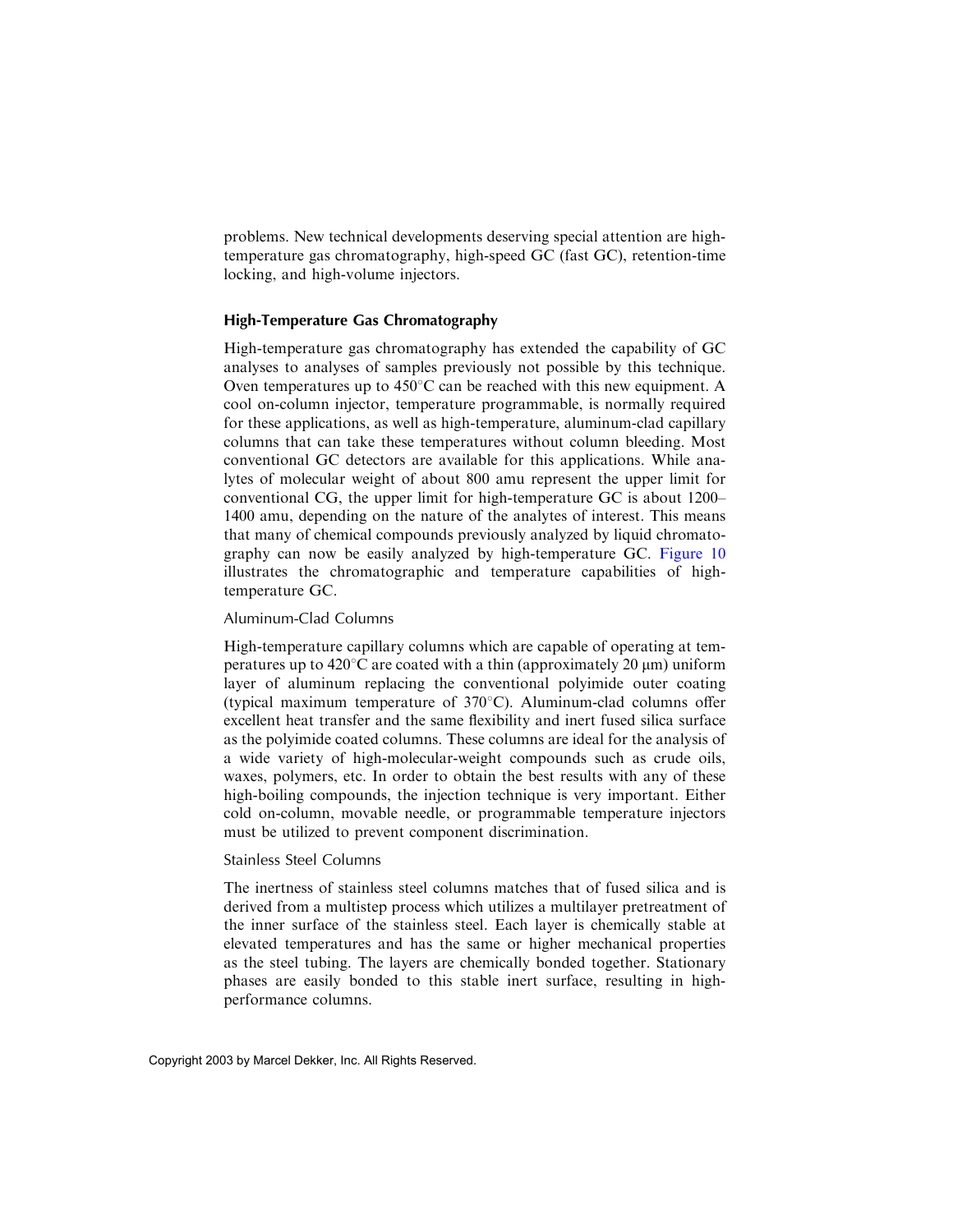<span id="page-49-0"></span>

Figure 10 Analysis of high-molecular-weight waxes, illustrating the power of high-temperature GC columns. Note the high temperature limit for the column and the relatively short retention time. (Courtesy of Quadrex Corporation.)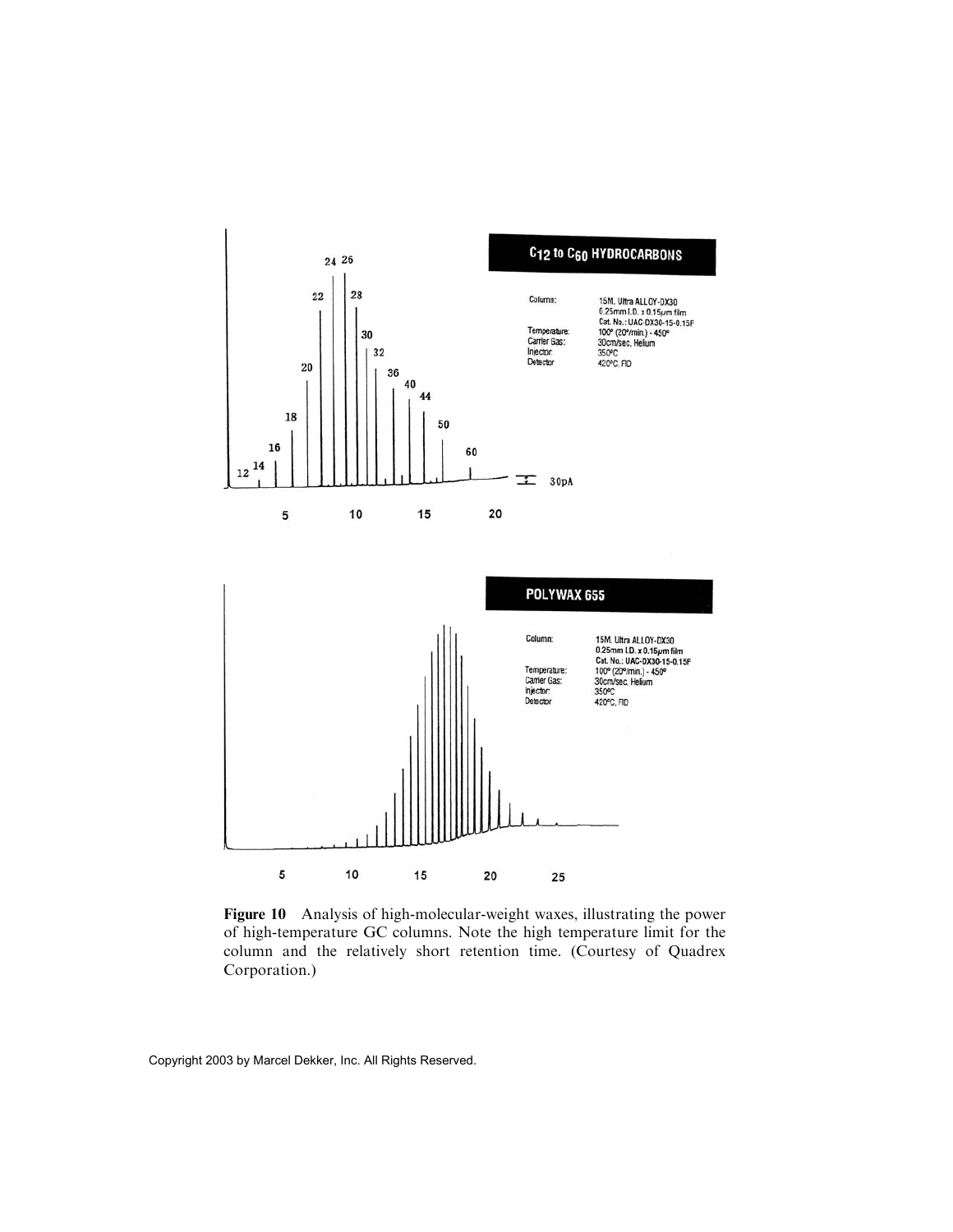Stainless steel columns are not lined with fused silica, which can crack or flake off when flexed or bent, thus exposing active sites. As a result, these columns can be tightly coiled to fit small GC ovens. Stainless steel capillary columns are available in three internal diameters, the standard 0.25-mm, 0.50-mm, and 0.80-mm I.D., and in lengths up to 60 m.

#### High-Speed Gas Chromatography

In recent years, the need for rapid GC analysis has led to the development of gas chromatographs with fast separation times. Several recent technologies have been developed to decrease analysis times in GC, such as using short narrow-bore columns and optimizing the flow rates, temperature rates, and sample focusing parameters. Two major requirements for successful fast GC are fast data acquisition rates and fast detector response.

High-speed GC offers several benefits:

Quicker results for timely decisions about sample or product fate Faster sample turnaround times Lower operating costs per sample analysis Ability to handle more samples with fewer pieces of equipment

There are three major commercially available systems providing highspeed GC. They use different approaches to accomplish high speed of analysis. Their principles and capabilities are briefly described below.

High-Speed GC Using a Standard Instrument

High-speed GC analysis is now possible with the recent development of GC equipment that allows rapid heating of the CG oven as well as precise control of the carrier-gas pressure. Although this is not yet a widely used approach in chromatography, it has already been demonstrated that this new technique can reduce the analyses time by a factor of 5 or better, compared with conventional GC analyses. The advent of high-frequency sampling devices has been crucial in the development of this new technology.

One of the many remarkable features of modern GC instruments is their ability to perform fast GC without special modifications or expensive accessories. High-speed GC can be achieved using short, narrow-bore columns, resulting in analyses that are 5 times faster than with traditional methods run on conventional laboratory GCs. These GCs offer the capability to carry out fast GC without the need for cryofocusing or thermal desorption devices which may limit the flexibility or performance of the instrument. Properly configured for fast GC, the system can perform all types of analyses using existing detectors, injectors, and flow controllers.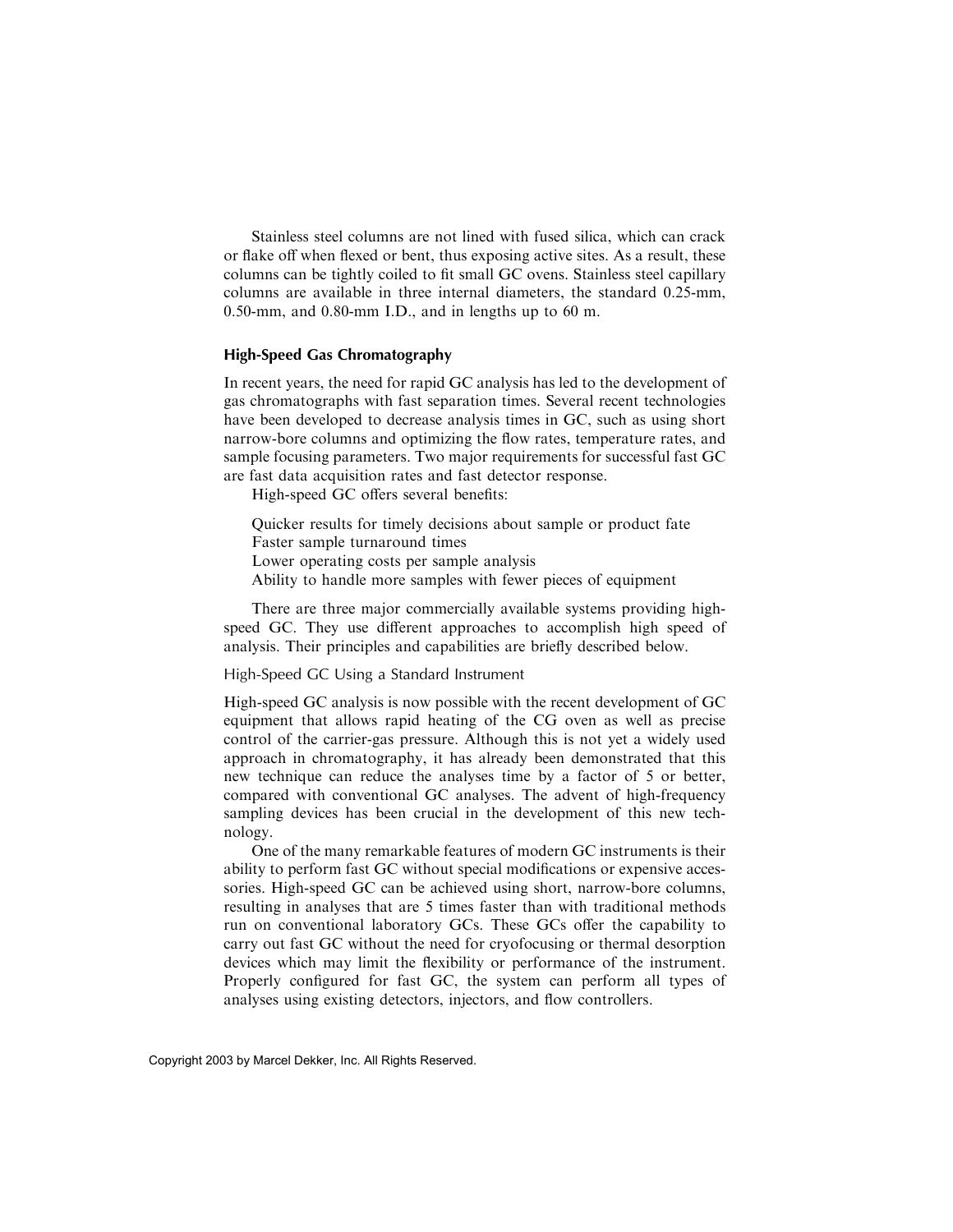Minimal system requirements are a GC equipped with electronic pneumatic control (EPC), off-the-shelf capillary columns, split/splitless or on-column inlets, standard detectors optimized for capillary columns, and a fast acquisition data system. At any time, users can switch from fast GC back to the original method without major difficulties, or optimize new methods to meet new analytical demands.

#### Flash GC

Flash temperature programming is a new technique for rapidly heating capillary GC columns. The technique utilizes resistive heating of a smallbore metal sheath that contains the GC column. This technology is based on the flash GC system, an innovative chromatographic system that accomplishes in 1–2 min what takes a conventional GC from 30 min to a 1 h or more. The flash GC can be over 20 times faster than conventional GC [\(Fig.](#page-52-0) [11\)](#page-52-0) and is also more sensitive and far more versatile. Additionally, the flash GC can be used to concentrate samples as part of its purge-and-trap capabilities. On-column cryotrapping procedures can be accomplished within the system and incorporated as part of the very fast analysis procedure.

Development of the flash GC began in the 1980s. The first application was for the detection of explosives. The basic concepts, the proof of principle, and the initial designs were initially classified by the U.S. government. The patents were declassified in the early 1990s. and are now been issued to produce this equipment for public use.

Flash GC systems feature the following.

- 1. Reduction of total system cycle time exceeds other forms of temperature programmed ''high-speed gas chromatography.'' This is possible thanks to rapid cool-down capabilities.
- 2. Increased sensitivity over conventional GC. The chromatographic peaks produced by the flash GC are typically only a fraction of a second wide. With mass-sensitive detectors, such as the FID, narrowing the peak widths of the same sample will give the user an additional signal-to-noise advantage.
- 3. Conventional GC columns 6 m or 12 m long are used in the flash column assemblies; (standard fused silica columns with typical column diameters and coatings are compatible with the flash GC). The flash column consists of a standard column inserted into a metal sheath designed for both rapid heating and cooling.
- 4. Sample introduction can be by direct on-column injection or isolated from the flash columns using ''cold spots.'' Either method can be optimized for maximum performance.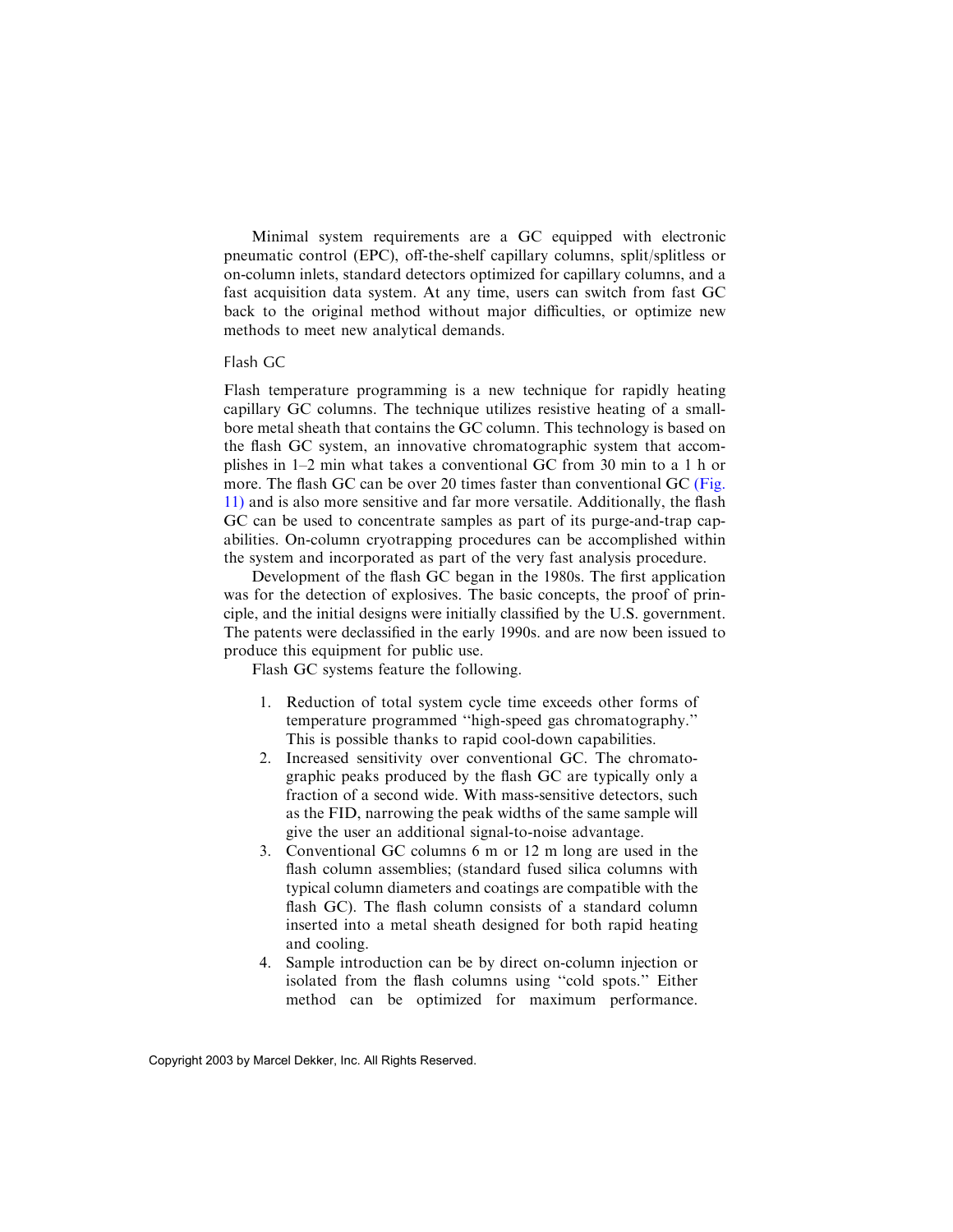# <span id="page-52-0"></span>**Conventional GC: 20 Minute Separation**



Figure 11 GC chromatograms comparing conventional GC versus high speed flash GC. Notice the reduction in run time by 10-fold by the use of the flash GC versus conventional GC. (Courtesy of Thermedics Detection.)

Copyright 2003 by Marcel Dekker, Inc. All Rights Reserved.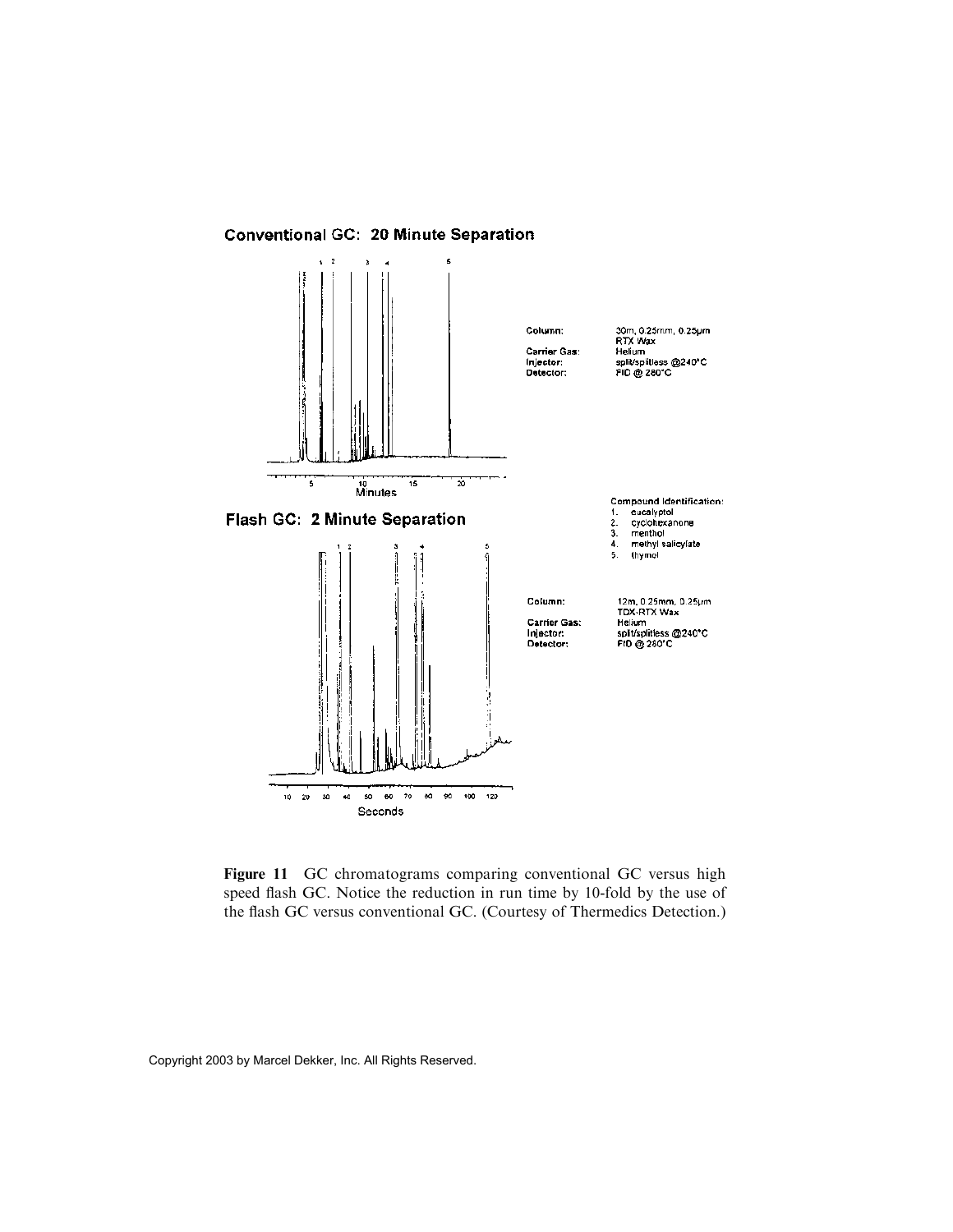Samples can be introduced onto the cold spots, which serve to concentrate and focus the sample prior to introduction onto the flash columns. Samples can also be directly injected on to cooled flash columns.

- 5. The flash-GC comes equipped with up to four cold spots. The cold spots are computer-controlled independently of each other. These cold spots can be heated at rates from  $4^{\circ}C/s$  to  $3000^{\circ}$ C per second. Since standard column materials are used in the cold spots, their maximum upper temperatures are limited by the temperature rating of the column selected.
- 6. Because the sample compounds are typically in the hot zone of the flash columns for only a few seconds, thermally labile compounds, those compounds which are not normally amenable to GC, can often be analyzed.
- 7. The flash GC comes equipped with exceptionally fast electronics and software designed to handle the high-speed chromatographic data. The on-board A/D can operate at up to 200 Hz, providing 5-ms chromatographic resolution.

In summary, the flash GC provides great speed and flexibility to the analyst for the charaterization of a great variety of chemical compounds. This technology has been proven to work in conjunction with mass spectrometry.

There is also an upgrade kit available to easily convert a conventional GC into a flash GC. It is called the EZ Flash. This kit converts a conventional GC to a flash GC, providing the benefits from the speed and accuracy of flash GC technology with minimal investment. EZ Flash columns mount inside the oven of a conventional GC, replacing the existing column. The system offers column heating rates up to  $20^{\circ}C/s$  and a temperature control range of ambient to  $400^{\circ}$ C.

## Cryofocusing Technology

Cryofocusing technology permits high-speed GC on already-existing GC equipment. ChromatoFast's proprietary Fast-GC technology enhances conventional capillary gas chromatographs with a novel sample inlet system to allow very rapid separations to take place [\(Fig. 12\)](#page-54-0). It is ideal for use in a wide range of applications including plastic materials, industrial chemicals, and environmental applications. Using a unique cryofocusing inlet system, samples can be preconcentrated and are subsequently desorbed onto the analytical column in a very narrow band, thus eliminating the band broadening that occurs with conventional inlet systems. It can also be interfaced to other automated sample introduction devices such as autosamplers,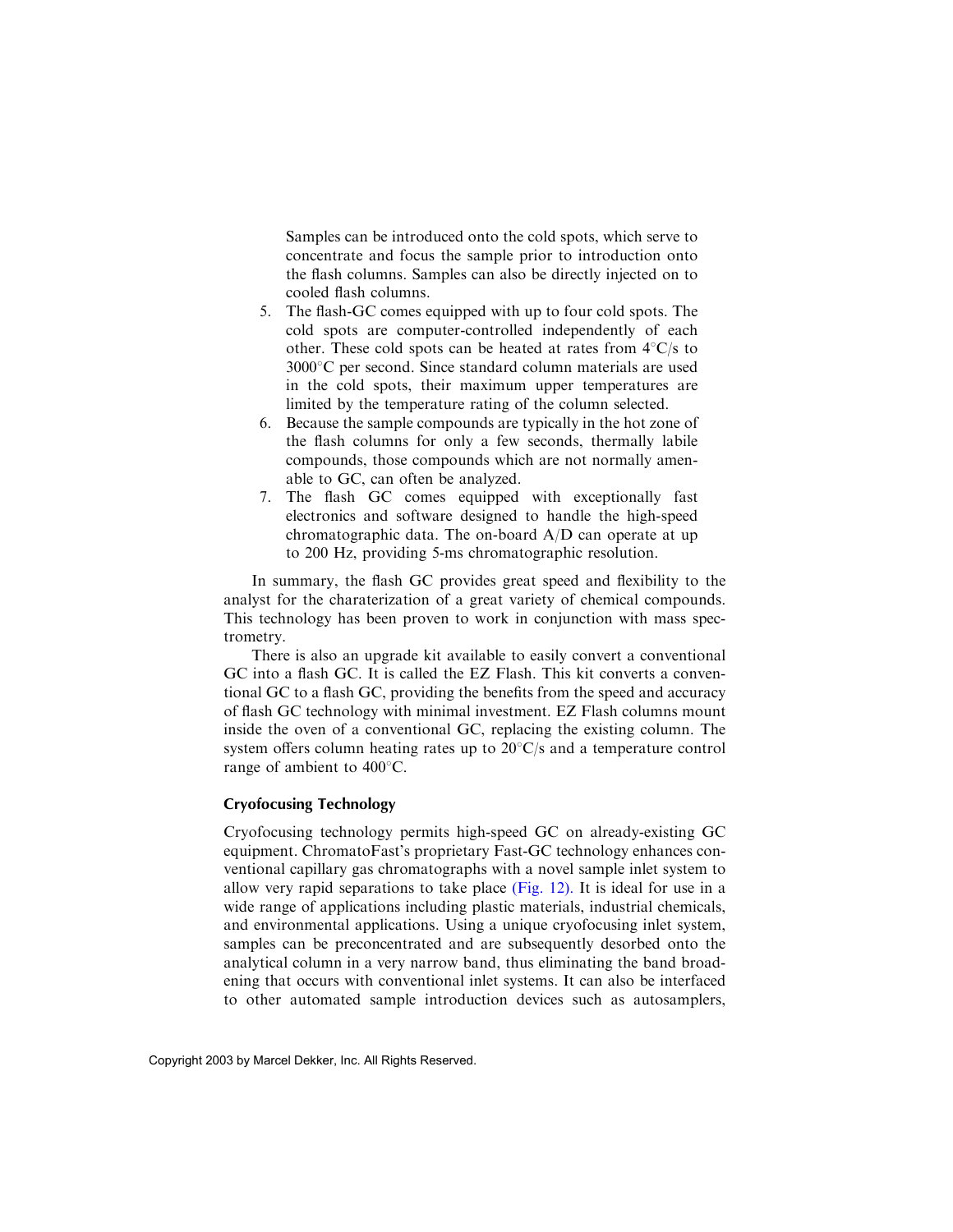<span id="page-54-0"></span>

Figure 12 General diagram of a ChromatoFast GC. (Courtesy of ChromatoFast.)

purge-and-trap, headspace, and SPME. The Fast-GC is extremely sensitive, capable of subparts-per-billion detection This approach allows high-speed separations to take place using short lengths of conventional 0.25-mm columns, which provide increased sample handling capacity over microbore columns. [Figure 13](#page-55-0) shows a typical chromatogram using this technique.

The main advantages and applications of cryofocusing are

Affordable, can be installed on existing GC equipment At least 10 times faster than conventional GC Liquid and air analysis capabilities Compatible with automated sample preparation/introduction devices Enhanced sensitivity: sub-ppb limit of detection for air analysis Utilizes conventional 0.25-mm columns and a wide range of stationary phases Multiple detector options

Figure 12 is a diagram of a ChromatoFast system. This high-speed inlet system can deliver injection bandwidths of 5 ms. The main components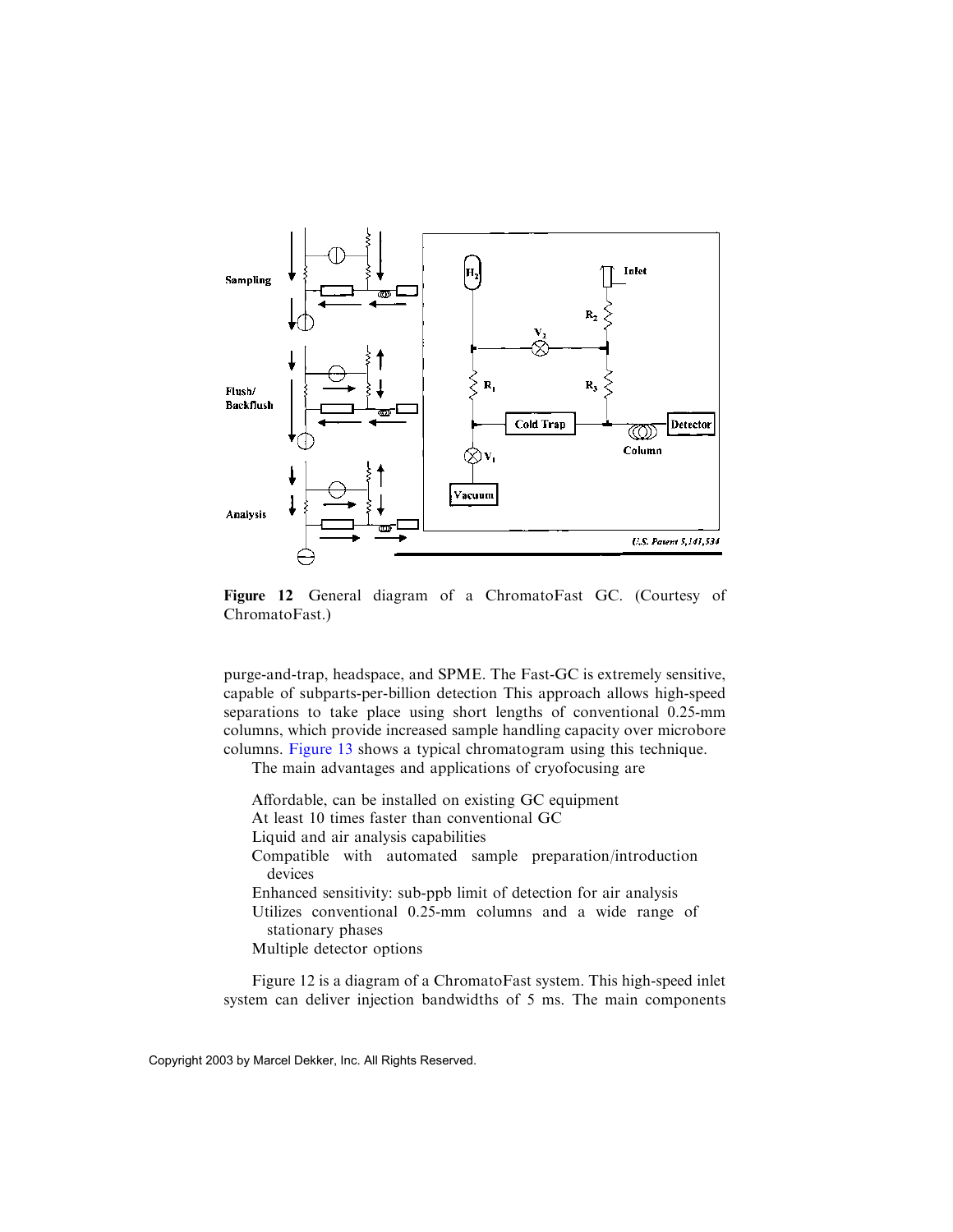<span id="page-55-0"></span>

Figure 13 GC chromatogram illustrating the high speed of analysis using ChromatoFast technology. (Courtesy of ChromatoFast.)

include restrictor columns, solenoid valves, source of hydrogen or helium carrier (CG), vacuum pump, detector, and split injector for sample introduction. Short lengths of 0.25-mm capillary columns are typically used at high linear velocities. This provides the maximum rate of plate production as opposed to number of plates. The cold trap consists of a metal tube with inert coating that is cooled using liquid nitrogen and rapidly heated using a capacitive discharge power supply. This technology contains a high level of sophistication with several advantages. Three sequential stages of operation are dictated by the states of valves V1 and V2. All stages are controlled through an automated process for ease of use. Here are summarized the three main stages of operation.

1. Sampling. Sample is pulled through R2 and R3 and cryofocused at the right side of the trap. The solenoid valves used in the system are not in the sample flow path. This eliminates problems of sample carryover or decomposition from sample contact with valve surfaces. Since the sample is being pulled onto the trap by the vacuum pump, this system is available as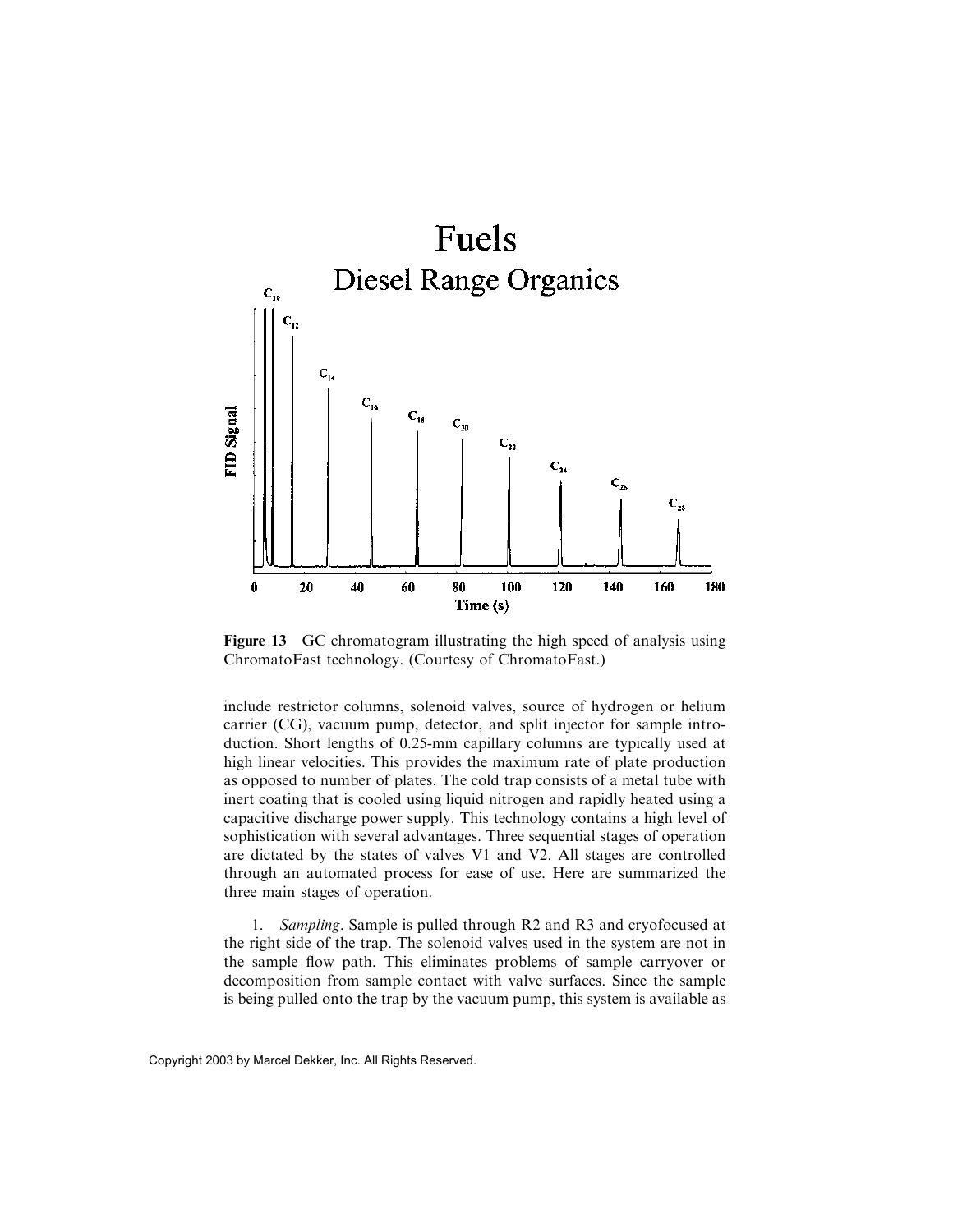a separate model designed to sample directly from air or other sample containers. Large amounts of preconcentration can be obtained by varying the duration of the sampling stage.

2. Flush. A clean purge flow of carrier gas travels through V2 and splits between R2 and R3. Residual sample in R3 is swept onto the trap and purge flow through R2 eliminates any memory effect or sample carryover from the split inlet.

3. Analysis. The flow reverses in the cold trap and the trap tube is rapidly heated at a rate of up to  $100,000^{\circ}$ C/s. Because the sample is trapped and injected from the same end of the trap, it is in the heated metal trap tube for a minimal period of time. This reduces the possibility of decomposition of thermally labile samples. Broadening from the dead volume of the tube itself is also reduced.

#### High-Volume Injection

The use of high-volume injectors is a specialized option in gas chromatography which provides additional power to standard sample introduction techniques. This technique permits introduction of injection volumes of up to 1000  $\mu$  (versus 1–5  $\mu$  in conventional injectors). The major advantage provided by this technique is increased sensitivity, i.e., lower detection limits. Although there are various suppliers of high-volume injectors, essentially the technology is based on a sophisticated combination of cryogenic or chemical sample concentration and automatic valving [23,25].

A large-volume injector permits a speed-programmed injection of sample volumes of 5  $\mu$ l to up to 1000  $\mu$ , with simultaneous venting of the solvent. These devices function as a cryotrap, focusing and concentrating the components to be determined, and then transferring them to the capillary column. Large-volume injectors are available as a single-shot system and as a fully automatic systems for processing up to 100 samples by using an autosampler tray. Specialized software packages are also commercially available to optimize the injection parameters. Critical parameters such as the sample injection speed as a function of initial injection temperature, and solvent split and split flow, can be easily determined. The programmed values can be transferred to a method and from instrument to instrument with a few keystrokes [26,27].

The major advantages provided by this technique are

Lower detection limits by injecting sample volumes of 5 µl to 1000 l Reduced sample preparation time by eliminating solvent evaporation or preconcentration step

Solvent evaporation step is performed at optimal injection speed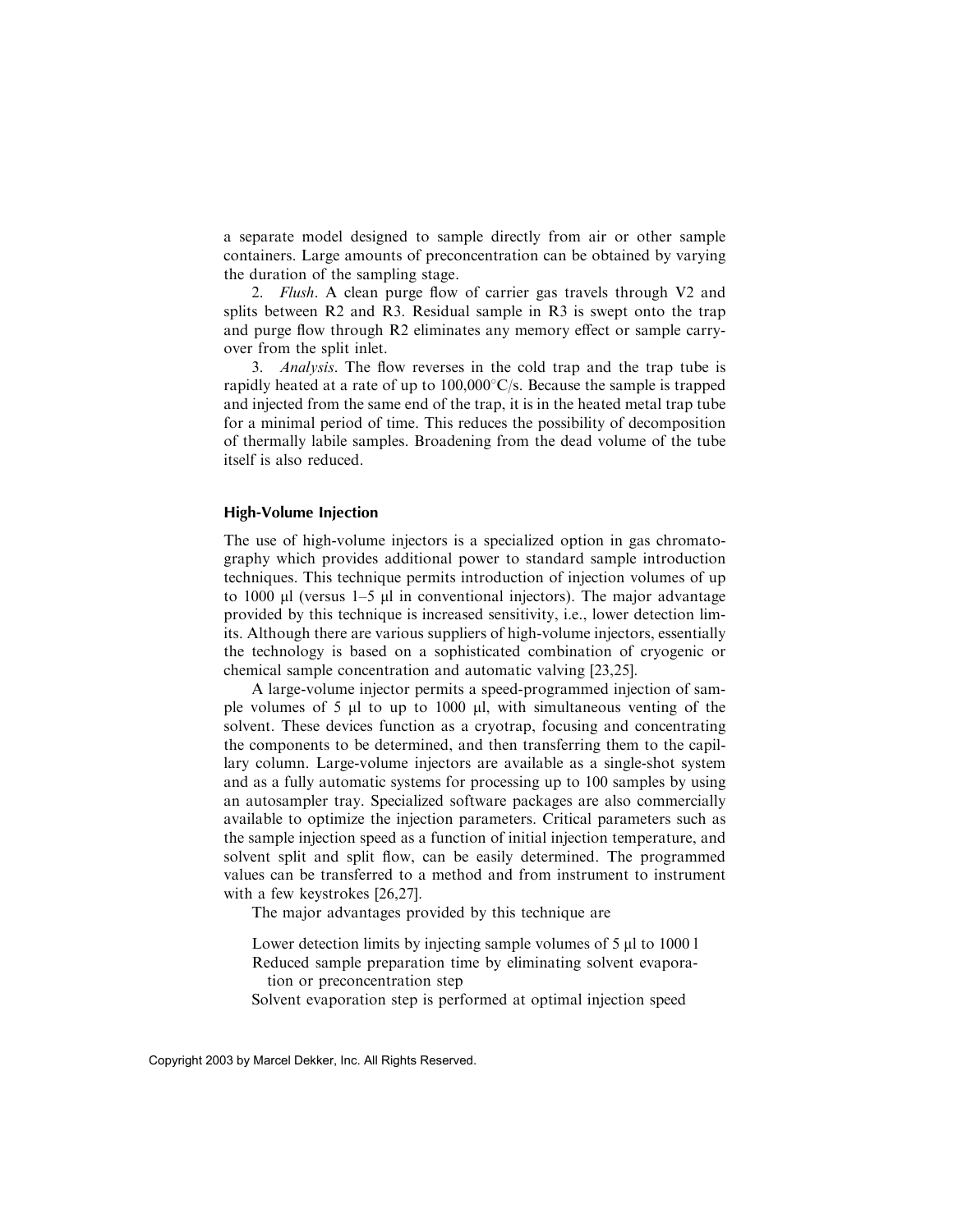- Adjustable sampling height allows for automated injection of solvent layer for ''in vial'' liquid/liquid extraction
- Protection of the capillary column and the detector through solvent venting

Some attractive applications for the analyst are

Lowering of detection limits for almost any analysis

Detection of impurities in ultrapure solvents

Elimination of solvent evaporation step when combined with solidphase extraction and liquid–liquid extraction techniques

#### Retention-Time Locking

Retention-time locking (RTL) is a unique feature available in some GC equipment which has revolutionized gas chromatography by reproducing retention times within hundredths of a minute from one instrument to another. This capability is possible thanks to highly reliable electronic pneumatic control (EPC), (pressure and flow control), good temperature control; and high reproducibility of capillary columns. The result is ultimately retention time stability between any GC systems with EPC.

Once a method is developed, a compound is selected, which becomes the locking compound in the usual standard to establish the pressure-versusretention time relationship using the RTL software. Once developed, this information can be used to lock the method on another GC system with EPC.

To lock a method on another GC system, you only have to make a single run and enter the retention time of the locking compound into the software. The software then calculates the new inlet pressure to match chromatograms exactly. Furthermore, the software automatically updates the method with the new pressure and records the change in the instrument log file that is saved with the method.

Retention-time locking provides the immediate benefits of increased sample throughput, greater confidence in results, easier analysis for compliance, and lower costs of sample analysis. All you need is a GC equipped with the RTL software, EPC, and a GC ChemStation. With RTL, all peaks match and elution order is constant. Retention-time locking eliminates the need to update calibration tables, timed events tables, and integration events tables when a method is transferred, a new column is installed, or routine maintenance is performed.

#### Pattern Recognition and Artificial Intelligence

In recent years, multivariate data analysis has been used powerfully in the analysis of complex mixtures. This is an excellent tool for coping with the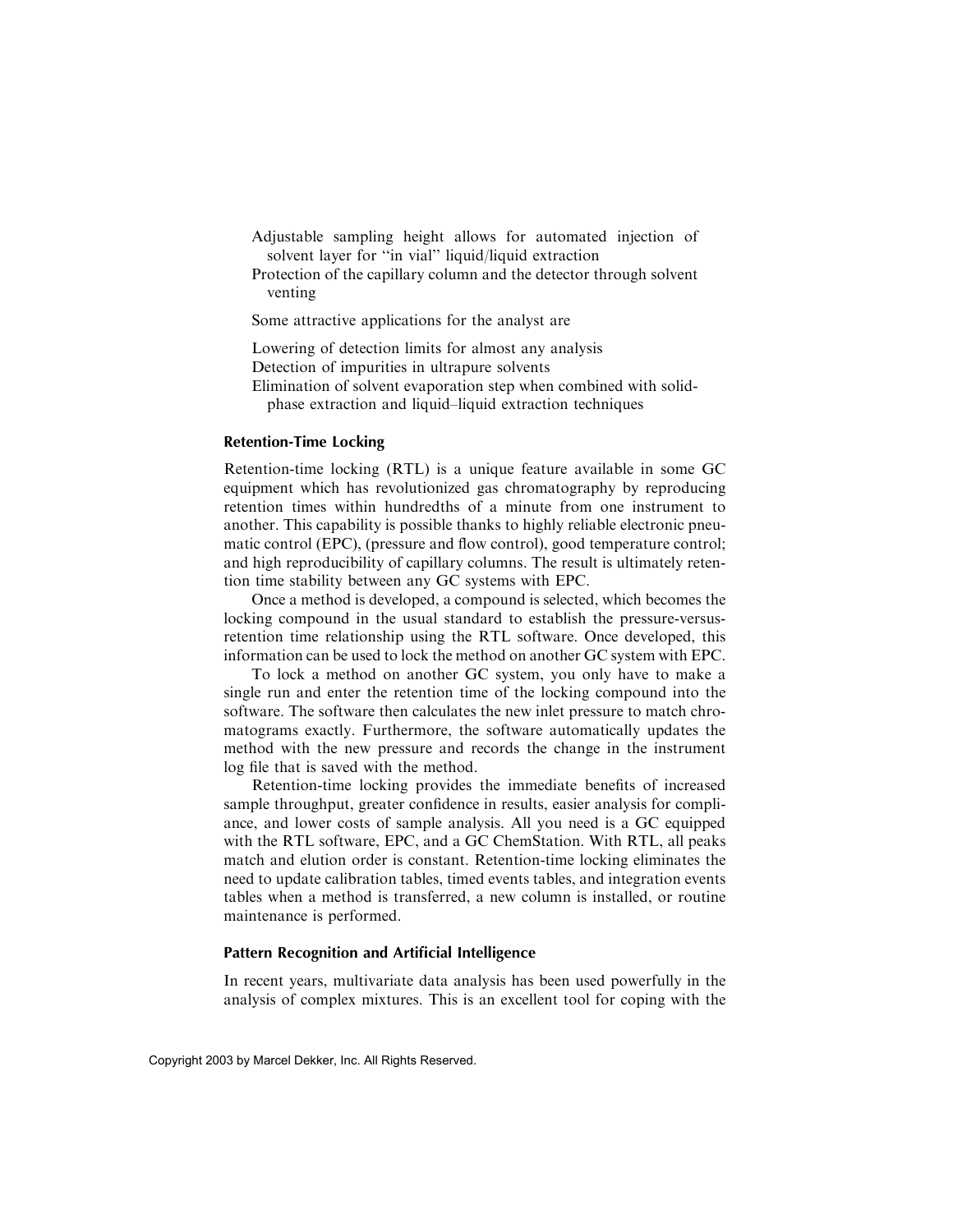large information density presented by high-resolution chromatography. Data processing has thus become an element of foundational significance in handling chromatographic data, extending and expanding the meaning of chromatographic resolution. Although the best examples come from complex petroleum or environmental samples, this tool can be valuable in the analysis of plastic materials, particularly for the analysis of trends in product quality when many samples must be compared to assess process improvement or product variability. Complex processes can be successfully modeled by the use of advanced artificial intelligence methods and chromatography data.

#### REFERENCES

- 1. Hyver, K. J. (Ed.), High Resolution Gas Chromatography, 3rd ed. Hewlett-Packard, Avondale, PA, 1989.
- 2. Gardea-Torresdey, J., Gas Chromatography, Anal. Chem. 1998; 70(12):321– 340.
- 3. MacNamara, K., New Horizons in Capillary Gas Chromatography, Irish Chem. News, 1996; X(V):27–33.
- 4. Wang, C.-Y., Analysis of Synthetic Polymers and Rubbers, Anal Chem. 1997; 69(12):95-122.
- 5. Anderson, D. G., Coatings, Anal. Chem. 1997; 69(12):15–28.
- 6. Cacho, J., Quantitative Analysis of Pesticides in Postconsumer Recycled Plastics Using Off-Line Supercritical Fluid Extraction/GC-ECD, Anal Chem. 1997; 69(16):3304–3313.
- 7. Smith, P. B., Composition and Microstructure Analysis of Chlorinated Polyethylene by Pyrolysis Gas Chromatography and Pyrolysis Gas Chromatography/Mass Spectrometry, Anal. Chem. 1997; 69(4):618–622.
- 8. Niemax, K., GC Analysis of Chlorinated Hydrocarbons in Oil and Chlorophenols in Plant Extracts Applying Element-Selective Diode Laser Plasma Detection, Anal. Chem. 1997; 69(4):755–757.
- 9. Meier-Augenstein, W., On-Line Recording of 13C/12C Ratios and Mass Spectra in One Gas Chromatographic Analysis, HRC 1995; 18(1):28–32.
- 10. Hoffmann, A., R. Bremer, and J. A. Rijks, Applications of Multi Column Switching Capillary GC-MS in Identification of Trace Impurities in Industrial Products, Proc. 15th Int. Symp. Capillary Chromatography, Riva del Garda, Italy, P. Sandra (ed.), 1993, pp 830–836.
- 11. Mac Namara, K., and A. Hoffmann, Simultaneous Nitrogen, Sulfur, and Mass Spectrometric Analysis After Multi-Column Switching of Complex Whiskey Extracts, Proc. 15th Int. Symp. on Capillary Chromatography, Riva del Garda, Italy, P. Sandra (ed.), 1993, pp 877–884.
- 12. Wahl, H. G., H. M. Liebich, and A. Hoffmann, Identification of Fatty Acid Methyl Esters as Minor Components of Fish Oil by Multidimensional GC-MSD: New Furan Fatty Acids, HRC 1994; 17(5), 308–311.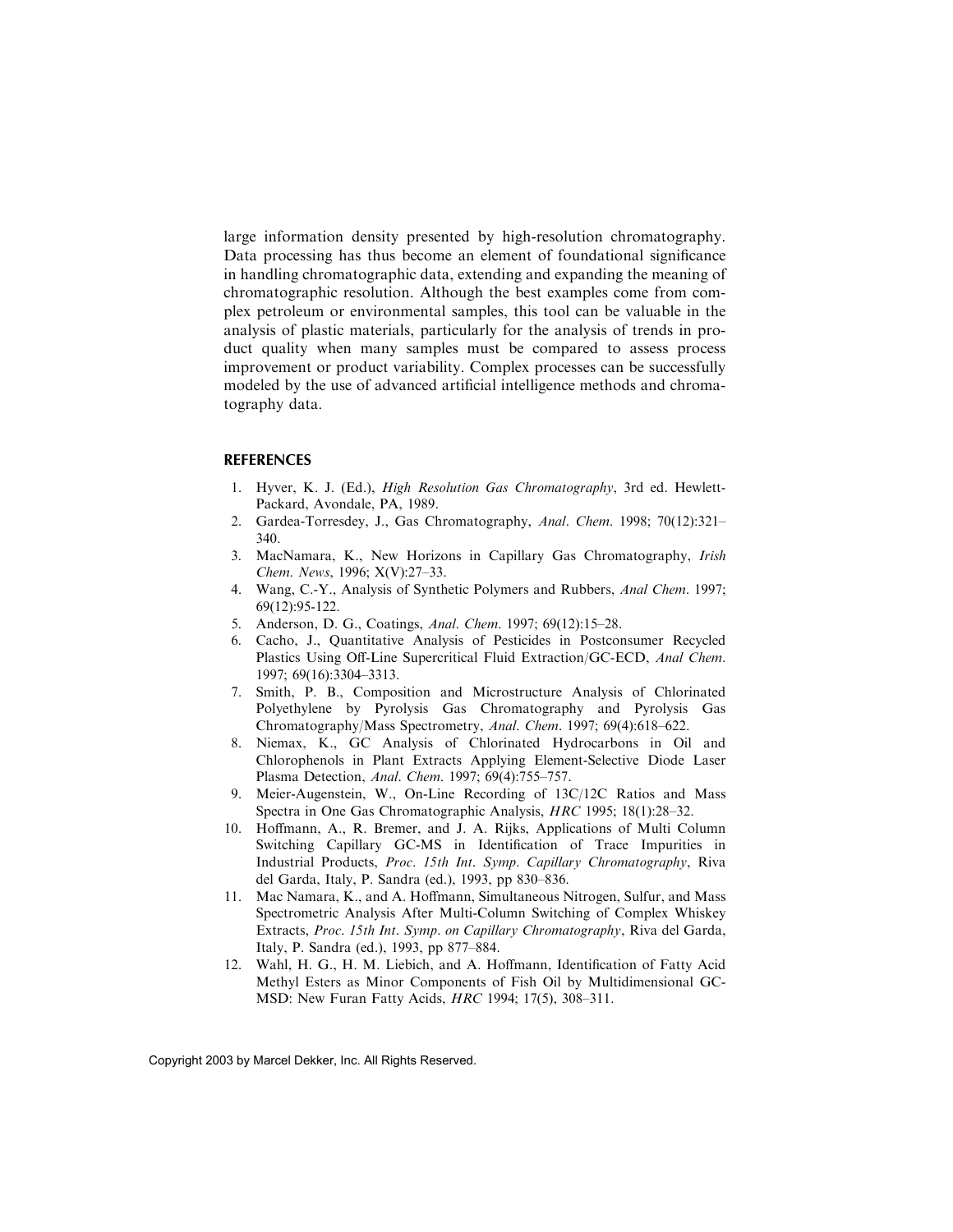- 13. Wahl, H. G., A. Chrzanowski, N. Ottawa, H.-U. Häring, and A. Hoffmann, Analysis of Plasticizers in Medical Products by GC-MS with a Combined Thermodesorption-Cooled Injection System, Proc. 18th Int. Symp on Capillary Chromatography, Riva del Garda, Italy, P. Sandra and G. Devos (eds.), 1996, pp. 988–991.
- 14. Brinen, J., Depth Distribution of Light Stabilizers in Coatings Analyzed by Supercritical Fluid Extraction-Gas Chromatography and Time-of-Flight Secondary Ion Mass Spectrometry, Anal. Chem. 1998; 70(18):3762-3765.
- 15. Baltussen, E., H.-G. Janssen, P. Sandra, and C.A. Cramers, A New Method for Sorptive Enrichment of Gaseous Samples: Application in Air Analysis and Natural Gas Characterisation, HRC 1994; 17(5):312–321.
- 16. Smith, P. B., Composition and Microstructure Analysis of Chlorinated Polyethylene by Pyrolysis Gas Chromatography and Pyrolysis Gas chromatography/Mass Spectrometry, Anal. Chem. 1997; 69(4):618–622.
- 17. Smith, P. B., Quantitative Analysis and Structure Determination of Styrene/ Methyl Methacrylate Copolymers by Pyrolysis Gas Chromatography, Anal. Chem.; 1996; 68(17):3033–3037.
- 18. Wang, F. C.-Y., Polymer Degradation Mechanism Reselection Through Derivatization for Qualitative Pyrolysis Gas Chromatography Analysis, Anal. Chem.; 1998; 70(17):3642–3648.
- 19. Brewer, W. E., A Sample Concentrator for Sensitivity Enhancement in Chromatographic Analyses, Anal. Chem. 1998; 70(10):2191–2195.
- 20. Raynie, E., Supercritical Fluid Chromatography and Extraction, *Anal. Chem.* 1996; 68(12):487–514.
- 21. Hoffmann, A., and R. Bremer, Design, Performance and Applicability of a Multi-functional Thermal Desorption System for Trace Analysis in Capillary GC, Proc. 16th Int. Symp. on Capillary Chromatography, Riva del Garda, Italy, P. Sandra and G. Devos (eds.), 1994, pp. 1165–1175.
- 22. Rogies, F., A. Hoffmann, and J. A. Rijks, Design and Evaluation of a Multi Column Switching Capillary GC Analyzer for Automated Simultaneous Analysis of Permanent Gases and Light Hydrocarbons in Natural Gas, Proc. 16th Int. Symp. Capillary Chromatography, Riva del Garda, Italy, P. Sandra and G. Devos (eds.), 1994, pp 1403–1410.
- 23. Sandra, P., F. David, R. Bremer, and A. Hoffmann, A Fully Automated and Robust LC-CGC Combination for Application in Environmental Analysis, Int. Environ. Technol. 1997; 7(6):26–27.
- 24. Teske, J., J. Efer, and W. Engewald, Large-Volume PTV Injection: New Results on Direct Injection of Water Samples in GC Analyis, Chromatographia 1997; 46(11/12):580–586.
- 25. Teske, J., J. Efer, and W.Engewald, Large Volume PTV Injection: Comparison of Direct Water Injection and In-Vial Extraction for GC Analysis of Triazines, Chromatographia 1998; 47(1/2):35–41.
- 26. Staniewski J., and J. A. Rijks, Solvent Elimination Rate in Temperature Programmed Injections of Large Sample Volumes in Capillary GC, J. Chromatogr. 1992; 623: 105–113.